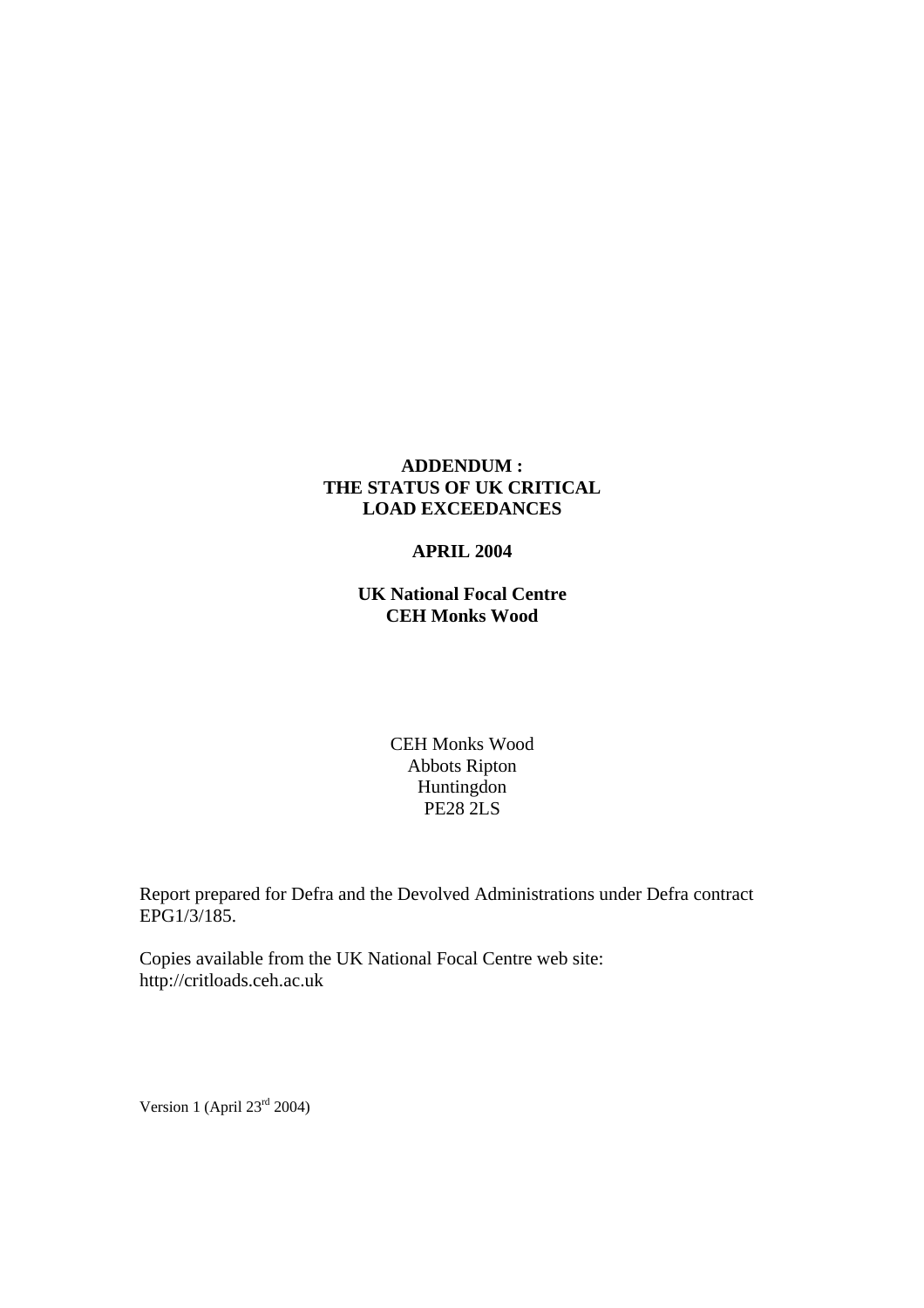This report is compiled by the UK's National Focal Centre for Critical Loads, in collaboration with a range of experts, listed below.

## **UK National Focal Centre, CEH Monks Wood**

Jane Hall Jackie Ullyett Liz Heywood Rich Broughton Joseph Fawehinmi

## **Collaborators**

Mark Broadmeadow, Forest Research Louise Calver, University of York Malcolm Cresser, University of York Chris Curtis, University College London Bridget Emmett, CEH Bangor David Fowler, CEH Edinburgh Mike Hughes, University College London Simon Langan, Macaulay Institute Brian Reynolds, CEH Bangor Richard Smart, University of York Ron Smith, CEH Edinburgh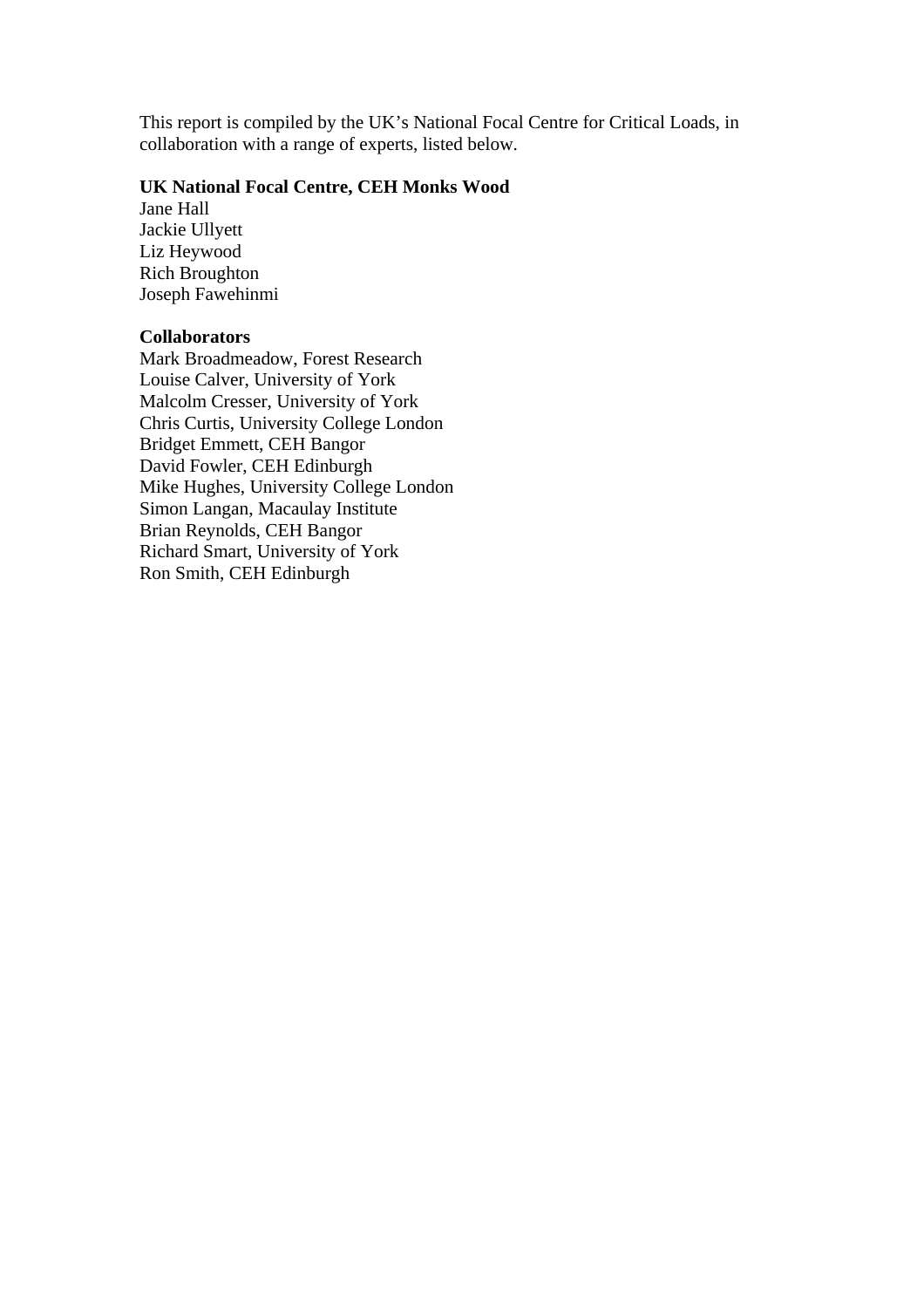# **CONTENTS**

Executive Summary

- 1. Introduction
- 2. Calculating critical load exceedances
- 3. Exceedance and damage
- 4. Critical loads data
	- 4.1 Habitat mapping
	- 4.2 Mapping acidity critical loads for peat soils
	- 4.3 Calculating acidity critical loads for woodlands on different soil types
	- 4.4 Critical loads of acidity for freshwaters
	- 4.5 Maximum and minimum critical loads of sulphur and nitrogen
	- 4.6 Critical loads for combined habitat critical load exceedance maps
- 5. Deposition data
	- 5.1 Changes in procedures for calculating and mapping deposition
- 6. Assessment of critical load exceedances
	- 6.1 UK exceedance maps based on  $5<sup>th</sup>$ -percentile critical loads for terrestrial habitats
	- 6.2 Exceedance for UK freshwaters
	- 6.3 UK exceedance statistics by habitat
	- 6.4 Exceedance statistics by country and habitat
		- 6.4.1 Acidity exceedance statistics by country and habitat
		- 6.4.2 Nutrient nitrogen exceedance statistics by country and habitat

## 7. Conclusions

## References

Annexes

Annex 1: Exceedance statistics based on 1998-2000 deposition data Annex 2: Exceedance statistics based on 1999-2001 deposition data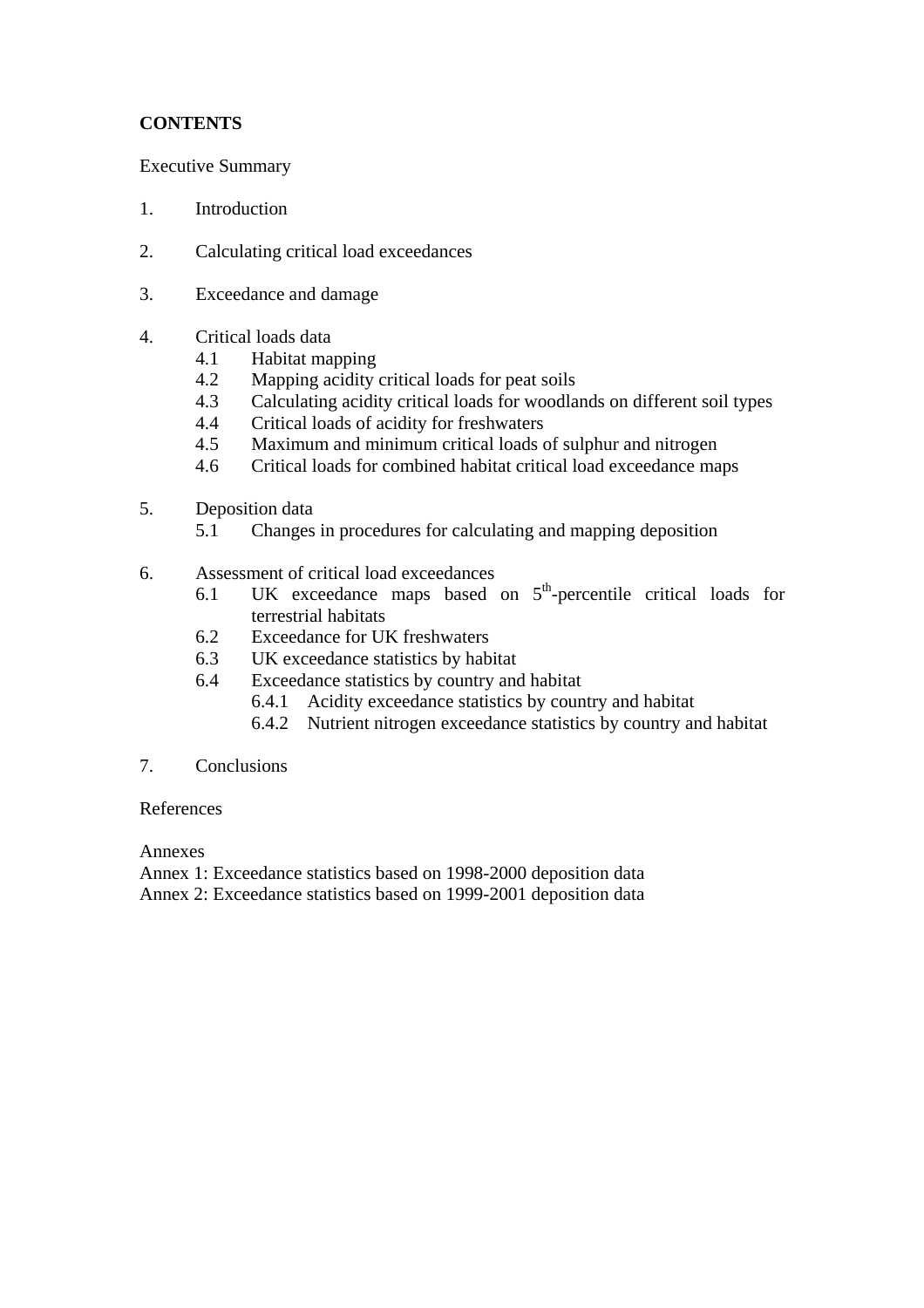# **EXECUTIVE SUMMARY**

This document provides an assessment of critical load exceedances for acidity and nutrient nitrogen based on the updated critical loads data presented in the 2004 Status Report (http://critloads.ceh.ac.uk) and the latest (March 2004) version of deposition data for the years 1995-97. These exceedances are compared with the previous (February 2003) results published in the 2003 Addendum.

The changes in the calculated exceedances between 2003 and 2004 presented in this report are due only to changes in the scientific assessment of the critical load values and deposition values, and NOT to actual changes in air quality or emissions.

The main changes in the exceedance results are summarised below:

- For acidity, the area of habitats exceeded in the UK has increased by 17.8% to 72.6%. This increase is due to updates to both the critical loads and the deposition maps for 1995-97.
- Increases in the area of freshwater habitats exceeded for acidity are mainly due to the large increase in the number and area of freshwater sites included in the February 2004 critical loads update.
- For nutrient nitrogen, the area of habitats exceeded in the UK has increased by 4.7% to 66.5%. This increase is mainly due to updates in the deposition maps for 1995-97 and also to minor updates to some critical load habitat distribution maps.
- Wales has the highest percentage area of habitats exceeded both for acidity and nutrient nitrogen and Scotland has the lowest.

This report also summarises the changes made to UK critical loads and deposition data for this 2004 update, to explain the reasons for the changes in the exceedance results. For further information on the updates to critical loads please refer to the 2004 Status Report on the UK National Focal Centre web site (http://critloads.ceh.ac.uk).

Critical load exceedances have also been calculated using mean deposition data for the years 1998-2000 and 1999-2001, and these are presented in Annexes 1 and 2 of this report.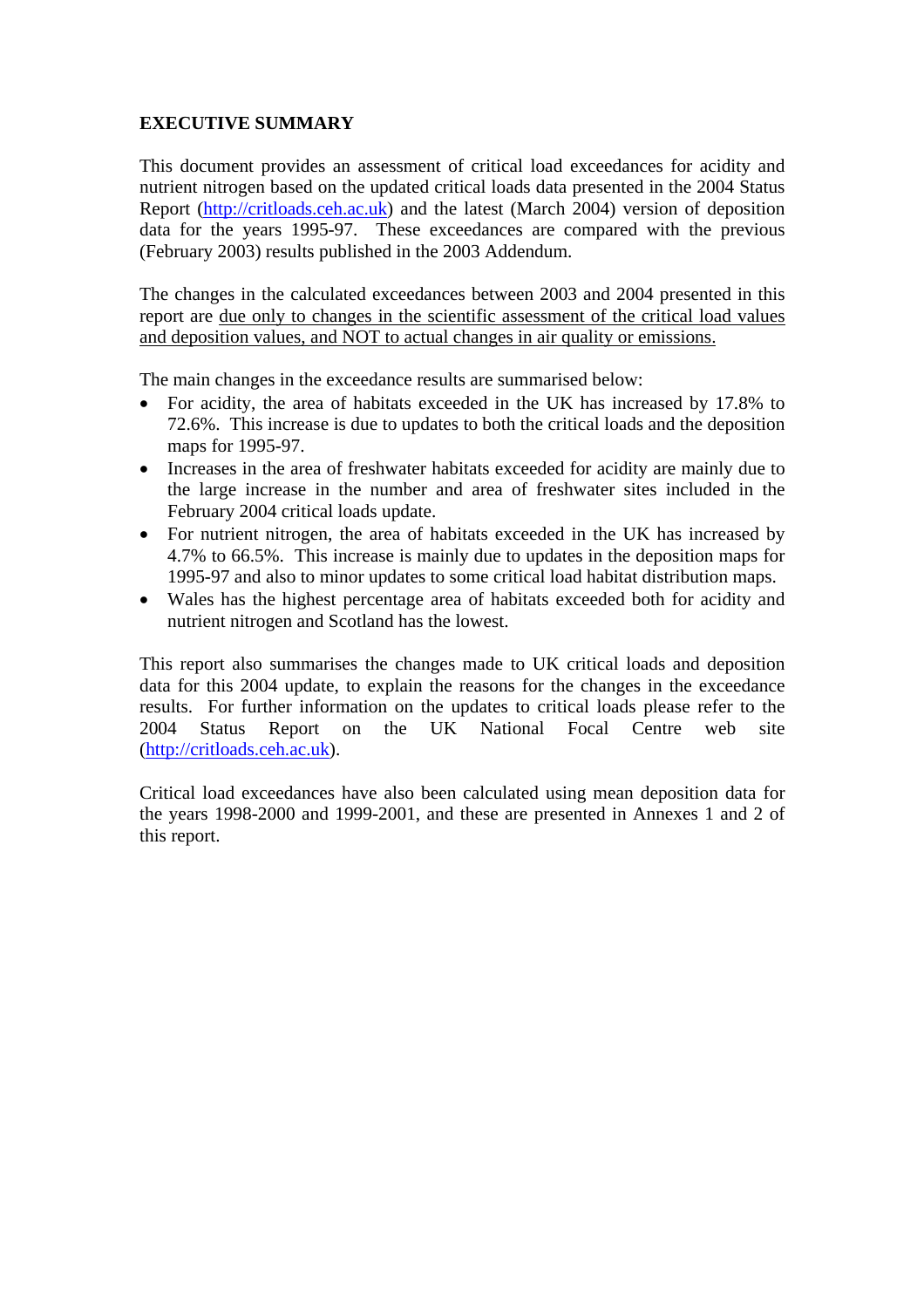# **1. Introduction**

This report is an Addendum to the February 2004 Update to the Status of UK Critical Loads (Hall *et al.*, 2004), prepared by the UK National Focal Centre for Critical Loads (NFC). It presents an assessment of the exceedance of critical loads of acidity and nutrient nitrogen, based on the updated critical loads maps described in the 2004 Update. It also compares the exceedance results with those presented in the 2003 Addendum (Hall *et al.*, 2003a).

The exceedance is the amount of deposition (here, of acidity or nitrogen) above the critical load. By overlaying maps of acid or nitrogen deposition on critical load maps, the NFC generates 'exceedance maps'. These maps highlight the areas receiving excess deposition, and the amount of deposition above the critical load. In addition, the NFC quantifies the areas of sensitive habitats associated with critical loads exceedances. These exceedance maps and statistics are used by Defra and other bodies to guide policy development on the control of air pollutants.

It must be emphasised that the changes in the calculated exceedances between 2003 and 2004 are due only to changes in the scientific assessment of the critical load values and deposition, and NOT due to actual changes in air quality or emissions. The critical load exceedances have been calculated using deposition averaged over the years 1995-97, to permit a comparison between the previous (2003) Status Report and this Update (2004). Critical load exceedances have also been calculated using deposition averages for 1998-2000 and 1999-2001, and these are presented in Annexes 1 and 2. A separate report on the trends in critical load exceedances, to 2010, will be published on the Critical Loads website (http://critloads.ceh.ac.uk) on 21<sup>st</sup> May 2004.

Reducing the area and amount of critical load exceedance continues to be a major driver of Government policy on reducing emissions of acidic and nitrogen-containing air pollutants (sulphur dioxide, nitrogen oxides and ammonia). The latest international agreements, the UNECE Gothenburg Protocol and EC National Emission Ceilings Directive, contain commitments to further reduce emissions of these pollutants by 2010. Both these agreements are expected to be internationally reviewed in 2005-6. Critical loads will continue to be used as a policy tool to support the negotiations, to identify the areas of ecosystems at risk under a range of possible emission control options.

# **2 Calculating critical load exceedances**

Critical loads are compared with acidifying or eutrophying deposition to determine the excess deposition above the critical load, ie, the exceedance.

# Exceedance = Deposition – Critical Load

For eutrophication, the exceedance is calculated using total nitrogen deposition (derived from nitrogen oxides and ammonia). For acidification, the contribution of both sulphur and nitrogen compounds must be taken into account, and this is done using the Critical Loads Function (CLF). The CLF was developed in Europe (Posch *et*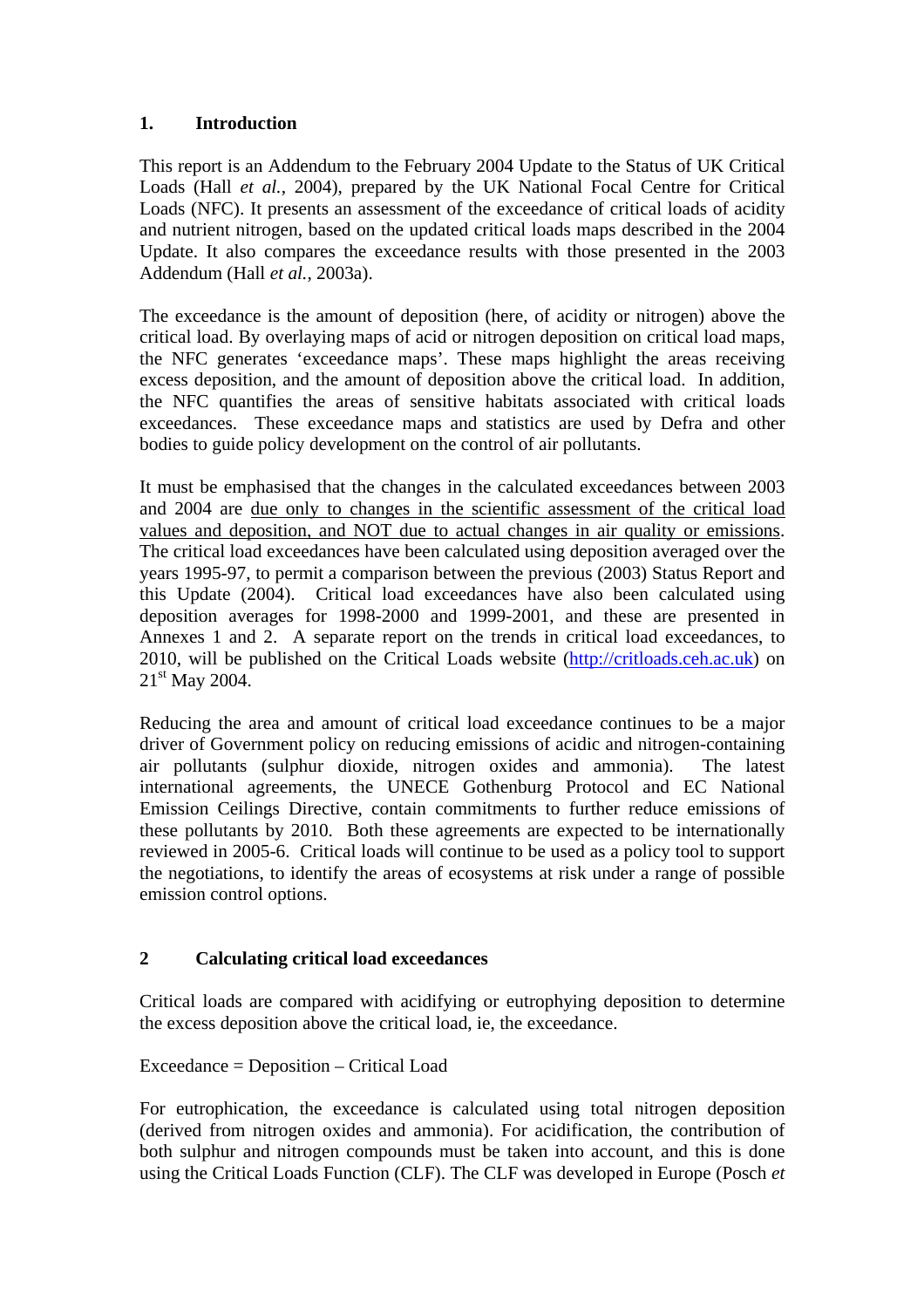*al.*, 1999; Posch & Hettelingh, 1997; Posch *et al.*, 1995; Hettelingh *et al.*, 1995). It defines separate acidity critical loads in terms of sulphur and nitrogen, referred to as the "minimum" and "maximum" critical loads of sulphur and nitrogen (Figure 2.1). It is these "minimum" and "maximum" critical loads that are used in the calculation of critical loads exceedance for acidity (Figure 2.2).

Exceedances for the terrestrial habitats are calculated using 1km grid resolution critical loads data (Section 4.5) and 5km resolution deposition data (Section 5), by assuming that the deposition values remain constant across all 1km grid squares in each 5km grid square. The freshwater exceedance results presented in this report are based on the critical loads for the site (based on the site catchment data) and catchment-weighted deposition values derived from the 5km deposition data.

In addition to the exceedance values, the areas of sensitive habitats associated with the exceedances are also calculated. By summing the exceedance values for these habitat areas, the "accumulated exceedance" (AE) is determined, ie,

| AE             | $=$ | exceedance                               | ∗ | exceeded habitat area |
|----------------|-----|------------------------------------------|---|-----------------------|
| $(keq year-1)$ |     | $(\text{keq ha}^{-1} \text{ year}^{-1})$ |   | (ha)                  |

Therefore, the AE is a measure of exceedance that takes into account *both the magnitude of exceedance and the habitat area exceeded.*

The exceedance maps and statistics are presented in Section 6.

# **3 Exceedance and Damage**

The critical loads data on which exceedance calculations are currently based, are derived from empirical or steady-state mass balance methods, which are used to define *long-term* critical loads for systems at *steady-state*. Therefore, exceedance is an indication of the *potential* for harmful effects to systems at steady-state, and a habitat that is currently exceeding its critical load is not necessarily already showing the signs of damage. In addition, reducing deposition to below the critical load does not mean the ecosystems immediately recover. There are time lags before chemical recovery takes place, and further delays before biological recovery. The timescales for both chemical and biological recovery could be very long, particularly for the most sensitive ecosystems.

# **4 Critical loads data**

The methods and data used to map sensitive UK habitats and calculate critical loads of acidity and nutrient nitrogen are discussed in detail in the 2003 Status Report (Hall *et al.*, 2003b) and will not be repeated here. The 2004 Update (Hall *et al.*, 2004) describes the changes made in the last year to the data and methods used to calculate UK critical loads. The main changes and the impact on the critical loads values are summarised below; for further information refer to the 2004 Update (Hall *et al.*, 2004).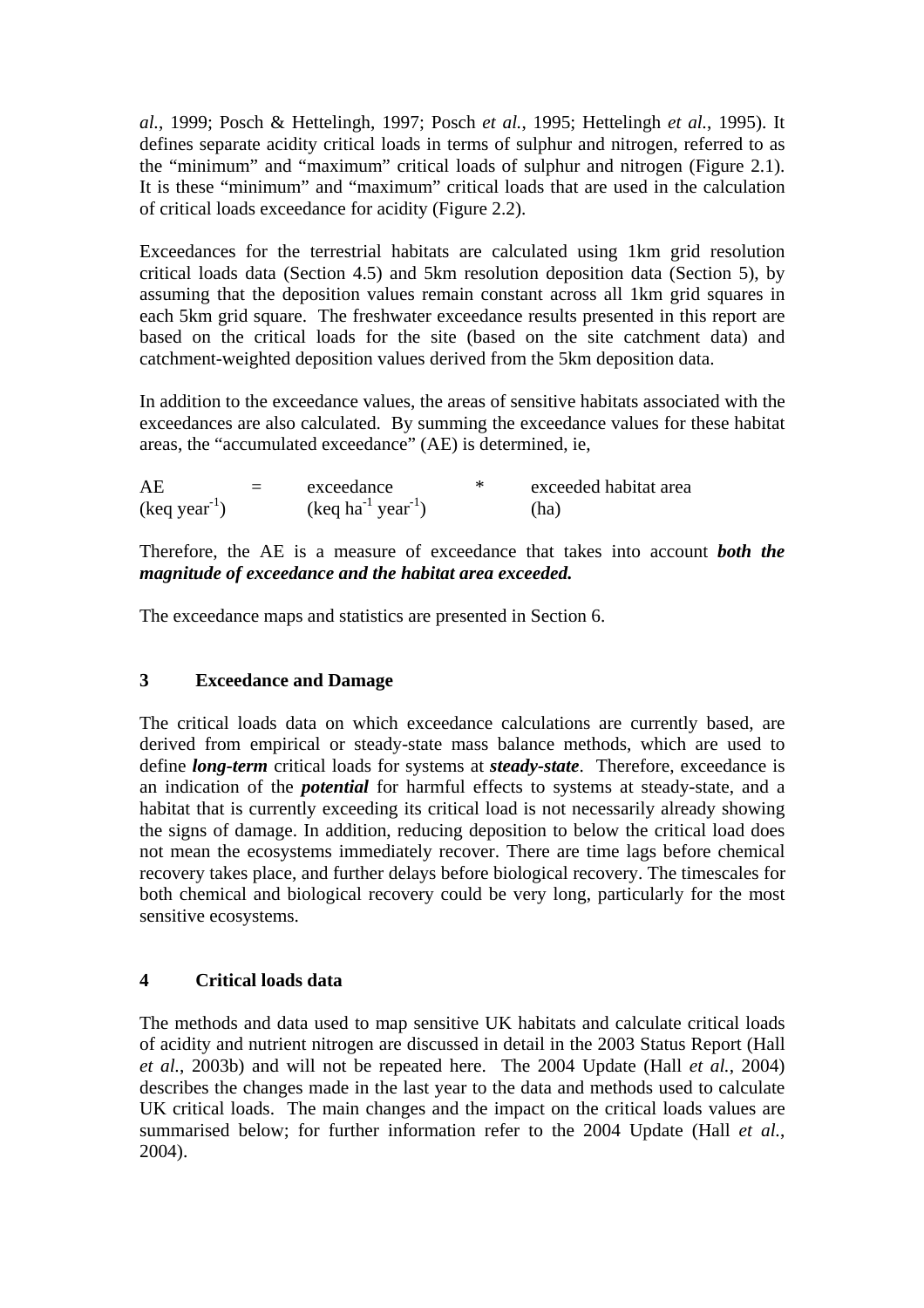# **4.1 Habitat mapping**

## *Managed woodlands*

Minor revisions have been made to the habitat maps for managed woodlands, as it became apparent that there were some areas of managed broadleaved woodland mapped in grid squares dominated by peat soils. Forest Research (FR) considered this unlikely and had arisen due to a discrepancy in the mapping and classification of young trees. FR therefore recommended that these woodland areas be removed from the managed broadleaved category and added to the managed coniferous woodland class. This led to a 5.1% increase in the area of managed coniferous woodland and a 1.4% decrease in the area of managed broadleaved woodland; it did not give equal increases and decreases to the areas of each managed woodland habitat due to the mapping procedure used that incorporates both CEH Land Cover Map 2000 and FR forestry data (Hall *et al.*, 2003b).

# *Calcareous grassland*

The area of calcareous grassland mapped for acidity critical loads has decreased by 0.2%. This is because some of the 1km calcareous grassland square mapped for nutrient nitrogen coincide with 1km squares that have low empirical soil critical loads (ie, below 2.0 keq  $ha^{-1}$  year<sup>-1</sup>). The soil acidity critical loads are based on the dominant soil type in each 1km grid square; soils derived from base-poor rocks are more acid and result in low critical loads. Calcareous grassland may occur in 1km grid squares that have a low acidity critical load, but is unlikely to be found on the acid soil determining the low critical load. Changes to the acidity critical loads map for peat soils have resulted in more squares where the critical load value would be inappropriate for calcareous grassland, and hence the area of this habitat mapped for acidity has been reduced.

# **4.2 Mapping acidity critical loads for peat soils**

The method used to calculate acidity critical loads for peat soils in the UK is applicable to upland and lowland acid peat soils, but not to the lowland/arable fen peats, which are less sensitive to acidification. Critical load values for lowland/arable fen areas are re-set to a higher critical load value  $(4.0 \text{ keq ha}^{-1} \text{ year}^{-1}$  – the upper end of the range of critical loads applied to UK soils). The methods used to identify and map areas of lowland/arable fen have been revised and therefore the number of 1km squares requiring the critical load to be re-set to 4.0 keq ha<sup>-1</sup> year<sup>-1</sup> has been reduced. Subsequently the mean acidity critical load for UK peat dominated-squares across the UK was reduced from 1.1 keq ha<sup>-1</sup> year<sup>-1</sup> to 0.8 keq ha<sup>-1</sup> year<sup>-1</sup>. This has also reduced the acidity critical loads where terrestrial habitats occur on peat soils (Sections 4.3 and 4.4).

# **4.3 Calculating acidity critical loads for woodlands on different soil types**

The methods used to calculate acidity critical loads for woodland habitats differs according to the soil type dominant in the 1km grid square in which the woodland occurs. For mineral soils, critical loads are based on the Simple Mass Balance (SMB) equation and a critical molar ratio of calcium to aluminium (equal to 1.0) in soil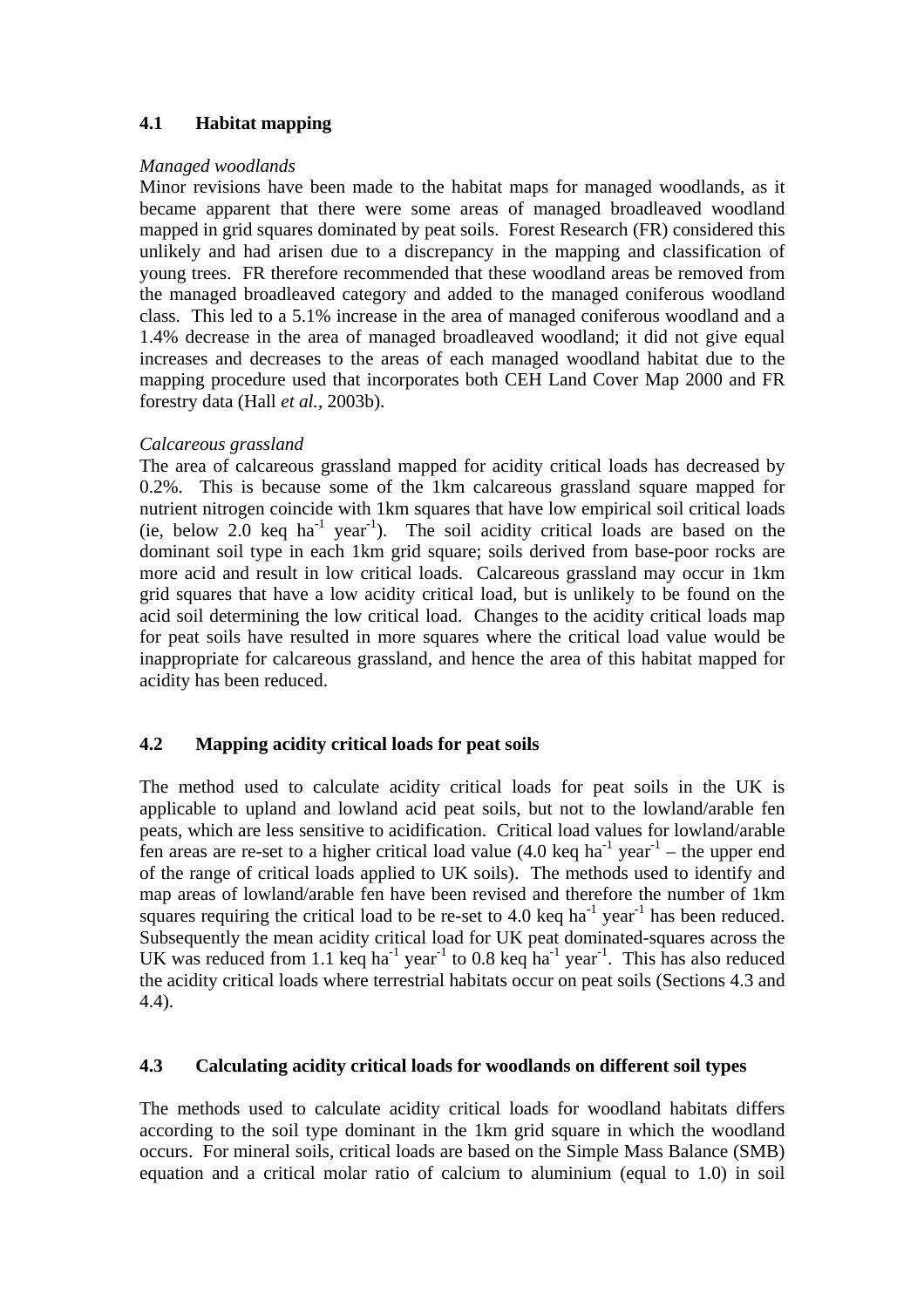solution. In February 2003 critical loads for the soil types classified as "organic" were calculated using a criterion of the critical soil solution pH of 4.0. However, a review by UK experts in December 2003 agreed that these "organic" soils were really "organo-mineral" soils, ie, mineral soils with a peaty top. It is therefore more appropriate to use the critical molar ratio of calcium to aluminium criterion and so this approach was applied to woodlands on organo-mineral soils. The change in the critical chemical criterion has led to changes in the critical load values. The SMB equation based on a Ca:Al ratio is sensitive to base cation weathering  $(ANC<sub>w</sub>)$  and the SMB equation based on critical pH is also sensitive to  $ANC<sub>w</sub>$ , but additionally to runoff. Therefore changing the criterion has led to both increases and decreases in the critical load values due to the interactions between  $ANC<sub>w</sub>$  and runoff in the SMB equation:

- In areas with high runoff, critical loads based on Ca:Al tend to be lower than those based on critical pH irrespective of the  $ANC_w$  value.
- Where  $ANC_w$  is low and runoff is low, critical loads based on Ca:Al tend to be lower than those based on critical pH
- Where  $ANC_w$  is medium/high and runoff is low critical loads based on Ca:Al tend to be higher than those based on critical pH

The method for woodlands occurring on peat soils remained unchanged, with the exception of changes to the lowland/arable fen map described in Section 4.2 above.

In this 2004 Update, the application of phosphate and potassium fertilisers (primarily rock phosphate and muriate of potash) as a contribution to the base cation budget to managed woodlands has been taken into account in the calculation of acidity critical loads for managed woodlands on organo-mineral and peat soils. This has increased the base cation inputs to the critical load calculations and hence the critical load values, especially for peat soils where the additions of fertiliser are greater. However, as other revisions have also been made to the data and methods used, the critical load values for managed woodlands on organo-mineral and peat soils will not necessarily be greater than the previous (2003) values for all grid squares.

The mean acidity critical load values for the woodland habitats on different soil types are compared in Table 4.1 below. These data show that although the largest decreases in critical loads were for woodlands occurring on peat soils, the areas of woodland occurring on peat soils are smaller than the areas of woodland occurring on other soil types, ie 18% of managed conifer, 4.6% of managed broadleaved and 0.8% of unmanaged woodland occurring on peat soils.

Other minor changes to the data used in the calculations are described in the 2004 Update (Hall *et al.*, 2004).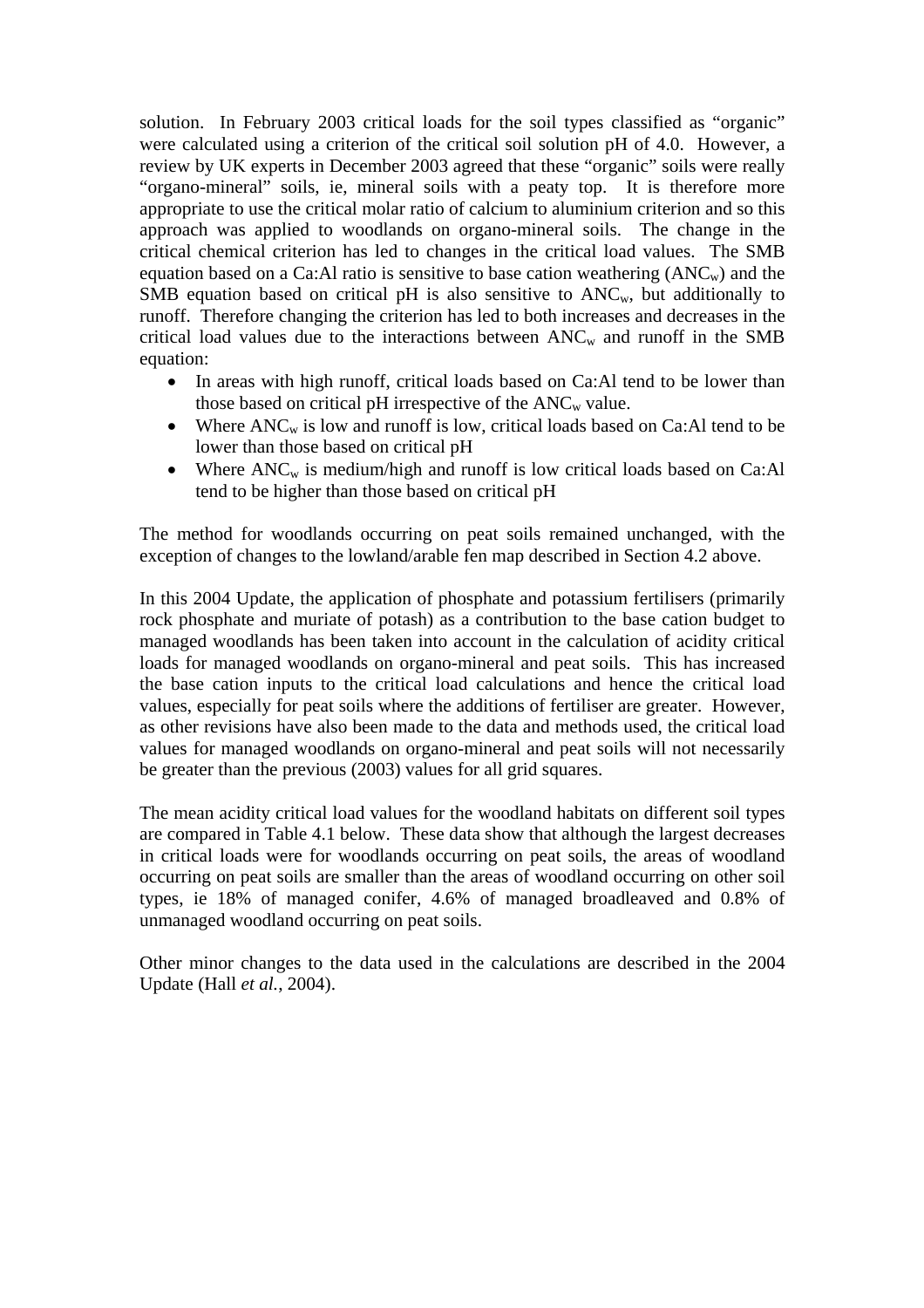| Woodland<br>habitat | Soil type      | Percentage area of woodland habitat<br>occurring on different soil types <sup>1</sup> |                      | <b>Acidity critical load values</b><br>$(\text{keq ha}^1 \text{ year}^1)$ |            | Difference between 2003 and 2004 mean<br>critical load values <sup>2</sup>                     |
|---------------------|----------------|---------------------------------------------------------------------------------------|----------------------|---------------------------------------------------------------------------|------------|------------------------------------------------------------------------------------------------|
|                     |                | 2003                                                                                  | 2004                 | 2003                                                                      | 2004       |                                                                                                |
|                     |                |                                                                                       |                      | mean                                                                      | mean       |                                                                                                |
| Managed             | Mineral        | 45.3%                                                                                 | 43.1%                | 2.20                                                                      | 2.19       | $(0.01 \text{ keq ha}^{-1} \text{ year}^{-1})$<br>0.5% decrease                                |
| coniferous          | Organo-mineral | 40.8%                                                                                 | 38.8%                | 1.66                                                                      | 1.58       | 4.8% decrease<br>$(0.08 \text{ keq} \text{ ha}^{-1} \text{ year}^{-1})$                        |
|                     | Peat           | 13.8%                                                                                 | 18.0%                | 1.43                                                                      | 0.85       | 40.6% decrease<br>$(0.58 \text{ keq ha}^{-1} \text{ year}^{-1})$                               |
|                     | All soils      |                                                                                       |                      | 2.03                                                                      | 1.94       | $(0.09 \text{ keq ha}^{-1} \text{ year}^{-1})$<br>4.4% decrease                                |
| Managed             | Mineral        | 94.1%                                                                                 | 95.4%                | 2.91                                                                      | 2.91       | No change                                                                                      |
| broadleaved         | Organo-mineral | 4.6%                                                                                  | 4.6%                 | 1.63                                                                      | 1.36       | 16.6% decrease<br>$(0.27 \text{ keq ha}^{-1} \text{ year}^{-1})$                               |
|                     | Peat           | l.4%                                                                                  | $0.0\%$ (not mapped) | 2.38                                                                      | Not mapped |                                                                                                |
|                     | All soils      |                                                                                       |                      | 2.81                                                                      | 2.78       | $(0.03 \text{ keq} \text{ ha}^{-1} \text{ year}^{-1})$<br>1.1% decrease                        |
| Unmanaged           | Mineral        | 88.3%                                                                                 | 88.3%                | 3.20                                                                      | 3.19       | 0.3% decrease<br>$(0.01 \text{ keq ha}^{-1} \text{ year}^{-1})$                                |
|                     | Organo-mineral | 11.0%                                                                                 | 11.0%                | 1.82                                                                      | 1.94       | 6.6% increase<br>$(0.12 \text{ keq ha}^{-1} \text{ year}^{-1})$                                |
|                     | Peat           | 0.8%                                                                                  | 0.8%                 | 2.07                                                                      | 0.33       | $(1.74 \text{ keq ha}^{-1} \text{ year}^{-1})$<br>84.1% decrease                               |
|                     | All soils      |                                                                                       |                      | 3.04                                                                      | 3.02       | 0.7% decrease<br>$(0.02 \text{ keq} \text{ ha}^{-1})$<br>$\left(1\right)$ year <sup>-1</sup> ) |

Table 4.1. Comparison of previous (February 2003) and updated (February 2004) mean acidity critical values by soil type for woodland habitats.

The state of the percentage areas of woodland habitats on different soil types in 2003 and 2004 due to revisions to managed woodland habitat maps.<br><sup>2</sup>An increase or decrease in the mean critical load values does not necess value and others decreased in value.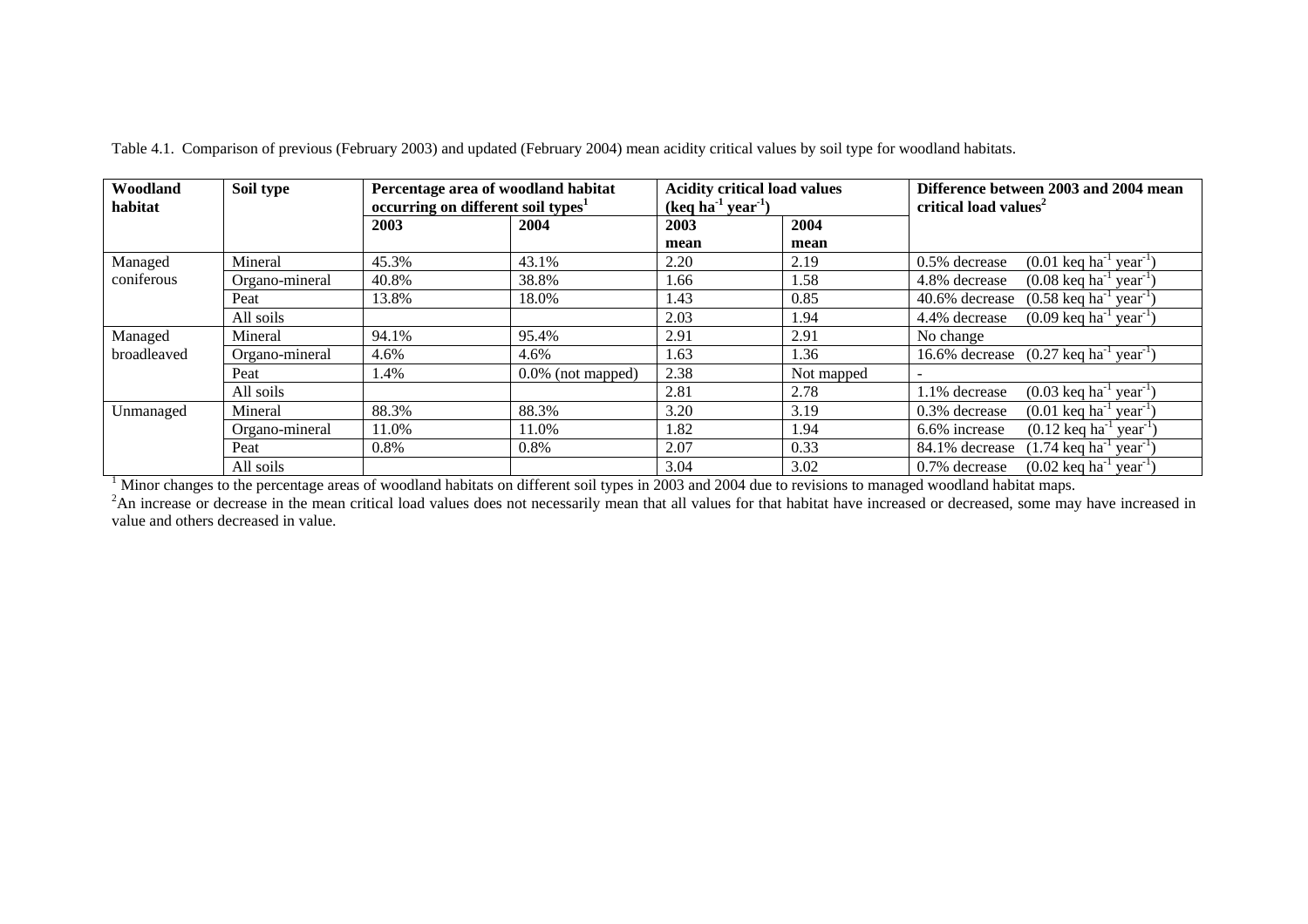## **4.4 Critical loads of acidity for freshwaters**

For the February 2004 Update the number of freshwater sites in acidified regions for which acidity critical loads are calculated and mapped was increased using new survey information. In addition, following the Stakeholder Review of  $ANC<sub>crit</sub>$  (see Appendix 2 in Hall *et al.* 2004), the threshold of ANC used in the calculation of acidity critical loads for UK freshwaters has been changed from zero to  $20\mu$ eql<sup>-1</sup> for all sites, except those naturally acidic sites where data suggest that the pre-industrial value was lower than  $20\mu$ eql<sup>-1</sup>, in which case ANC<sub>crit</sub>  $0\mu$ eql<sup>-1</sup> was applied. Table 4.2 below provides a summary of the number and area of freshwater sites across the UK and the ANC<sub>crit</sub> value applied. The largest increase in the number and area of freshwater sites for this update was in Wales.

| Site information                        |         | Site statistics by country and for the UK |          |     |      |  |  |
|-----------------------------------------|---------|-------------------------------------------|----------|-----|------|--|--|
|                                         | England | Wales                                     | Scotland | NI  | UK   |  |  |
| Number sites 2003                       | 268     | 116                                       | 660      | 119 | 1163 |  |  |
| Total area $(km^2)$ 2003                | 660     | 179                                       | 1430     | 149 | 2417 |  |  |
|                                         |         |                                           |          |     |      |  |  |
| Number sites 2004                       | 395     | 344                                       | 856      | 127 | 1722 |  |  |
| No. sites ANC $0\mu$ egl <sup>-1</sup>  | 21      |                                           | 15       |     | 43   |  |  |
| No. sites ANC $20\mu$ eql <sup>-1</sup> | 374     | 342                                       | 841      | 122 | 1679 |  |  |
| Total area $(km^2)$ 2004                | 1042    | 1225                                      | 5338     | 186 | 7791 |  |  |

Table 4.2. Summary of numbers and areas of freshwater sites in the UK mapping data sets for the February 2003 and February 2004 updates, and the ANC<sub>crit</sub> values applied to sites in 2004.

A summary of the changes in the mean freshwater critical load values ( $CL_{max}S$ ,  $CL_{min}N$  and  $CL_{max}N$ ) is provided in Table 4.3 in Section 4.5.

## **4.5 Maximum and minimum critical loads of sulphur and nitrogen**

Section 2 briefly describes the maximum critical loads of sulphur  $(CL_{max}S)$  and minimum and maximum critical loads of nitrogen ( $CL_{min}N$  and  $CL_{max}N$ ) used in the calculations of acidity exceedances. These critical loads are based on the empirical and mass balance acidity critical loads described in Sections 4.2 and 4.3 and in Hall *et al.* (2004). The derivation of the minimum and maximum critical loads is described in more detail by Hall *et al.* (2003b and 2004). The exceedance statistics provided in Section 6 of this report are based on the 1km maps of  $CL_{max}S$ ,  $CL_{min}N$  and  $CL_{max}N$  for each habitat, with the exception of the freshwater exceedances, where the calculations are performed at the catchment scale.

Since changes in these critical loads values may have an impact on the magnitude of exceedance, the mean critical load values for each habitat for the February 2003 and February 2004 updates are presented in Table 4.3 below.

The results in Table 4.3 show that for most habitats changes in the mean values of CL<sub>max</sub>S and CL<sub>max</sub>N are less than 0.1 keq ha<sup>-1</sup> year<sup>-1</sup>. There are larger reductions in the mean critical load values for the bog habitat as a result of the changes to the acidity critical loads for peat-dominated grid squares. Increases to the broadleaved woodland mean critical loads are due to updating the habitat map and removing areas of this woodland habitat from squares dominated by peat soils (Section 4.1). The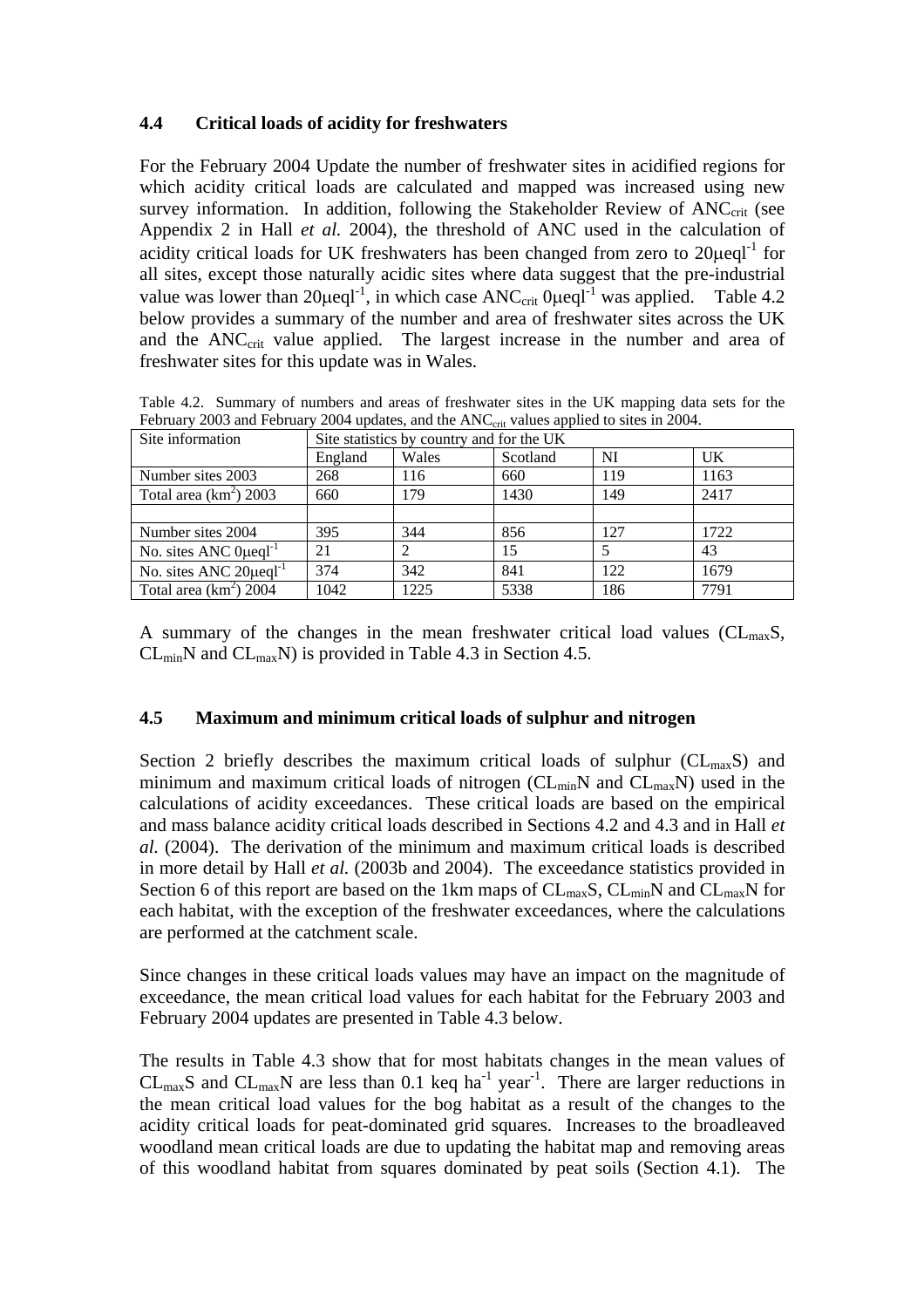mean critical load values for the freshwater habitats have decreased because of the updates to the number of sites and revisions to the methods outlined in Section 4.4.

Table 4.3.

Summary of changes in the mean values of CL  $(S)$ , CL  $(N)$  and CLM

| Buttiniary of changes in the filem values of $CL_{max}(3)$ , $CL_{min}(1)$ and $CL_{max}(1)$<br>Broad habitat           | Previous           | Updated            | Difference between previous                                                    |  |  |  |  |
|-------------------------------------------------------------------------------------------------------------------------|--------------------|--------------------|--------------------------------------------------------------------------------|--|--|--|--|
|                                                                                                                         | (Feb 2003)         | (Feb 2004)         | and updated means <sup>2</sup>                                                 |  |  |  |  |
|                                                                                                                         | mean value         | mean value         |                                                                                |  |  |  |  |
|                                                                                                                         | $($ keq ha $^{-1}$ | $($ keq ha $^{-1}$ |                                                                                |  |  |  |  |
|                                                                                                                         | $year^{-1}$ )      | $year^{-1}$ )      |                                                                                |  |  |  |  |
| $CL_{max}S$                                                                                                             |                    |                    |                                                                                |  |  |  |  |
| Acid grassland                                                                                                          | 0.82               | 0.73               | $(-0.09 \text{ keq h}^{-1} \text{ year}^{-1})$<br>$-11.0\%$                    |  |  |  |  |
| Calcareous grassland                                                                                                    | 3.92               | 4.01               | $(+0.09 \text{ keq h}^{-1} \text{ year}^{-1})$<br>$+2.3%$                      |  |  |  |  |
| Dwarf shrub heath                                                                                                       | 0.84               | 0.75               | $\sqrt{-0.09 \text{ keq} \cdot \text{ha}^{-1} \text{ year}^{-1}}$<br>$-10.7%$  |  |  |  |  |
| Coniferous woodland (managed)                                                                                           | 1.97               | 1.94               | $(-0.03 \text{ keq h}^{-1} \text{ year}^{-1})$<br>$-1.5%$                      |  |  |  |  |
| Broadleaved woodland (managed)                                                                                          | 2.66               | 2.79               | $(+0.13 \text{ keq ha}^{-1} \text{ year}^{-1})$<br>$+4.9\%$                    |  |  |  |  |
| Unmanaged woodland                                                                                                      | 3.24               | 3.19               | $(-0.05 \text{ keq h}^{-1} \text{ year}^{-1})$<br>$-1.5%$                      |  |  |  |  |
| <b>Bogs</b>                                                                                                             | 0.90               | 0.63               | $(-0.27 \text{ keq ha}^{-1} \text{ year}^{-1})$<br>$-30.0\%$                   |  |  |  |  |
| Montane                                                                                                                 | 0.56               | 0.48               | $(-0.08 \text{ keq h}^{-1} \text{ year}^{-1})$<br>$-14.3\%$                    |  |  |  |  |
| Freshwaters                                                                                                             | 3.64               | 3.26               | $(-0.38 \text{ keq h}^{-1} \text{ year}^{-1})$<br>$-10.4%$                     |  |  |  |  |
| $CL_{min}N$                                                                                                             |                    |                    |                                                                                |  |  |  |  |
| Acid grassland                                                                                                          | 0.37               | 0.37               | No change                                                                      |  |  |  |  |
| Calcareous grassland                                                                                                    | 0.89               | 0.89               | No change                                                                      |  |  |  |  |
| Dwarf shrub heath                                                                                                       | 0.85               | 0.85               | No change                                                                      |  |  |  |  |
| Coniferous woodland (managed)                                                                                           | 0.48               | 0.48               | No change                                                                      |  |  |  |  |
| Broadleaved woodland (managed)                                                                                          | 0.66               | 0.66               | No change                                                                      |  |  |  |  |
| Unmanaged woodland                                                                                                      | 0.25               | 0.25               | No change                                                                      |  |  |  |  |
| <b>Bogs</b>                                                                                                             | 0.34               | 0.34               | No change                                                                      |  |  |  |  |
| Montane                                                                                                                 | 0.32               | 0.32               | No change                                                                      |  |  |  |  |
| Freshwaters                                                                                                             | 0.31               | 0.29               | $(-0.02 \text{ keq h}^{-1} \text{ year}^{-1})$<br>$-6.5\%$                     |  |  |  |  |
| $CL_{max}N$                                                                                                             |                    |                    |                                                                                |  |  |  |  |
| Acid grassland                                                                                                          | 1.19               | 1.10               | $(-0.09 \text{ keq ha}^{-1} \text{ year}^{-1})$<br>$-7.6%$                     |  |  |  |  |
| Calcareous grassland                                                                                                    | 4.81               | 4.89               | $(+0.08 \text{ keq h}^{-1} \text{ year}^{-1})$<br>$+1.7%$                      |  |  |  |  |
| Dwarf shrub heath                                                                                                       | 1.70               | 1.60               | $(-0.10 \text{ keq h}^{-1} \text{ year}^{-1})$<br>$-5.9\%$                     |  |  |  |  |
| Coniferous woodland (managed)                                                                                           | 2.44               | 2.42               | $(-0.02 \text{ keq h}^{-1} \text{ year}^{-1})$<br>$-0.8\%$                     |  |  |  |  |
| Broadleaved woodland (managed)                                                                                          | 3.32               | 3.45               | $(+0.13 \text{ keq h}^{-1} \text{ year}^{-1})$<br>$+3.9%$                      |  |  |  |  |
| Unmanaged woodland                                                                                                      | 3.49               | 3.43               | $\frac{1}{(0.06 \text{ keq h}^{-1} \text{ year}^{-1})}$<br>$-1.7%$             |  |  |  |  |
| <b>Bogs</b>                                                                                                             | 1.24               | 0.97               | $(-0.27 \text{ keq h}^{-1} \text{ year}^{-1})$<br>$-21.8%$                     |  |  |  |  |
| Montane                                                                                                                 | 0.87               | 0.80               | $\overline{(-0.07 \text{ keq} \text{ ha}^{-1} \text{ year}^{-1})}$<br>$-8.0\%$ |  |  |  |  |
| Freshwaters                                                                                                             | $\overline{5.31}$  | 4.65               | $(-0.66 \text{ keq h}^{-1} \text{ year}^{-1})$<br>$-12.4%$                     |  |  |  |  |
| <sup>1</sup> The "broadleaved, mixed and yew woodland" broad habitat is separated into "broadleaved woodland (managed)" |                    |                    |                                                                                |  |  |  |  |

and "unmanaged (ancient & semi-natural) coniferous and broadleaved woodland" abbreviated to "Unmanaged

woodland" above; the latter includes Atlantic oak woods and unmanaged coniferous woodland.<br><sup>2</sup>An increase or decrease in the mean critical load values does not necessarily mean that all values for that habitat have increased or decreased, some may have increased in value and others decreased in value.

## **4.6 Critical loads for combined habitat critical load exceedance maps**

The exceedance statistics (Section 6) are calculated via a suite of C programs using the individual critical loads data for each habitat type (Section 4.5) in conjunction with appropriate deposition data (Section 5). Maps of critical loads exceedances can also be generated for individual habitat types using these data. However, to summarise the critical loads for all habitats, and hence exceedances, into fewer maps, a statistic of the critical loads data is required. A commonly used statistic is the  $5<sup>th</sup>$ percentile critical load; this is the critical load that will protect 95% of the habitat area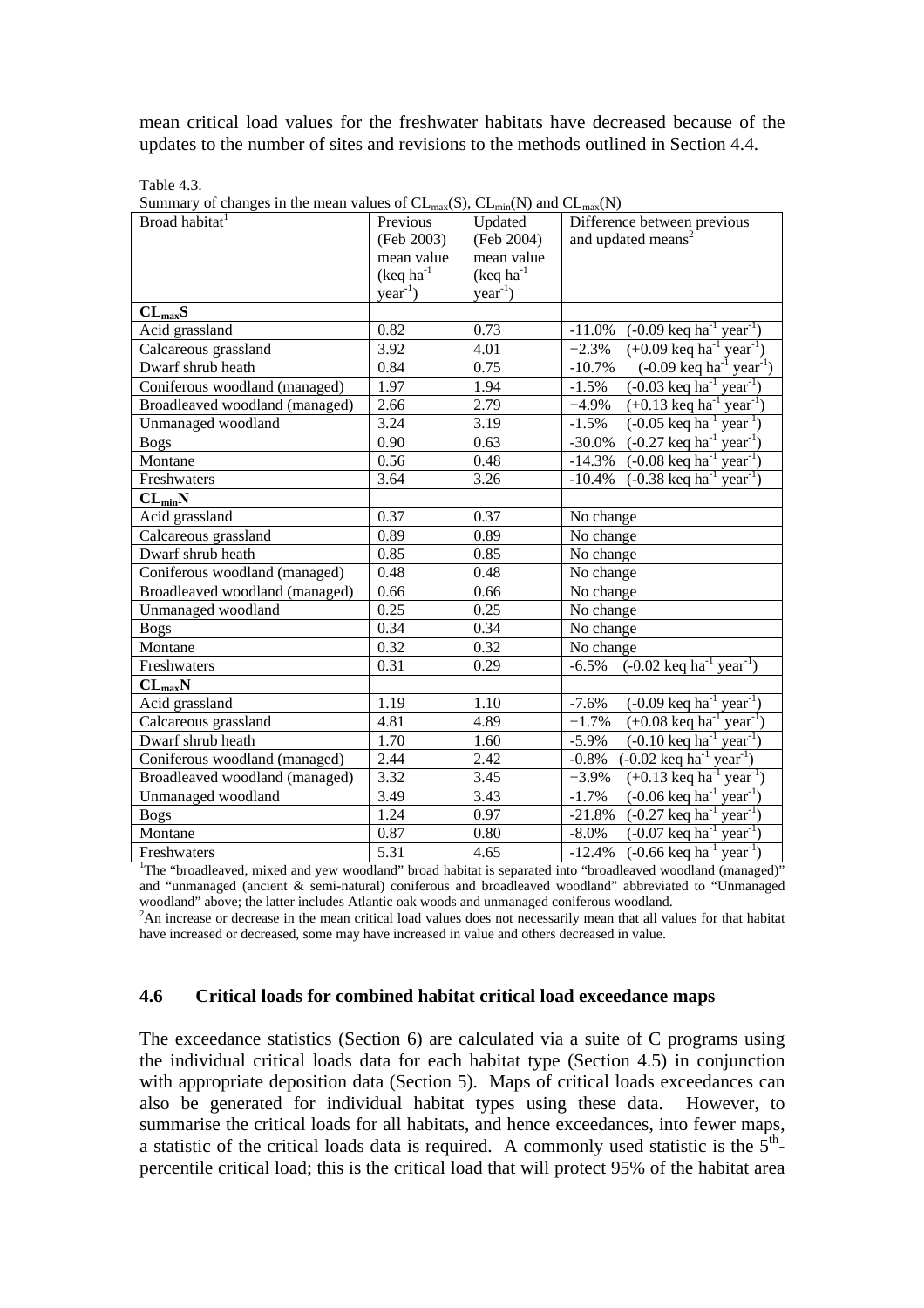in any given grid square. These  $5<sup>th</sup>$ -percentile values are defined by ranking the 1km critical load values (from smallest to largest) for all habitats together with their respective habitat areas and generating a cumulative frequency distribution of the habitat areas; where the habitat area is equal to or greater than 5% of the total habitat area in a 1km grid square, the corresponding  $5<sup>th</sup>$ -percentile critical load can be set. For example:

| Habitat area | Habitat             |
|--------------|---------------------|
| (ha)         |                     |
|              | Bog                 |
|              | Acid grassland      |
| 3            | Montane             |
| 45           | Dwarf shrub heath   |
| 25           | Coniferous woodland |
|              |                     |

Total habitat area = 80ha

5% of  $80 = 4$ ha

Critical load where area  $>=$  4ha is 0.3 keq ha<sup>-1</sup> year<sup>-1</sup>

Therefore the  $5<sup>th</sup>$ -percentile critical load is 0.3 keq ha<sup>-1</sup> year<sup>-1</sup> and is based on a combination of data for bog and acid grassland habitats.

This procedure is carried out to generate  $5<sup>th</sup>$ -percentile maps of CL<sub>max</sub>S, CL<sub>min</sub>N  $CL_{max}N$  and  $CL_{nut}N$ . It should be noted that the habitat(s) determining the  $5<sup>th</sup>$ percentile critical load values may not be same for all maps. For the exceedance maps presented in Section 6,  $5<sup>th</sup>$ -percentile critical loads were generated of both the previous (February 2003) and updated (February 2004) data. The  $5<sup>th</sup>$ -percentile maps based on data for all terrestrial habitats, are presented in Figures 4.1, 4.2, 4.3 and 4.4. The maps of  $CL_{min}N$  and  $CL_{nut}N$  are virtually identical for both 2003 and the 2004 update, with just minimal changes in the woodland areas used in the calculations. The  $5<sup>th</sup>$ -percentile maps of CL<sub>max</sub>S, show lower critical loads in some areas for the 2004 update, particularly in Scotland; this is due to the updates made to the acidity critical loads. However, the CL<sub>max</sub>N maps are similar for 2003 and the 2004 update.

The freshwater critical load exceedance maps are presented separately in Section 6 and are based on the CL<sub>max</sub>S, CL<sub>min</sub>N and CL<sub>max</sub>N values for each site.

## **5 Deposition data**

The national deposition data sets are calculated and mapped to a 5km grid covering the UK and provide values that are the sum of wet, dry and cloud deposition. In addition, separate deposition values are supplied which are based on habitat-specific dry deposition velocities. These deposition data are overlaid on maps of critical loads to calculate critical load exceedances. When calculating critical load exceedances for individual habitats, the deposition values for low-growing vegetation (grassland, moorland) are used for the non-woodland terrestrial habitats, and deposition values for woodland are applied to the woodland habitats. For freshwater habitats, average deposition values for all vegetation types are used. However, when calculating exceedances of  $5<sup>th</sup>$ -percentile critical loads the average deposition values are used,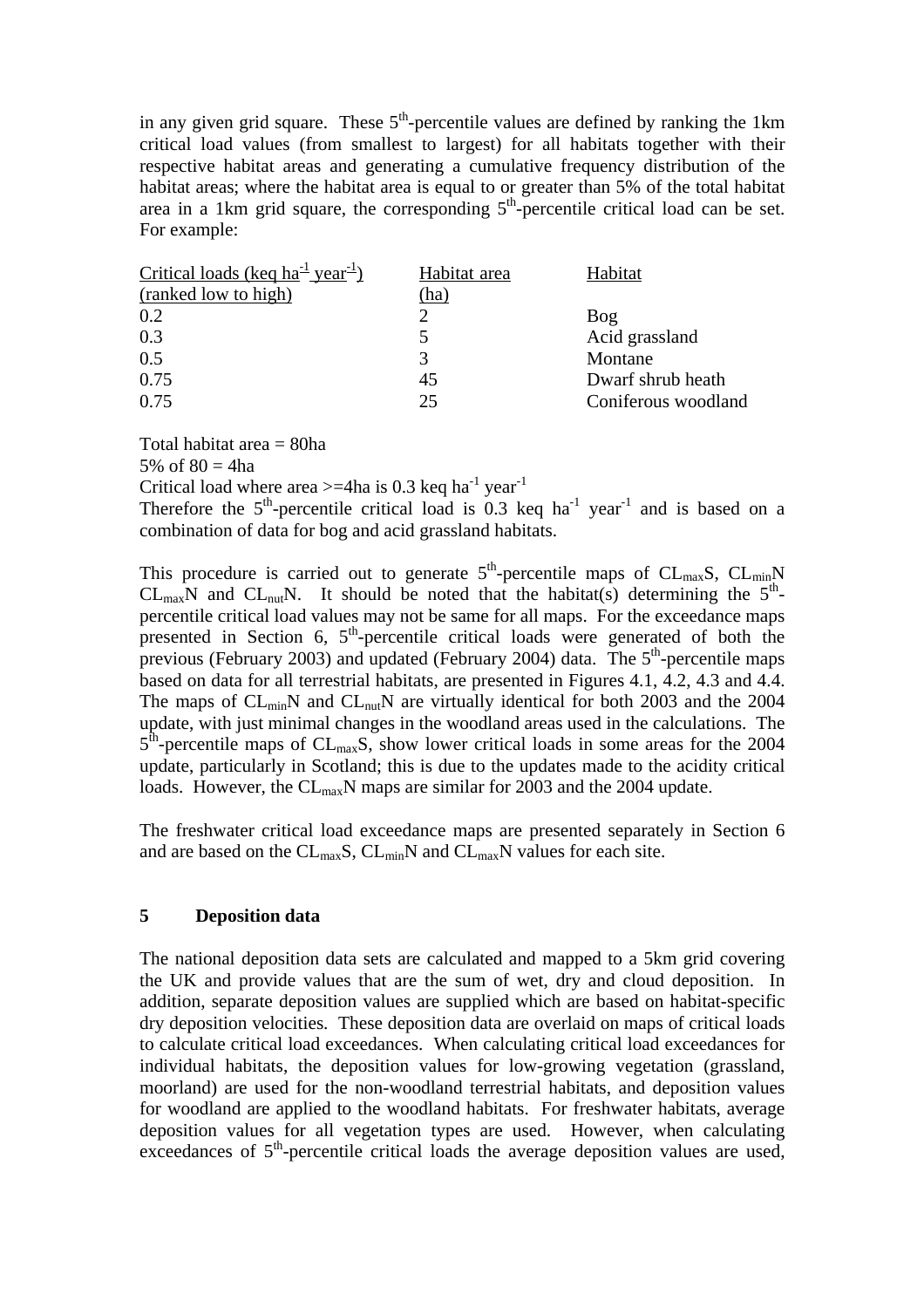because data for a combination of habitat types can define the  $5<sup>th</sup>$ -percentile values (Sections 4.6 and 6).

The exceedance statistics and maps presented in Section 6 are based on mean deposition data for the years 1995-97. However, the February 2003 critical load exceedances are based on an earlier version of the 1995-97 deposition data than that used for the exceedances of the February 2004 critical loads. A summary of the changes in the procedures used for calculating and mapping deposition is provided in Section 5.1 below.

Maps of the latest (March 2004) versions of the average, moorland and woodland total acid deposition (ie, non-marine sulphur plus oxidised and reduced nitrogen) and total nitrogen deposition (ie, oxidised plus reduced nitrogen) are shown in Figures 5.1 and 5.2 respectively.

# **5.1 Changes in procedures for calculating and mapping deposition**

There have been a large number of changes since these models were first used to estimate deposition for critical loads for the period 1995-1997 and most of these have not had a substantial effect on the estimated deposition. Examples of these changes include an improved land use classification, improvements in interpolating the meteorological inputs, a new rainfall model implemented at the UK Meteorological Office, revision of the wet surface uptake parameterisation of  $SO<sub>2</sub>$ , and a different calculation of the effect of urban sources of  $SO<sub>2</sub>$ .

One change was expected to have an important effect and that was the inclusion of deposition of nitric acid, now possible since the establishment of the nitric acid monitoring network, with data available since 1999. In UK terms, nitric acid deposition accounts for 30% of the deposition of oxidised nitrogen but the deposition is highest in England, particularly towards the southeast.

The other change which has been important was a revision of the method used to produce the  $NH_3$  concentration map. The major part of the variability in  $NH_3$ concentration is provided by the output from an atmospheric transport model  $(FRAME)$ , since the local scale variability in  $NH<sub>3</sub>$  emissions is a major cause of changes in concentration. The  $NH_3$  monitoring network started in mid 1997 and there were therefore few data to cover the period 1995-1997, so the modelled concentrations were the primary data source. It has become clear since then that an adjustment is required to bring together the measurements from the  $NH<sub>3</sub>$  monitoring network and the model output concentrations, and this adjustment is now in place. There is one problem that the adjustment introduces, and that is that the  $NH<sub>3</sub>$  gas concentration now predicted for a 5 x 5 km square is only applicable if the particular ecosystem of concern is not close to a source of NH<sub>3</sub>. As NH<sub>3</sub> concentrations drop substantially within 1 km of a source, this concentration is appropriate for most of the 25 x 1 km squares in a 5 km x 5km square. However there will be areas within many UK 5 km x 5 km squares where the  $NH_3$  concentration, and hence nitrogen deposition, is substantially underestimated by using this typical value for the whole of the 5 km x 5 km square. This can only be resolved by either introducing more local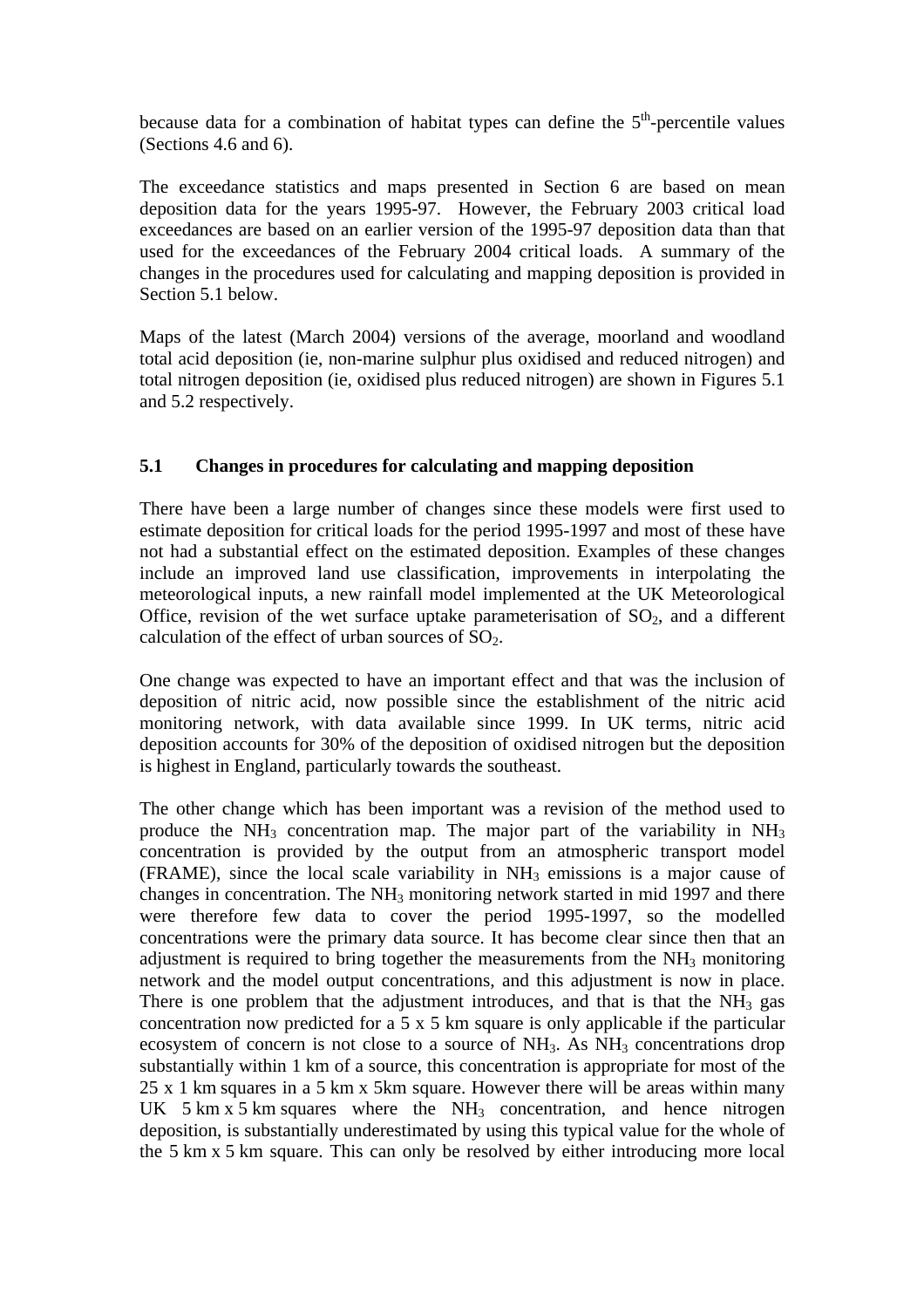concentration monitoring or running a local scale model within the 5 km x 5 km square.

To separate the changes due to changes in the model rather than by changes over time, maps of deposition for 1995-1997 using the current models have been provided. The ratio comparison of the latest version (March 2004) of the 1995-1997 deposition against the previous version of the 1995-1997 deposition for total acidity and nitrogen are shown (Figure 5.3) to indicate where changes have resulted from improvements to the models. Therefore the latest (March 2004 version) 1995-1997 acidity and nitrogen depositions include nitric acid deposition from 2000 as an initial step towards correcting for the omission of nitric acid in the previous 1995-1997 data.

The comparison between the previous and updated (March 2004) models for 1995-1997 acidity deposition shows most areas reporting changes of less than 20%, and the main increases outside that range appear to be associated with urban areas. The acidity map does highlight an improvement in the method of estimating the extra rainfall over hills, which has affected the mountain areas in the Outer Hebrides and the very northwest of the Scottish mainland on either side of the Minch. The newer method should be more consistent when there are major offshore islands, as in this case. The increases in nitrogen deposition are primarily a reflection of the inclusion of nitric acid deposition, although changes over most of the country are again less than 20%. The main areas of increase are, as expected, in England. The increased deposition of nitrogen in the Scottish mountain areas is a combination of the above change in estimation of wet deposition along with an assumed very rapid rate of deposition of nitric acid, even at low concentration, to forests.

It should be noted that the estimates of nitrogen deposition are likely to increase as methodologies are revised to include aerosol deposition, which is currently the subject of Defra research<sup>1</sup>.

 $\overline{a}$ 

<sup>1</sup> For further information on the methods used to calculate and map deposition maps refer to RGAR (1997), NEGTAP (2001), Smith & Fowler (2001), Smith *et al.* (2001) and Smith *et al.* (1997).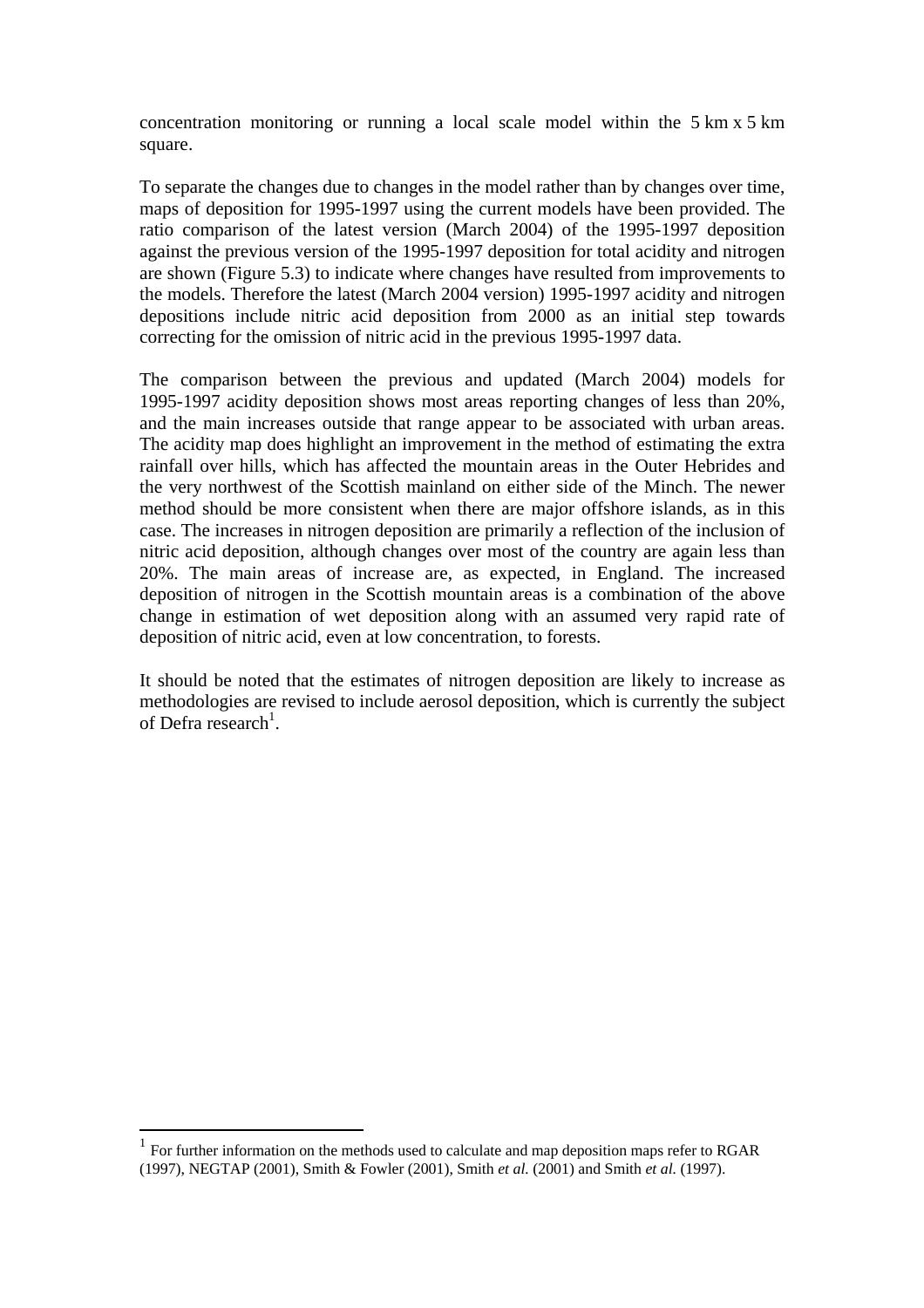## **6 Assessment of critical load exceedances**

This section presents and compares the exceedance results from the 2003 Addendum (Hall *et al.*, 2003a) with exceedance maps and statistics based on the 2004 updated critical loads and deposition data. Three sets of results are presented:

(i) UK exceedance maps based on  $5<sup>th</sup>$ -percentile critical loads for terrestrial habitats

- (ii) UK exceedance maps for freshwaters
- (ii) UK exceedance statistics by habitat
- (iii) Exceedance statistics by country and habitat

# **6.1 UK exceedance maps based on 5th-percentile critical loads for terrestrial habitats**

Section 4.6 describes the derivation of the  $5<sup>th</sup>$ -percentile critical loads (CL<sub>max</sub>S,  $CL_{min}N$ ,  $CL_{max}N$ ,  $CL_{nut}N$ ). For acidity, exceedance maps were generated using Critical Load Functions of the 1km  $5^{\text{th}}$ -percentile maps of CL<sub>max</sub>S, CL<sub>min</sub>N and  $CL<sub>max</sub>N$  and 5km deposition data (Section 5). The average deposition values for all habitat types are used in these calculations because the  $5<sup>th</sup>$ -percentile critical loads are based on combinations of habitat critical loads data. For nutrient nitrogen, the  $5<sup>th</sup>$ percentile critical load values were subtracted from the average nitrogen deposition values to give the exceedance values. As the exceedance maps presented below are based on average (rather than habitat-specific) deposition, the exceedance values may be underestimated in some areas, particularly those areas dominated by woodland habitats.

The exceedance maps based on the previous (February 2003) data are compared with the updated (February 2004) data in Figures 6.1 (acidity) and 6.2 (nutrient nitrogen). Both the previous and the updated maps show the same general trends across the country, for acidity and for nutrient nitrogen. However, both the updated maps show larger areas of higher exceedances than the previous (2003) maps. For acidity this is due to a combination of a reduction in critical load values and an increase in deposition values. For nutrient nitrogen this is due to an increase in deposition values, as the critical loads values have remained unchanged in this update. Changes to the acidity critical loads are described in Section 4 and changes to the deposition values in Section 5.

# **6.2 Exceedances for UK freshwaters**

The updates to the freshwater critical loads data are outlined in Section 4.4. Exceedances have been calculated at the catchment scale using the critical loads data for each site and average deposition data as described in earlier sections. Figure 6.3 compares the previous exceedance map from the 2003 Addendum (Hall *et al.*, 2003a) with the updated 2004 exceedance map. Note that for the 2003 map, freshwater critical loads and exceedances were mapped on a 10km grid, each square representing a single site within the square. The updated map is based on an additional 559 sites, and as there may now be more than one site in a 10km grid square, the data are presented in dot format. However, the previous and the updated maps show the same general trends in exceedances across the country.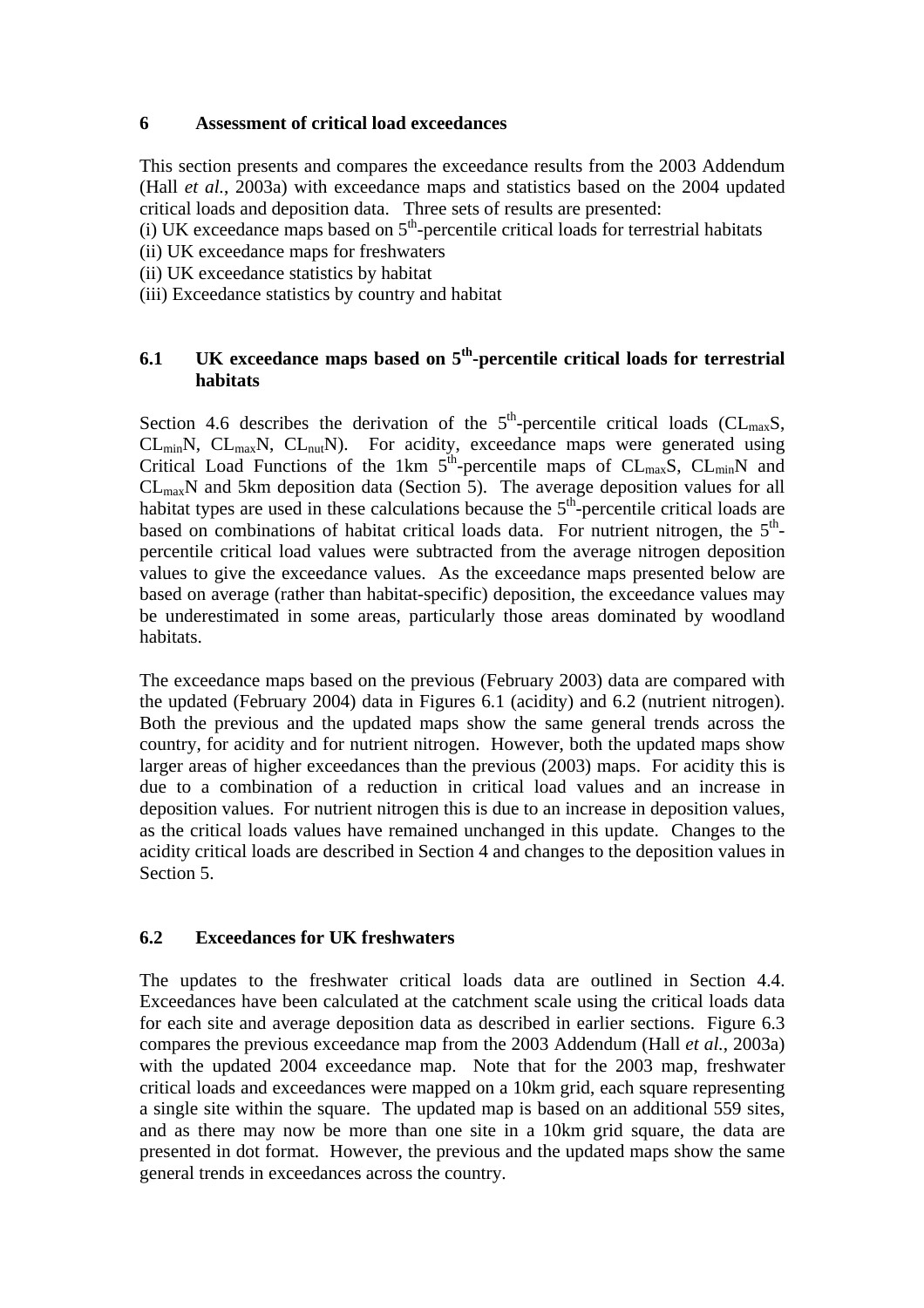The increase in the number of sites included in the data set has increased the habitat area (ie, the total of all catchment areas) from 2417  $km^2$  to 7791 $km^2$  in the UK (Table 6.1). Not surprisingly, this increase in habitat area, has led to large increases in the exceeded area and accumulated exceedances. However, the proportion of the habitat area exceeded is similar for both the previous 2003 (23%) and updated 2004 (29.2%) data set. Summary statistics of the previous (February 2003) exceedances and the updated 2004 exceedances for each country and the UK are given in Table 6.1 below. These results are also included in Tables 6.2(a),(b),(c) and in Section 6.4.1 to provide complete statistics for all sensitive habitats considered in the UK.

| Parameter                                      | $Year^{(i)}$ | England | Wales | Scotland | NI    | UK.    |
|------------------------------------------------|--------------|---------|-------|----------|-------|--------|
| Habitat area $(km^2)$                          | 2003         | 660     | 179   | 1430     | 149   | 2417   |
|                                                | 2004         | 1042    | 1225  | 5338     | 186   | 7791   |
|                                                |              |         |       |          |       |        |
| Exceeded area $(\overline{\text{km}^2})^{(i)}$ | 2003         | 265     | 83    | 199      | 7.5   | 555    |
|                                                | 2004         | 535     | 724   | 981      | 38    | 2278   |
|                                                |              |         |       |          |       |        |
| % area exceeded <sup>(i)</sup>                 | 2003         | 40.1%   | 46.4% | 13.9%    | 5.1%  | 23.0%  |
|                                                | 2004         | 51.3%   | 59.1% | 18.4%    | 20.4% | 29.2%  |
|                                                |              |         |       |          |       |        |
| AE (keq year <sup>-1</sup> ) <sup>(i)</sup>    | 2003         | 45650   | 6261  | 15666    | 473   | 68050  |
|                                                | 2004         | 116074  | 60783 | 84754    | 5810  | 267421 |

Table 6.1. Exceedance statistics for freshwaters by county and for the UK

(i) Reference to data set used:

2003 = February 2003 critical loads and 1995-97 deposition available at the time (as in 2003 Addendum)

2004 = February 2004 updated critical loads and the latest (March 2004) version of 1995-97 deposition data.

## **6.3 UK exceedance statistics by habitat**

In addition to the maps presented above, exceedance statistics for each habitat have also been produced by the NFC. These are based on the 1km critical load maps ( $CL_{max}S$ ,  $CL_{min}N$ ,  $CL_{max}N$  for acidity,  $CL_{nut}N$  for nutrient nitrogen) for each habitat and habitat-specific deposition applied as described in Section 5. The tables in this Section and Section 6.4 contain the following statistics:

- The mapped habitat area
- The exceeded habitat area
- The percentage of habitat exceeded
- The Accumulated Exceedance (AE see Section 2)

In addition, comparisons are made between the February 2003 results and the updated (February 2004) exceedance results, with percentage changes given in each of the tables.

#### *Acidity exceedance statistics for the UK*

Tables 6.2(a), 6.2(b) and 6.2(c) summarise the UK statistics for acidity critical loads exceedances. The exceedance statistics for freshwaters are considered separately in Section 6.2 above. These tables highlight changes made to the habitat maps and the increases observed in the total area of habitats exceeded and in the AE values as a result of changes in critical load values and deposition values. These increases tend to be the greatest for:

• dwarf shrub heath: 25% increase in exceeded area, 18% increase in AE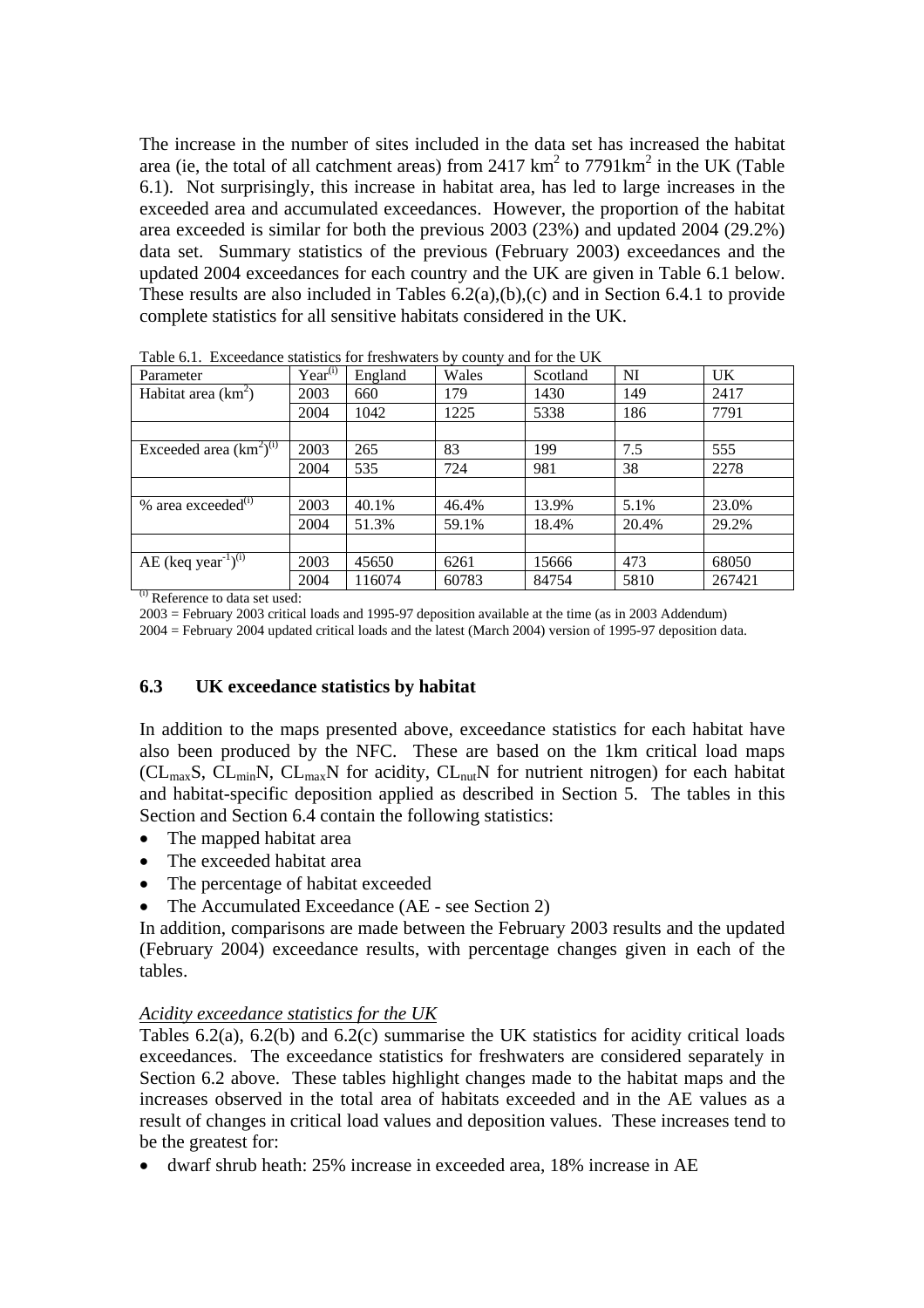• bog: 23% increase in exceeded area, 21% increase in AE

• montane: 11% increase in exceeded area, 34% increase in AE

These are mainly as a result of the reductions in the acidity critical loads map for peat soils (Section 4.2), since all these habitats may occur in areas dominated by peat soils. Changes are also apparent for the woodland habitats due to updating the acidity critical load methods applied to UK woodlands:

- managed conifer: 15% increase in exceeded area, 16% increase in AE
- unmanaged woodland: 15% increase in exceeded area, 13% increase in AE.

Overall, 13.4% of the changes in habitat area exceeded are due to updates to the critical loads and 4.5% to updates in the deposition data. For AE 7.5% of the overall increase is due to critical load updates and 7% to deposition data updates. The latter appears to have the greatest effect on the upland habitats (dwarf shrub heath, bog, montane) and the woodland habitats.

| <b>Broad Habitat</b>           | Mapped habitat |       | $\frac{0}{0}$        | Habitat area $(km^2)$ |          | $\frac{0}{0}$        |
|--------------------------------|----------------|-------|----------------------|-----------------------|----------|----------------------|
|                                | area $(km^2)$  |       | change               | exceeded by           |          | change               |
|                                |                |       |                      | deposition data       |          |                      |
|                                |                |       |                      | for 1995-97           |          |                      |
|                                | v2003          | v2004 |                      | v2003                 | v2004    |                      |
| Acid grassland                 | 15291          | 15334 | 0.3                  | 13203                 | 14135    | 7.1                  |
| Calcareous grassland           | 1812           | 1808  | $-0.2$               | $\theta$              | $\Omega$ | $\theta$             |
| Dwarf shrub heath              | 24703          | 24703 | $\Omega$             | 13829                 | 17299    | 25.1                 |
| Bog                            | 5463           | 5463  | $\Omega$             | 3954                  | 4856     | 22.8                 |
| Montane                        | 3054           | 3054  | $\Omega$             | 2647                  | 2926     | 10.5                 |
| Coniferous woodland (managed)  | 7971           | 8377  | 5.1                  | 5849                  | 6695     | 14.5                 |
| Broadleaved woodland (managed) | 7554           | 7452  | $-1.4$               | 5607                  | 5645     | 0.7                  |
| Unmanaged woodland             | 4011           | 4011  | $\Omega$             | 2436                  | 2807     | 15.2                 |
| Freshwaters                    | 2417           | 7791  | $222.\overline{3}^*$ | 555                   | 2278     | $310.\overline{5}^*$ |
| All habitats                   | 72275          | 77993 | 7.9                  | 48080                 | 56641    | 17.8                 |

| Table 6.2(a). UK statistics on habitat areas and exceeded areas for acidity |  |  |  |  |
|-----------------------------------------------------------------------------|--|--|--|--|
|-----------------------------------------------------------------------------|--|--|--|--|

Table 6.2(b). UK statistics on the percentage of habitat area exceeded for acidity

| <b>Broad Habitat</b>           | % habitat area exceeded | % change |      |
|--------------------------------|-------------------------|----------|------|
|                                | v2003                   | v2004    |      |
| Acid grassland                 | 86.4                    | 92.2     | 5.80 |
| Calcareous grassland           | $\left( \right)$        | 0        |      |
| Dwarf shrub heath              | 56                      | 70       | 14   |
| Bog                            | 72.4                    | 88.9     | 16.5 |
| Montane                        | 86.7                    | 95.8     | 9.1  |
| Coniferous woodland (managed)  | 73.4                    | 79.9     | 6.5  |
| Broadleaved woodland (managed) | 74.2                    | 75.8     | 1.6  |
| Unmanaged woodland             | 60.7                    | 70       | 9.3  |
| Freshwaters                    | 23.0                    | 29.2     | 6.2  |
| All habitats                   | 66.5                    | 72.6     | 6.1  |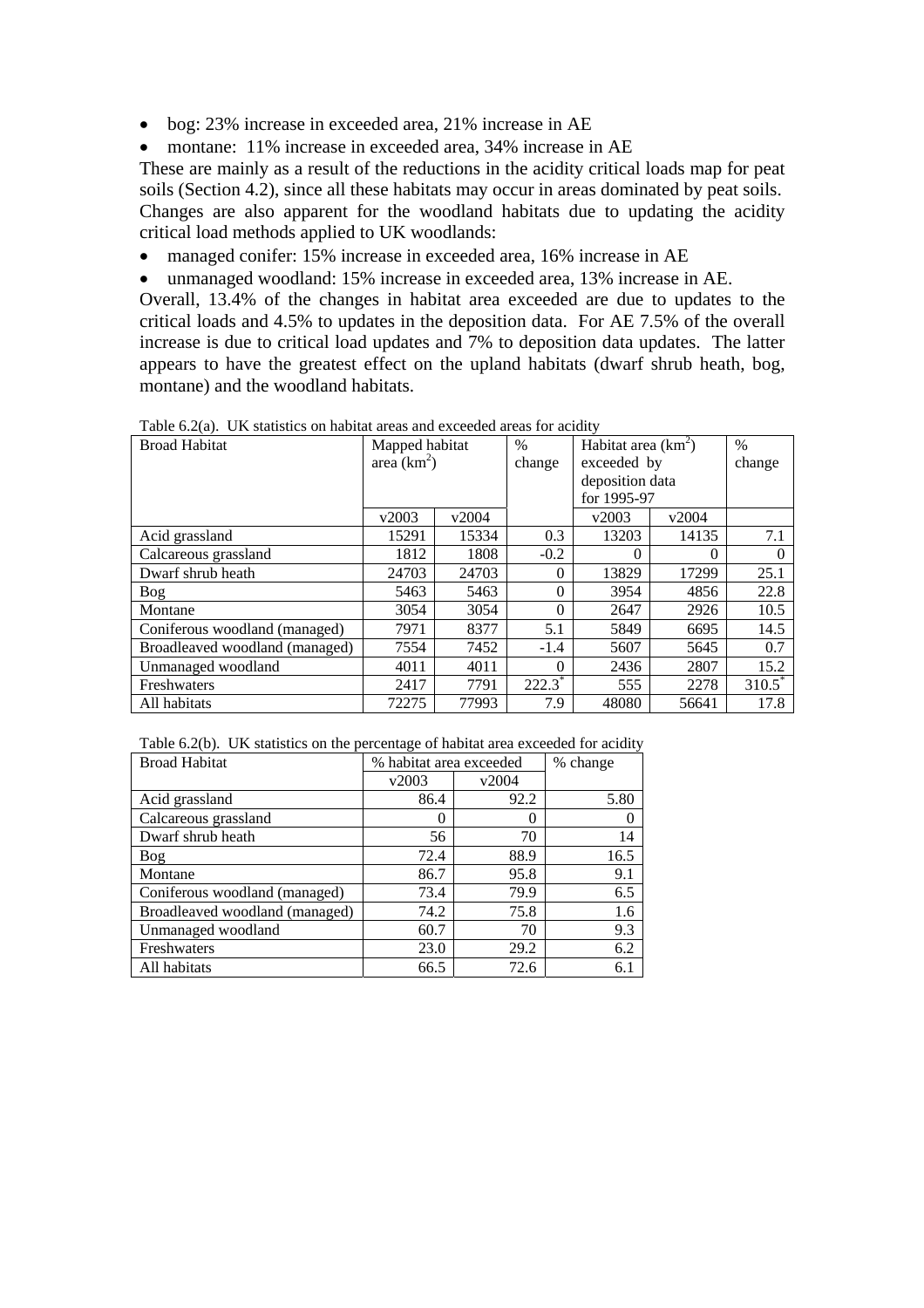| <b>Broad Habitat</b>           | $AE$ (keq year <sup>-1</sup> |         | %                    |
|--------------------------------|------------------------------|---------|----------------------|
|                                | v2003                        | v2004   | change               |
| Acid grassland                 | 1662130                      | 1773066 | 6.7                  |
| Calcareous grassland           | 0                            | 0       | 0                    |
| Dwarf shrub heath              | 94927                        | 1121456 | 18.1                 |
| Bog                            | 349753                       | 421371  | 20.5                 |
| Montane                        | 185044                       | 247060  | 33.5                 |
| Coniferous woodland (managed)  | 825158                       | 955336  | 15.8                 |
| Broadleaved woodland (managed) | 915274                       | 892102  | $-2.5$               |
| Unmanaged woodland             | 311489                       | 350958  | 12.7                 |
| Freshwaters                    | 68050                        | 267421  | $293.\overline{0}^*$ |
| All habitats                   | 5266325                      | 6028770 | 14.5                 |

Table 6.2(c). UK statistics on the Accumulated Exceedances (AE) for acidity

Legend to Tables  $6.2(a)$ ,  $6.2(b)$ ,  $6.2(c)$ :

v2003: results based on the areas of habitats mapped, critical loads and deposition data as in the February 2003 Addendum (Hall *et al.*, 2003)

v2004: results based on updated (February 2004) areas of habitats mapped and critical loads and the latest (March 2004) deposition data.

\* The percentage changes to the freshwater habitat areas, the exceeded areas and AE values are large due to the large increase in the number and area of sites mapped for this (February 2004) update.

#### *Nutrient nitrogen exceedance statistics for the UK*

The UK statistics for nutrient nitrogen exceedances are summarised in Tables 6.3(a), 6.3(b) and 6.3(c). The only changes due to the critical loads update are the result of revisions to the woodland habitat maps (Section 4.1), since the nutrient nitrogen critical load values remain unchanged in this update. Updates made to the 1995-97 deposition data result in a 5% increase in the area of habitats exceeded and an 8% increase in AE. The main changes resulting from the updated deposition data are to:

- montane: 17% increase in exceeded area, 39% increase in AE
- Atlantic oak: 16% increase in exceeded area, 12% increase in AE
- Calcareous grassland: 7% decrease in exceeded area, 19% decrease in AE

For some other habitats changes in the exceeded area were relatively small, but changes in the AE more significant:

- Managed coniferous woodland: 16% increase in AE
- Unmanaged woodlands and Atlantic oak: 12% increase in AE
- Supralittoral sediments (dune grasslands): 33% reduction in AE

These changes are the result of an increase in N deposition to montane areas and woodland habitats and a decrease in N deposition to areas of calcareous grassland (particularly in England and Wales). The N deposition in coastal regions appears to have decreased around GB but increased in NI. [Ron to comment on these statements].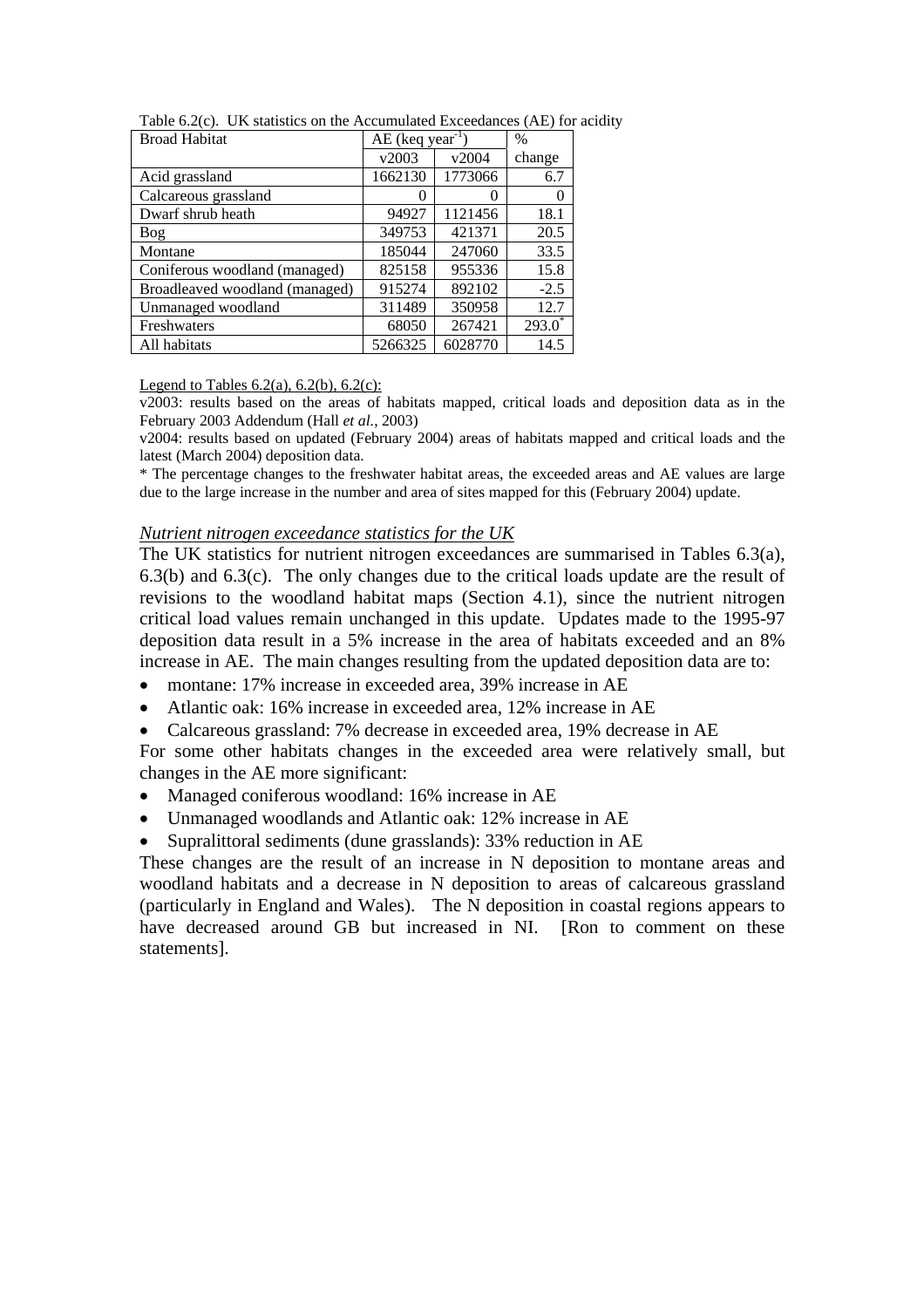| <b>Broad Habitat</b>             | Mapped habitat |       | $\%$     | Habitat area $(km^2)$ |       | $\%$   |
|----------------------------------|----------------|-------|----------|-----------------------|-------|--------|
|                                  | area $(km^2)$  |       | change   | exceeded by           |       | change |
|                                  |                |       |          | deposition data       |       |        |
|                                  |                |       |          | for 1995-97           |       |        |
|                                  | v2003          | v2004 |          | v2003                 | v2004 |        |
| Acid grassland                   | 15241          | 15241 | $\Omega$ | 10241                 | 10546 | 3.0    |
| Calcareous grassland             | 3577           | 3577  | $\Omega$ | 2763                  | 2582  | $-6.6$ |
| Dwarf shrub heath                | 24820          | 24820 | $\Omega$ | 8627                  | 9365  | 8.6    |
| Bog                              | 5541           | 5541  | $\Omega$ | 2526                  | 2756  | 9.1    |
| Montane                          | 3129           | 3129  | $\Omega$ | 2580                  | 3024  | 17.2   |
| Coniferous woodland (managed)    | 7979           | 8385  | 5.09     | 7415                  | 7998  | 7.9    |
| Broadleaved woodland (managed)   | 7584           | 7482  | $-1.34$  | 7418                  | 7363  | $-0.7$ |
| Unmanaged wood (ground flora)    | 3296           | 3296  | $\Omega$ | 3152                  | 3183  | 1.0    |
| Atlantic oak (epiphytic lichens) | 822            | 822   | $\Omega$ | 694                   | 803   | 15.7   |
| Supralittoral sediments          | 2128           | 2128  | $\Omega$ | 1114                  | 1089  | $-2.2$ |
| All habitats                     | 74118          | 74422 | 0.41     | 46531                 | 48707 | 4.7    |

|  |  | Table $6.3(a)$ . UK statistics on habitat areas and exceeded areas for nutrient nitrogen |  |
|--|--|------------------------------------------------------------------------------------------|--|
|  |  |                                                                                          |  |

Table 6.3(b). UK statistics on the percentage of habitat area exceeded for nutrient nitrogen

| <b>Broad Habitat</b>             | % habitat area exceeded | % change |        |
|----------------------------------|-------------------------|----------|--------|
|                                  | v2003                   | v2004    |        |
| Acid grassland                   | 67.2                    | 69.2     | 2      |
| Calcareous grassland             | 77.2                    | 72.2     | $-5$   |
| Dwarf shrub heath                | 34.8                    | 37.7     | 2.9    |
| Bog                              | 45.6                    | 49.7     | 4.1    |
| Montane                          | 82.5                    | 96.7     | 14.2   |
| Coniferous woodland (managed)    | 92.9                    | 95.4     | 2.5    |
| Broadleaved woodland (managed)   | 97.8                    | 98.4     | 0.6    |
| Unmanaged wood (ground flora)    | 95.6                    | 96.6     |        |
| Atlantic oak (epiphytic lichens) | 84.5                    | 97.6     | 13.1   |
| Supralittoral sediments          | 52.4                    | 51.2     | $-1.2$ |
| All habitats                     | 62.8                    | 65.5     | 2.7    |

Table 6.3(c). UK statistics on the Accumulated Exceedances (AE) for nutrient nitrogen

| <b>Broad Habitat</b>             | $AE$ (keq year <sup>-1</sup> |         | $\%$    |
|----------------------------------|------------------------------|---------|---------|
|                                  | v2003                        | v2004   | change  |
| Acid grassland                   | 544794                       | 548422  | 0.7     |
| Calcareous grassland             | 96160                        | 77713   | $-19.2$ |
| Dwarf shrub heath                | 406862                       | 438432  | 7.8     |
| <b>Bog</b>                       | 188505                       | 199131  | 5.6     |
| Montane                          | 88953                        | 123957  | 39.4    |
| Coniferous woodland (managed)    | 869392                       | 1004782 | 15.6    |
| Broadleaved woodland (managed)   | 1224371                      | 1309795 | 7.0     |
| Unmanaged wood (ground flora)    | 484608                       | 540151  | 11.5    |
| Atlantic oak (epiphytic lichens) | 74317                        | 83410   | 12.2    |
| Supralittoral sediments          | 30865                        | 20684   | $-33.0$ |
| All habitats                     | 4008826                      | 4346477 | 8.4     |

Legend to Tables 6.3(a), 6.3(b), 6.3(c):

v2003: results based on the areas of habitats mapped, critical loads and deposition data as in the February 2003 Addendum (Hall *et al.*, 2003)

v2004: results based on updated (February 2004) areas of habitats mapped and critical loads and the latest (March 2004) deposition data.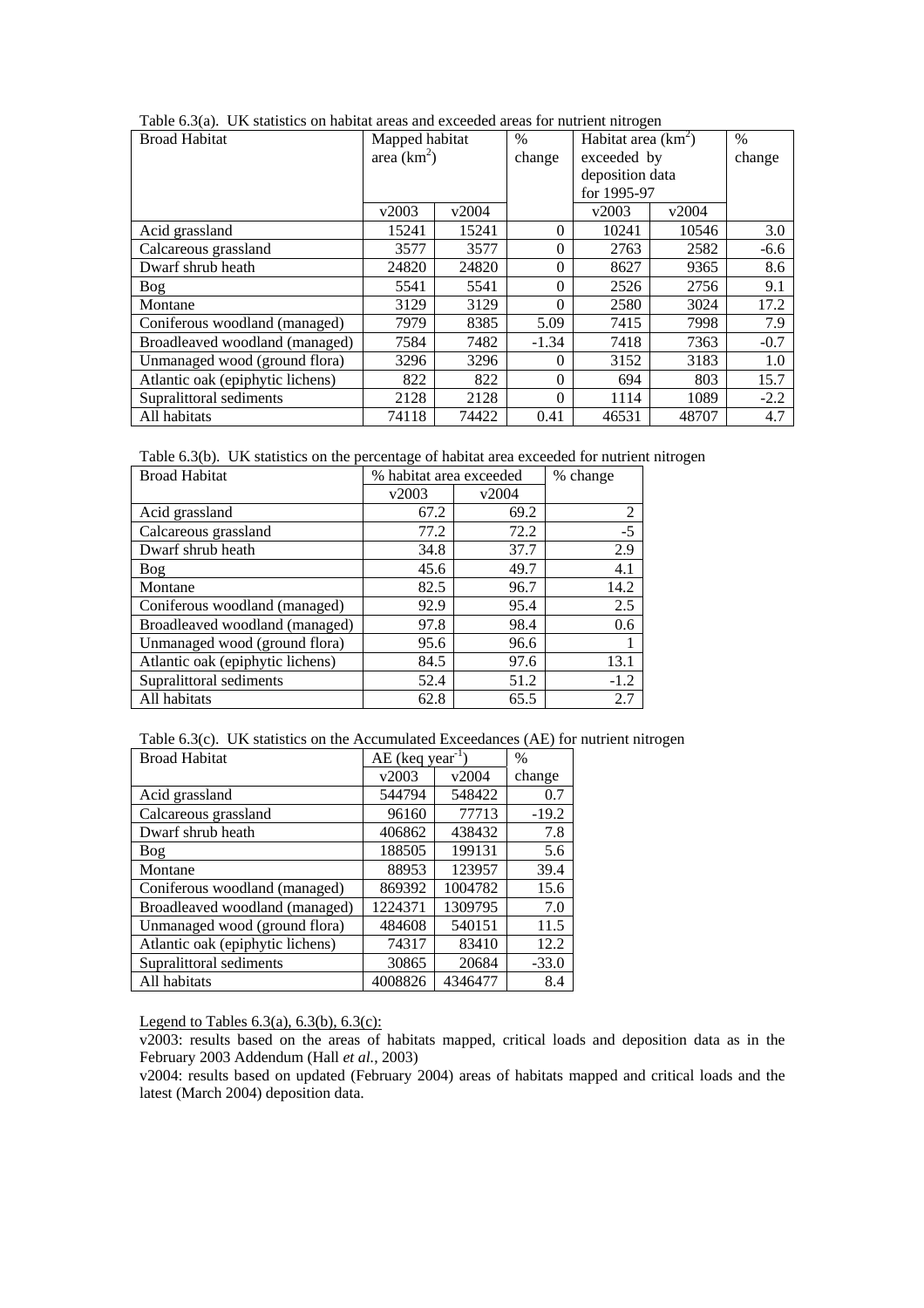# **6.4 Exceedance statistics by country and habitat**

This section summarises the key changes in critical load exceedances by country and habitat, first for acidity and second for nutrient nitrogen. For further information on the updates to critical loads and deposition data referred to below, please see Sections 4 and 5 of this report.

In the results presented below it should be noted that:

(i) The area exceeded may not change but the magnitude of exceedance (AE) may increase or decrease.

(ii) The area exceeded may increase and be accompanied by an increase or a decrease in the AE.

(iii) The area exceeded may decrease and be accompanied by an increase or a decrease in the AE.

Hence, in the sections below the effects on area exceeded and magnitude of exceedance (AE) are referred to separately.

(iv) Changes are due to changes in the science and not due to a change in air quality itself.

6.4.1 Acidity exceedance statistics by country and habitat

## *England*

Tables E1(a), E1(b), E1(c) below summarise the acidity exceedance statistics for England. The key changes are:

- Increases in the area exceeded and AE, particularly for unmanaged woodland (16% increase in exceeded area, 14% increase in AE), managed conifer (8% increase in exceeded area, 15% increase in AE) and bog (7% increase in exceeded area, 10% increase in AE) and to a lesser extent for dwarf shrub heath and acid grassland.
- Increases in the area exceeded and AE for bog, dwarf shrub heath and acid grassland mainly due to the reductions in acidity critical loads for peat soils.
- Increases in the area exceeded for managed coniferous woodland mainly due to updates in acidity critical load methods.
- Increases in AE for managed conifer and unmanaged woodland mainly due to changes in acid deposition.

| <b>Broad Habitat</b>           | Mapped habitat |       | $\frac{0}{0}$       | Habitat area $(km^2)$ |          | $\%$                 |
|--------------------------------|----------------|-------|---------------------|-----------------------|----------|----------------------|
|                                | area $(km^2)$  |       | change              | exceeded by           |          | change               |
|                                |                |       |                     | deposition data       |          |                      |
|                                |                |       |                     | for 1995-97           |          |                      |
|                                | v2003          | v2004 |                     | v2003                 | v2004    |                      |
| Acid grassland                 | 2625           | 2669  | 1.7                 | 2509                  | 2586     | 3.1                  |
| Calcareous grassland           | 1718           | 1714  | $-0.2$              | 0                     | $\Omega$ | 0                    |
| Dwarf shrub heath              | 2462           | 2462  | $\Omega$            | 2281                  | 2350     | 3.0                  |
| Bog                            | 1006           | 1006  | $\Omega$            | 934                   | 999      | 7.0                  |
| Montane                        | 1.9            | 1.9   | $\Omega$            | 1.9                   | 1.9      |                      |
| Coniferous woodland (managed)  | 1702           | 1716  | 0.8                 | 1463                  | 1572     | 7.5                  |
| Broadleaved woodland (managed) | 5632           | 5565  | $-1.2$              | 4150                  | 4234     | 2.0                  |
| Unmanaged woodland             | 2392           | 2392  | $\Omega$            | 1533                  | 1779     | 16.1                 |
| Freshwaters                    | 660            | 1042  | $57.9$ <sup>*</sup> | 265                   | 535      | $101.9$ <sup>*</sup> |
| All habitats                   | 18198          | 18568 | 2.0                 | 13137                 | 14057    | 7.0                  |

Table E1(a). Habitat areas and exceeded areas for acidity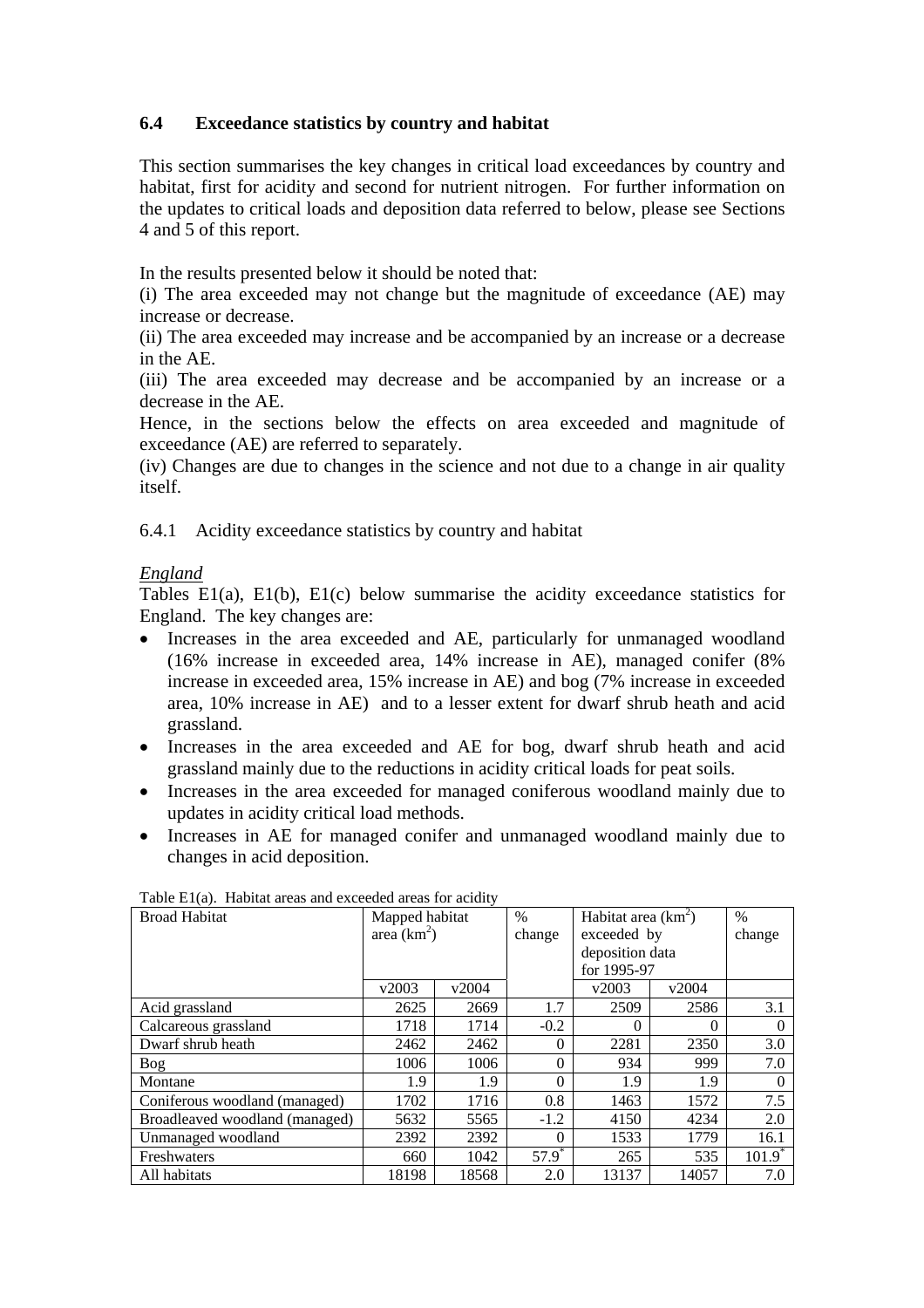| <b>Broad Habitat</b>           | % habitat area exceeded | % change |      |
|--------------------------------|-------------------------|----------|------|
|                                | v2003                   | v2004    |      |
| Acid grassland                 | 95.6                    | 96.9     | 1.3  |
| Calcareous grassland           |                         |          | 0    |
| Dwarf shrub heath              | 92.6                    | 95.5     | 2.9  |
| Bog                            | 92.8                    | 99.3     | 6.5  |
| Montane                        | 100                     | 100      | 0    |
| Coniferous woodland (managed)  | 86.0                    | 91.6     | 5.6  |
| Broadleaved woodland (managed) | 73.7                    | 76.1     | 2.4  |
| Unmanaged woodland             | 64.1                    | 74.4     | 10.3 |
| Freshwaters                    | 40.1                    | 51.3     | 11.2 |
| All habitats                   | 72.2                    | 75.7     | 3.5  |

Table E1(b). Percentage of habitat area exceeded for acidity

|  | Table $E1(c)$ . Accumulated Exceedances (AE) for acidity |  |  |  |
|--|----------------------------------------------------------|--|--|--|
|--|----------------------------------------------------------|--|--|--|

| <b>Broad Habitat</b>           | AE (keq year <sup>1</sup> ) |         | $\%$                 |
|--------------------------------|-----------------------------|---------|----------------------|
|                                | v2003                       | v2004   | change               |
| Acid grassland                 | 492337                      | 503991  | 2.4                  |
| Calcareous grassland           | $\mathbf{\Omega}$           | 0       |                      |
| Dwarf shrub heath              | 336098                      | 350610  | 4.3                  |
| <b>Bog</b>                     | 191789                      | 209927  | 9.5                  |
| Montane                        | 576                         | 565     | $-1.9$               |
| Coniferous woodland (managed)  | 275420                      | 315662  | 14.6                 |
| Broadleaved woodland (managed) | 720376                      | 719266  | $-0.2$               |
| Unmanaged woodland             | 210475                      | 240418  | 14.2                 |
| Freshwaters                    | 45650                       | 116074  | $154.3$ <sup>*</sup> |
| All habitats                   | 2272722                     | 2456513 | 8.1                  |

Legend to Tables  $E1(a)$ ,  $E1(b)$ ,  $E1(c)$ :

v2003: results based on the areas of habitats mapped, critical loads and deposition data as in the February 2003 Addendum (Hall *et al.*, 2003)

v2004: results based on updated (February 2004) areas of habitats mapped and critical loads and the latest (March 2004) deposition data.

\* The percentage changes to the freshwater habitat areas, the exceeded areas and AE values are large due to the large increase in the number and area of sites mapped for this (February 2004) update.

#### *Wales*

Tables W1(a), W1(b), W1(c) below summarise the acidity exceedance statistics for Wales. The key changes are:

- Relatively small increases and decreases in the habitat areas exceeded; the largest increase is for the bog habitat (6%) due to reductions in the acidity critical loads for peat soils.
- Reductions in the area exceeded (4%) and AE (8%) for managed broadleaved woodland due to re-classifying the woodland types occurring in peat dominated areas.
- Increases in AE for managed conifer (14%) and unmanaged woodland habitats (5%) mainly due to changes in acid deposition.
- Decreases in AE for montane (5%) mainly due to changes in acid deposition, however, the total montane habitat area mapped in Wales is fairly small at  $18 \text{ km}^2$ .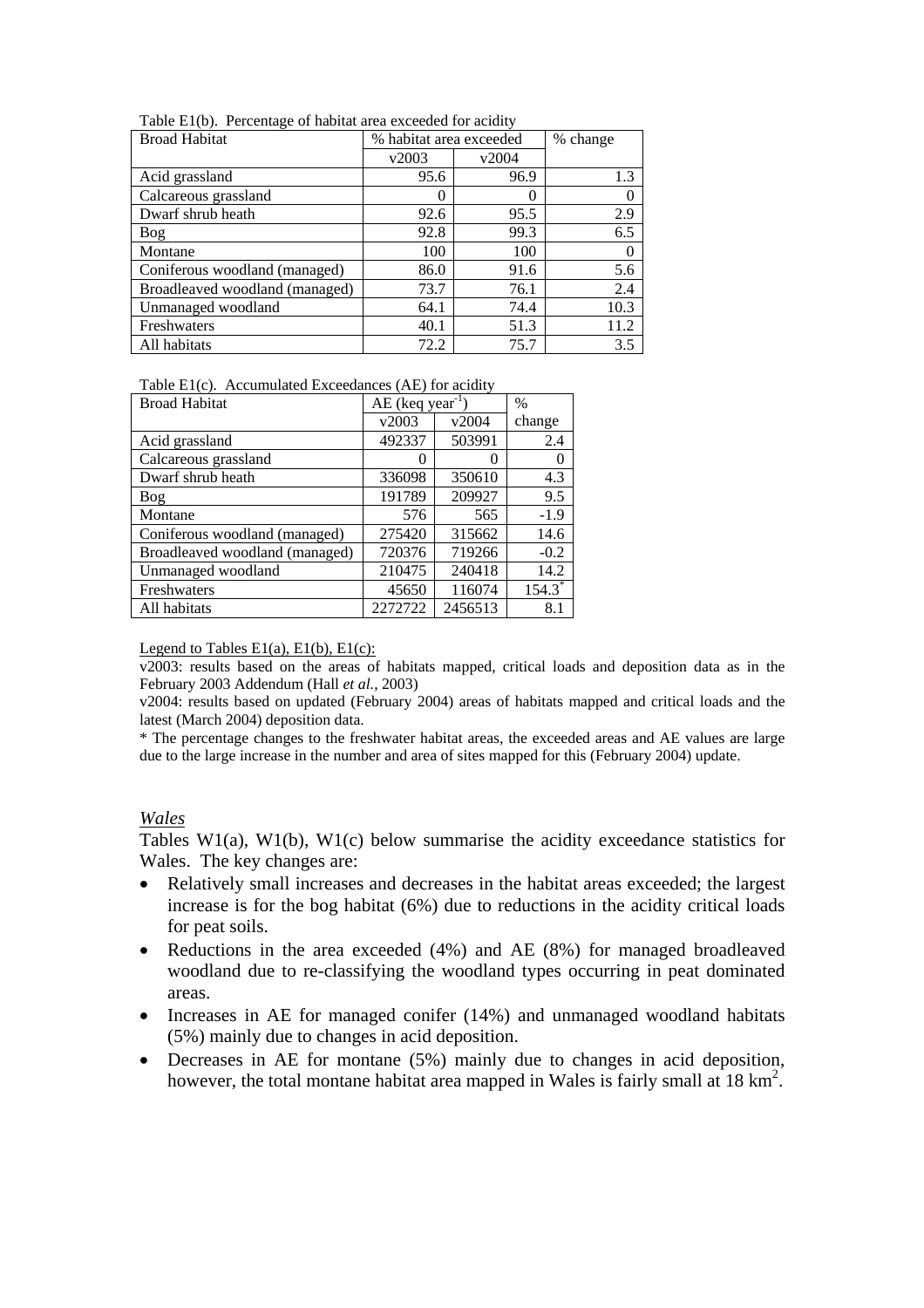|  | Table W1(a). Habitat areas and exceeded areas for acidity |  |  |  |
|--|-----------------------------------------------------------|--|--|--|
|  |                                                           |  |  |  |

| <b>Broad Habitat</b>           | Mapped habitat |               | $\frac{0}{0}$ | Habitat area $(km^2)$ |          | $\frac{0}{0}$        |
|--------------------------------|----------------|---------------|---------------|-----------------------|----------|----------------------|
|                                |                | area $(km^2)$ |               | exceeded by           |          | change               |
|                                |                |               |               | deposition data       |          |                      |
|                                |                |               |               | for 1995-97           |          |                      |
|                                | v2003          | v2004         |               | v2003                 | v2004    |                      |
| Acid grassland                 | 3143           | 3143          | $\Omega$      | 3101                  | 3109     | 0.3                  |
| Calcareous grassland           | 45             | 45            | $\Omega$      | 0                     | $\Omega$ | $\Omega$             |
| Dwarf shrub heath              | 1078           | 1078          | $\Omega$      | 1049                  | 1044     | $-0.5$               |
| Bog                            | 56             | 56            | $\Omega$      | 52                    | 55       | 5.8                  |
| Montane                        | 18             | 18            | $\Omega$      | 18                    | 18       | $\left($             |
| Coniferous woodland (managed)  | 1039           | 1048          | 0.9           | 1011                  | 1027     | 1.6                  |
| Broadleaved woodland (managed) | 793            | 790           | $-0.4$        | 709                   | 683      | $-3.7$               |
| Unmanaged woodland             | 395            | 395           | $\Omega$      | 350                   | 353      | 0.9                  |
| Freshwaters                    | 179            | 1225          | 584.4         | 83                    | 724      | $772.3$ <sup>*</sup> |
| All habitats                   | 6745           | 7798          | 15.6          | 6373                  | 7013     | 10.0                 |

Table W1(b). Percentage of habitat area exceeded for acidity

| <b>Broad Habitat</b>           | % habitat area exceeded | % change |          |
|--------------------------------|-------------------------|----------|----------|
|                                | v2003                   | v2004    |          |
| Acid grassland                 | 98.7                    | 98.9     | 0.2      |
| Calcareous grassland           | 0                       | 0        | 0        |
| Dwarf shrub heath              | 97.2                    | 96.9     | $-0.3$   |
| <b>Bog</b>                     | 93.1                    | 98.4     | 5.3      |
| Montane                        | 100                     | 100      | $\theta$ |
| Coniferous woodland (managed)  | 97.3                    | 98.1     | 0.8      |
| Broadleaved woodland (managed) | 89.4                    | 86.4     | $-3.0$   |
| Unmanaged woodland             | 88.6                    | 89.4     | 0.8      |
| Freshwaters                    | 46.4                    | 59.1     | 12.7     |
| All habitats                   | 94.5                    | 89.9     | $-4.6$   |

|  | Table W1(c). Accumulated Exceedances (AE) for acidity |  |  |
|--|-------------------------------------------------------|--|--|
|--|-------------------------------------------------------|--|--|

| <b>Broad Habitat</b>           | $AE$ (keq year <sup>-1</sup> |         | $\%$   |
|--------------------------------|------------------------------|---------|--------|
|                                | v2003                        | v2004   | change |
| Acid grassland                 | 498012                       | 491297  | $-1.4$ |
| Calcareous grassland           | 0                            | 0       |        |
| Dwarf shrub heath              | 130049                       | 132380  | 1.8    |
| Bog                            | 9308                         | 9903    | 6.4    |
| Montane                        | 4505                         | 4277    | $-5.1$ |
| Coniferous woodland (managed)  | 172126                       | 195471  | 13.6   |
| Broadleaved woodland (managed) | 111966                       | 103517  | $-7.6$ |
| Unmanaged woodland             | 49110                        | 51500   | 4.9    |
| Freshwaters                    | 6261                         | 60783   | 870.8  |
| All habitats                   | 981337                       | 1049128 | 6.9    |

Legend to Tables  $W1(a)$ ,  $W1(b)$ ,  $W1(c)$ :

v2003: results based on the areas of habitats mapped, critical loads and deposition data as in the February 2003 Addendum (Hall *et al.*, 2003)

\* The percentage changes to the freshwater habitat areas, the exceeded areas and AE values are large due to the large increase in the number and area of sites mapped for this (February 2004) update.

v2004: results based on updated (February 2004) areas of habitats mapped and critical loads and the latest (March 2004) deposition data.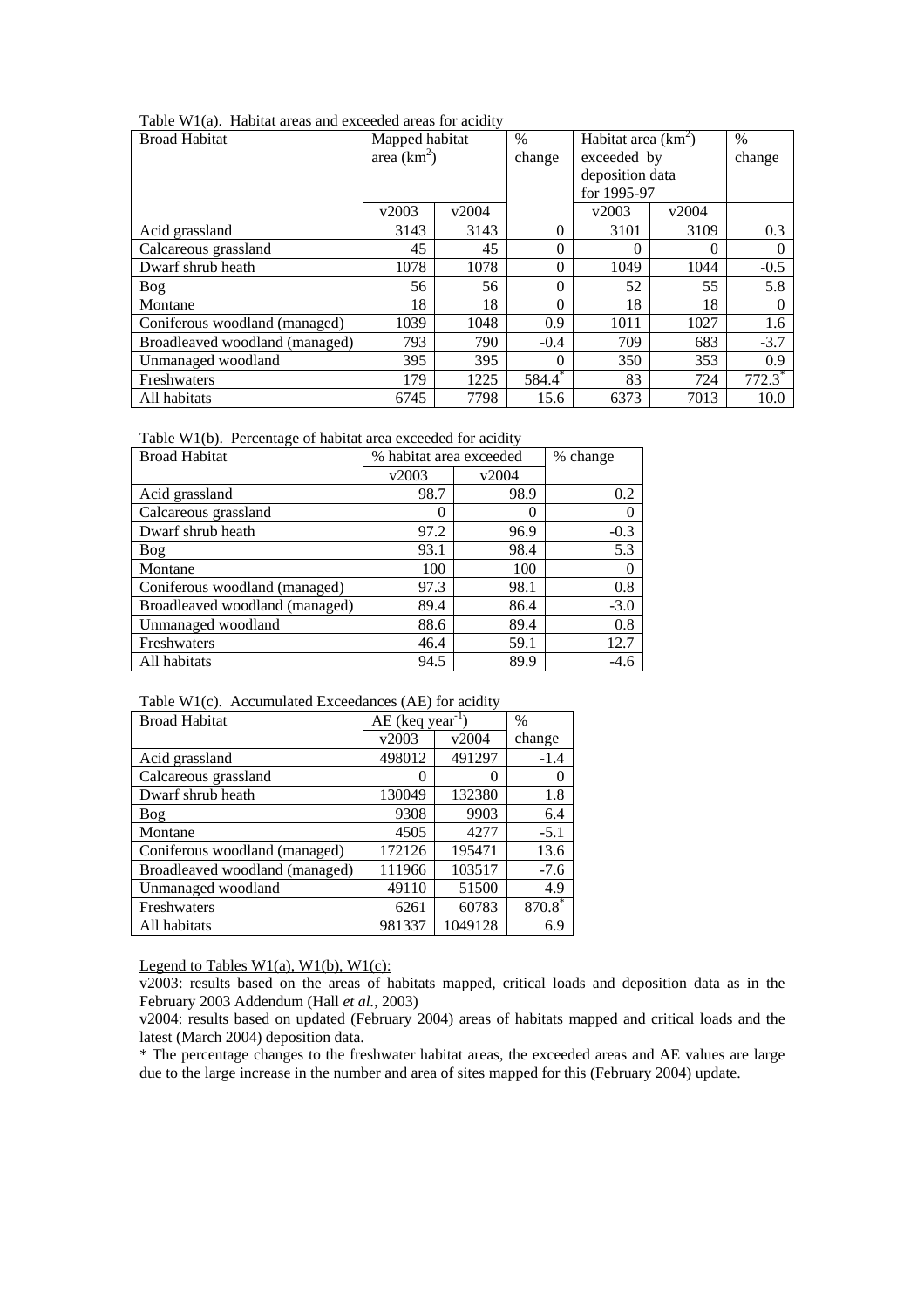## *Scotland*

Tables S1(a), S1(b), S1(c) below summarise the acidity exceedance statistics for Scotland. The key changes are:

- Increases in the area exceeded and AE for all habitats except managed broadleaved woodland (3% decrease in exceeded area, 16% decrease in AE) and calcareous grassland (not exceeded).
- Largest increases to dwarf shrub heath (33% increase in exceeded area, 32% increase in AE), bog (27% increase in exceeded area, 30% increase in AE), montane (11% increase in exceeded area, 35% increase in AE), managed conifer (22% increase in exceeded area and AE) and unmanaged woodland (28% increase in exceeded area and 29% increase in AE).
- Increases in exceeded area and AE for non-woodland habitats mainly due to reductions in the acidity critical loads for peat soils.
- Increases in exceeded area and AE for woodland habitats mainly due to updates in acidity critical load methods.
- Decrease in exceeded area and AE for managed broadleaved woodland mainly due to re-classifying the woodland types occurring in peat dominated areas.
- Changes in acid deposition also contribute to the increases/decreases in AE values and to a lesser extent to the area exceeded.

| <b>Broad Habitat</b>           | Mapped habitat |       | $\frac{0}{0}$        | Habitat area $(km^2)$ |       | $\%$      |
|--------------------------------|----------------|-------|----------------------|-----------------------|-------|-----------|
|                                | area $(km^2)$  |       | change               | exceeded by           |       | change    |
|                                |                |       |                      | deposition data       |       |           |
|                                |                |       |                      | for 1995-97           |       |           |
|                                | v2003          | v2004 |                      | v2003                 | v2004 |           |
| Acid grassland                 | 8336           | 8336  | $\Omega$             | 6683                  | 7388  | 10.6      |
| Calcareous grassland           | 6.9            | 6.9   | $\theta$             | $\theta$              | 0     | $\theta$  |
| Dwarf shrub heath              | 20190          | 20190 | 0                    | 9824                  | 13083 | 33.2      |
| Bog                            | 3959           | 3959  | $\theta$             | 2659                  | 3377  | 27.0      |
| Montane                        | 3034           | 3034  | $\Omega$             | 2627                  | 2906  | 10.6      |
| Coniferous woodland (managed)  | 4724           | 5111  | 8.2                  | 3025                  | 3683  | 21.8      |
| Broadleaved woodland (managed) | 1130           | 1096  | $-3.0$               | 748                   | 728   | $-2.7$    |
| Unmanaged woodland             | 1016           | 1016  | 0                    | 433                   | 553   | 27.7      |
| Freshwaters                    | 1430           | 5338  | $273.3$ <sup>*</sup> | 199                   | 981   | $393.0^*$ |
| All habitats                   | 43825          | 48087 | 9.7                  | 26198                 | 32699 | 24.8      |

Table S1(a). Habitat areas and exceeded areas for acidity

|  |  | Table S1(b). Percentage of habitat area exceeded for acidity |
|--|--|--------------------------------------------------------------|
|--|--|--------------------------------------------------------------|

| <b>Broad Habitat</b>           | % habitat area exceeded | % change |          |
|--------------------------------|-------------------------|----------|----------|
|                                | v2003                   | v2004    |          |
| Acid grassland                 | 80.2                    | 88.6     | 8.4      |
| Calcareous grassland           | 0                       | 0        | $\Omega$ |
| Dwarf shrub heath              | 48.7                    | 64.8     | 16.1     |
| Bog                            | 67.2                    | 85.3     | 18.1     |
| Montane                        | 86.6                    | 95.8     | 9.2      |
| Coniferous woodland (managed)  | 64.1                    | 72.1     | 8.0      |
| Broadleaved woodland (managed) | 66.2                    | 66.4     | 0.2      |
| Unmanaged woodland             | 42.6                    | 54.4     | 11.8     |
| Freshwaters                    | 13.9                    | 18.4     | 4.5      |
| All habitats                   | 59.8                    | 78.0     | 8.2      |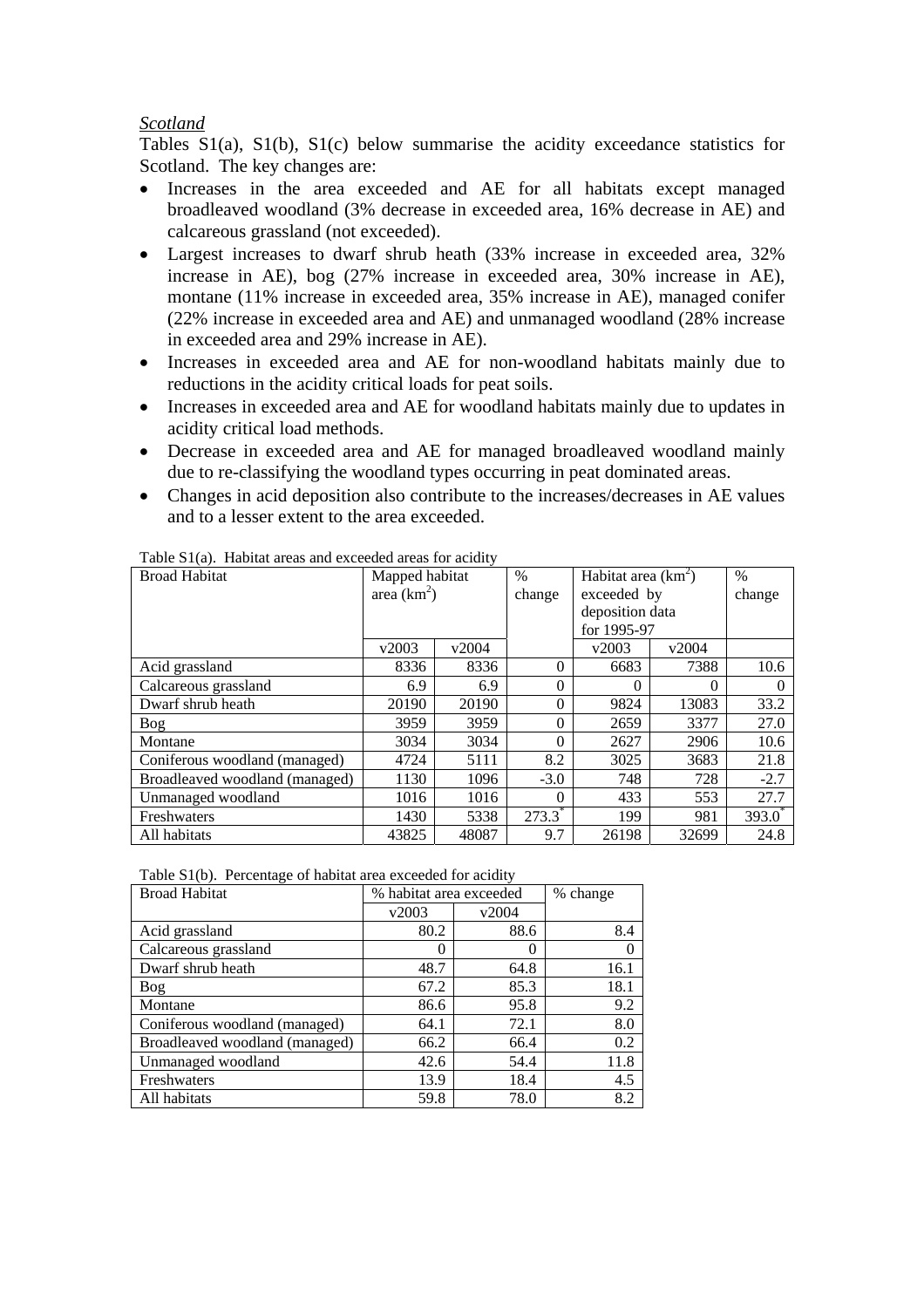| Table $S1(c)$ . Accumulated Exceedances (AE) for acidity |  |  |
|----------------------------------------------------------|--|--|
|                                                          |  |  |

| <b>Broad Habitat</b>           | $AE$ (keq year <sup>-1</sup> |         | $\%$    |
|--------------------------------|------------------------------|---------|---------|
|                                | v2003                        | v2004   | change  |
| Acid grassland                 | 590686                       | 672265  | 13.8    |
| Calcareous grassland           |                              |         |         |
| Dwarf shrub heath              | 430403                       | 568119  | 32.0    |
| <b>Bog</b>                     | 121909                       | 157835  | 29.5    |
| Montane                        | 179962                       | 242218  | 34.6    |
| Coniferous woodland (managed)  | 319427                       | 390201  | 22.2    |
| Broadleaved woodland (managed) | 82932                        | 69319   | $-16.4$ |
| Unmanaged woodland             | 33295                        | 42780   | 28.5    |
| Freshwaters                    | 15666                        | 84754   | 441.0   |
| All habitats                   | 1774281                      | 2227491 | 25.5    |

#### Legend to Tables  $S1(a)$ ,  $S1(b)$ ,  $S1(c)$ :

v2003: results based on the areas of habitats mapped, critical loads and deposition data as in the February 2003 Addendum (Hall *et al.*, 2003)

v2004: results based on updated (February 2004) areas of habitats mapped and critical loads and the latest (March 2004) deposition data.

\* The percentage changes to the freshwater habitat areas, the exceeded areas and AE values are large due to the large increase in the number and area of sites mapped for this (February 2004) update.

#### *Northern Ireland*

Tables NI1(a), NI1(b), NI1(c) below summarise the acidity exceedance statistics for Northern Ireland. The key changes are:

- Increases in the area exceeded and AE, particularly for bog (38% increase in exceeded area, 63% increase in AE), dwarf shrub heath (22% increase in exceeded area, 33% increase in AE) and acid grassland (16% increase in exceeded area, 30% increase in AE).
- Increases in exceeded area and AE for non-woodland habitats mainly due to reductions in the acidity critical loads for peat soils.
- Increase in the area exceeded for managed coniferous woodland (18%) and to a lesser extent unmanaged woodland (3%), mainly due to updates in the acidity critical load methods. However, there is a reduction in the AE values for these habitats (7% for managed conifer, 13% for unmanaged woodland) mainly due to changes in the acid deposition data.

| <b>Broad Habitat</b>           | Mapped habitat |          | $\%$     | Habitat area $(km^2)$ |             | $\frac{0}{0}$ |
|--------------------------------|----------------|----------|----------|-----------------------|-------------|---------------|
|                                | area $(km^2)$  |          | change   |                       | exceeded by |               |
|                                |                |          |          | deposition data       |             |               |
|                                |                |          |          | for 1995-97           |             |               |
|                                | v2003          | v2004    |          | v2003                 | v2004       |               |
| Acid grassland                 | 1187           | 1187     | 0        | 910                   | 1053        | 15.7          |
| Calcareous grassland           | 42             | 42       | 0        | 0                     | $\Omega$    | $\theta$      |
| Dwarf shrub heath              | 973            | 973      | 0        | 676                   | 821         | 21.5          |
| Bog                            | 442            | 442      | 0        | 309                   | 425         | 37.5          |
| Montane                        | $\Omega$       | $\Omega$ | 0        | 0                     | $\Omega$    |               |
| Coniferous woodland (managed)  | 506            | 503      | $-0.6$   | 349                   | 413         | 18.3          |
| Broadleaved woodland (managed) | $\Omega$       | 0        | 0        | 0                     | $\Omega$    |               |
| Unmanaged woodland             | 208            | 208      | 0        | 119                   | 122         | 2.5           |
| Freshwaters                    | 149            | 186      | $24.8^*$ | 7.5                   | 38          | $406.7^*$     |
| All habitats                   | 3507           | 3541     | 1.0      | 2371                  | 2872        | 21.1          |

Table NI1(a). Habitat areas and exceeded areas for acidity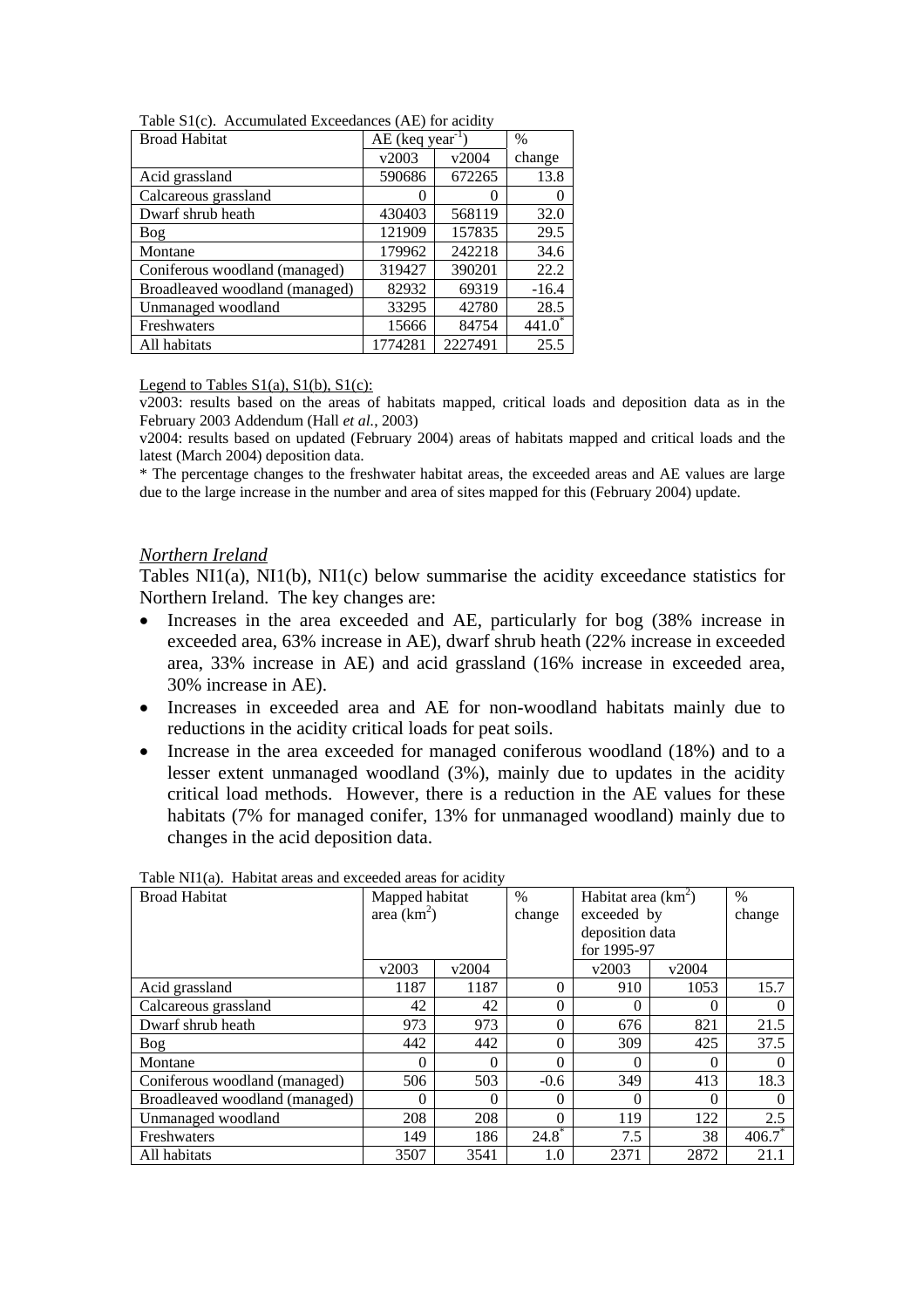| <b>Broad Habitat</b>           | % habitat area exceeded |       | % change |
|--------------------------------|-------------------------|-------|----------|
|                                | v2003                   | v2004 |          |
| Acid grassland                 | 76.7                    | 88.7  | 12.0     |
| Calcareous grassland           |                         |       | 0        |
| Dwarf shrub heath              | 69.5                    | 84.4  | 14.9     |
| Bog                            | 70.0                    | 96.1  | 26.1     |
| Montane                        |                         |       | O        |
| Coniferous woodland (managed)  | 69.0                    | 82.2  | 13.2     |
| Broadleaved woodland (managed) |                         | 0     | 0        |
| Unmanaged woodland             | 57.4                    | 58.7  | 1.3      |
| Freshwaters                    | 5.1                     | 20.4  | 15.3     |
| All habitats                   | 67.6                    | 81.1  | 13.5     |

Table NI1(b). Percentage of habitat area exceeded for acidity

| Table NI1(c). Accumulated Exceedances (AE) for acidity |  |
|--------------------------------------------------------|--|
|--------------------------------------------------------|--|

| <b>Broad Habitat</b>           | $AE$ (keq year <sup>-1</sup> |        | $\%$       |
|--------------------------------|------------------------------|--------|------------|
|                                | v2003                        | v2004  | change     |
| Acid grassland                 | 81095                        | 105512 | 30.1       |
| Calcareous grassland           |                              |        |            |
| Dwarf shrub heath              | 52877                        | 70347  | 33.0       |
| <b>Bog</b>                     | 26747                        | 43706  | 63.4       |
| Montane                        |                              |        | $\theta$   |
| Coniferous woodland (managed)  | 58184                        | 54002  | $-7.2$     |
| Broadleaved woodland (managed) | $\mathcal{O}$                |        |            |
| Unmanaged woodland             | 18608                        | 16260  | $-12.6$    |
| Freshwaters                    | 473                          | 5810   | $1128.3^*$ |
| All habitats                   | 237984                       | 295637 | 24.2       |

Legend to Tables  $NI1(a)$ ,  $NI1(b)$ ,  $NI1(c)$ :

v2003: results based on the areas of habitats mapped, critical loads and deposition data as in the February 2003 Addendum (Hall *et al.*, 2003)

v2004: results based on updated (February 2004) areas of habitats mapped and critical loads and the latest (March 2004) deposition data.

\* The percentage changes to the freshwater habitat areas, the exceeded areas and AE values are large due to the large increase in the number and area of sites mapped for this (February 2004) update.

#### 6.4.2 Nutrient nitrogen exceedance statistics by country and habitat

The nutrient nitrogen critical load values remain unchanged from February 2003. There are minor differences to the woodland habitat areas as a result of revising the woodland habitat maps (Section 4.1). Therefore the changes in the exceedance results referred to below are the result of changes in nitrogen deposition data only.

#### *England*

Tables E2(a), E2(b), E2(c) below summarise the nutrient nitrogen exceedance statistics for England. The key changes are:

- Generally small differences in the area exceeded, but a 11% increase for supralittoral sediments and a 6% decrease for calcareous grassland.
- Increases in AE, particularly for the woodland habitats (15% for managed conifer and unmanaged woodland, 9% for managed broadleaved woodland) and to a lesser extent for dwarf shrub heath and bog.
- Substantial reductions in AE for supralittoral sediments (30%) and calcareous grassland (18%), and smaller reductions for acid grassland and montane.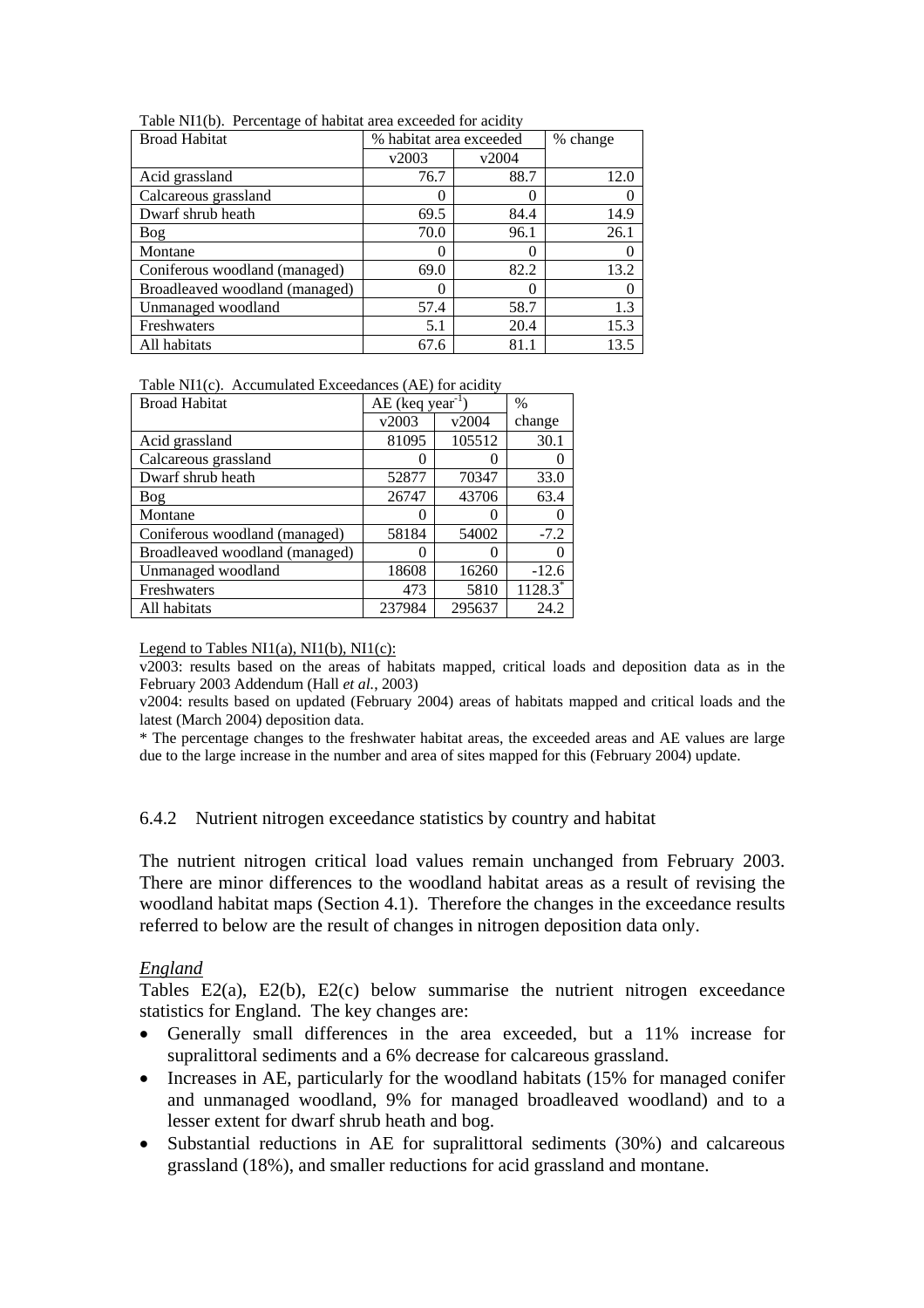| Table E2(a). Habitat areas and exceeded areas for nutrient nitrogen |  |  |  |  |
|---------------------------------------------------------------------|--|--|--|--|
|---------------------------------------------------------------------|--|--|--|--|

| <b>Broad Habitat</b>             | Mapped habitat |       | $\frac{0}{0}$ |                 | Habitat area $(km^2)$ |          |
|----------------------------------|----------------|-------|---------------|-----------------|-----------------------|----------|
|                                  | area $(km^2)$  |       | change        | exceeded by     |                       | change   |
|                                  |                |       |               | deposition data |                       |          |
|                                  |                |       |               | for 1995-97     |                       |          |
|                                  | v2003          | v2004 |               | v2003           | v2004                 |          |
| Acid grassland                   | 2620           | 2620  | $\theta$      | 2590            | 2610                  | 0.8      |
| Calcareous grassland             | 3312           | 3312  | $\theta$      | 2615            | 2466                  | $-5.7$   |
| Dwarf shrub heath                | 2466           | 2466  | $\theta$      | 2442            | 2459                  | 0.7      |
| Bog                              | 1007           | 1007  | $\theta$      | 1007            | 1007                  |          |
| Montane                          | 109            | 109   | $\Omega$      | 1.9             | 1.9                   | $\Omega$ |
| Coniferous woodland (managed)    | 1704           | 1719  | 0.9           | 1704            | 1719                  | 0.9      |
| Broadleaved woodland (managed)   | 5654           | 5588  | $-1.2$        | 5654            | 5588                  | $-1.2$   |
| Unmanaged wood (ground flora)    | 2252           | 2252  | $\Omega$      | 2252            | 2252                  | $\Omega$ |
| Atlantic oak (epiphytic lichens) | 150            | 150   | $\theta$      | 150             | 150                   |          |
| Supralittoral sediments          | 1183           | 1183  | $\theta$      | 741             | 822                   | 10.9     |
| All habitats                     | 20351          | 20299 | $-0.3$        | 19157           | 19075                 | $-0.4$   |

Table E2(b). Percentage of habitat area exceeded for nutrient nitrogen

| <b>Broad Habitat</b>             |       | % habitat area exceeded |        |  |
|----------------------------------|-------|-------------------------|--------|--|
|                                  | v2003 | v2004                   |        |  |
| Acid grassland                   | 98.9  | 99.6                    | 0.7    |  |
| Calcareous grassland             | 79.0  | 74.5                    | $-4.5$ |  |
| Dwarf shrub heath                | 99.0  | 99.7                    | 0.7    |  |
| <b>Bog</b>                       | 100   | 100                     |        |  |
| Montane                          | 100   | 100                     |        |  |
| Coniferous woodland (managed)    | 100   | 100                     |        |  |
| Broadleaved woodland (managed)   | 100   | 100                     |        |  |
| Unmanaged wood (ground flora)    | 100   | 100                     |        |  |
| Atlantic oak (epiphytic lichens) | 100   | 100                     |        |  |
| Supralittoral sediments          | 62.6  | 69.6                    | 7.0    |  |
| All habitats                     | 94.1  | 94.0                    | $-0.1$ |  |

Table E2(c). Accumulated Exceedances (AE) for nutrient nitrogen

| <b>Broad Habitat</b>             |         | $AE$ (keq year <sup>-1</sup> |         |
|----------------------------------|---------|------------------------------|---------|
|                                  | v2003   | v2004                        | change  |
| Acid grassland                   | 213951  | 207214                       | $-3.2$  |
| Calcareous grassland             | 90183   | 73782                        | $-18.2$ |
| Dwarf shrub heath                | 171535  | 173261                       | 1.0     |
| Bog                              | 109569  | 114174                       | 4.2     |
| Montane                          | 359     | 351                          | $-2.2$  |
| Coniferous woodland (managed)    | 271638  | 313514                       | 15.4    |
| Broadleaved woodland (managed)   | 996588  | 1086699                      | 9.0     |
| Unmanaged wood (ground flora)    | 371134  | 428371                       | 15.4    |
| Atlantic oak (epiphytic lichens) | 29437   | 31043                        | 5.5     |
| Supralittoral sediments          | 22000   | 15328                        | $-30.3$ |
| All habitats                     | 2276395 | 2443737                      | 7.4     |

Legend to Tables E2(a), E2(b), E2(c):

 $\frac{1}{2003}$ : results based on the areas of habitats mapped, critical loads and deposition data as in the February 2003 Addendum (Hall et al., 2003)

v2004: results based on updated (February 2004) areas of habitats mapped and critical loads and the latest (March 2004) deposition data.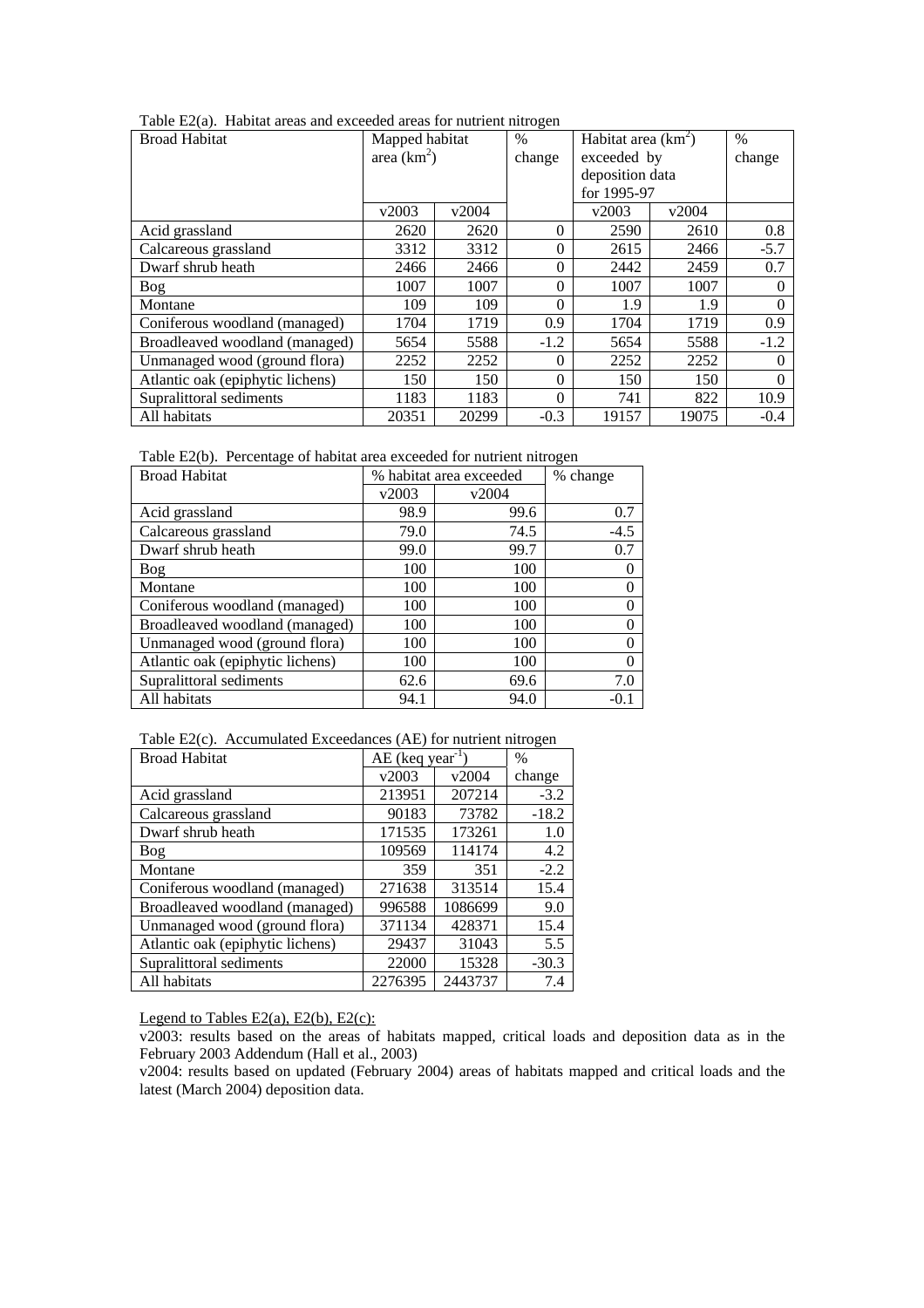## *Wales*

Tables W2(a), W2(b), W2(c) below summarise the nutrient nitrogen exceedance statistics for Wales. The key changes are:

- Decreases in the area exceeded especially for supralittoral sediments (28%) and calcareous grassland (24%), and a small decrease for acid grassland. Changes in the areas exceeded for other habitats minimal or no change.
- Decreases in AE, particularly for supralittoral sediments (43%) and calcareous grassland (37%), with smaller decreases for montane (7%) and acid grassland (5%).
- Increases in AE for the remaining habitats, particularly for managed conifers  $(15\%)$ .

| Table W2(a). Thabhal areas and executed areas for multiplicities. |                |       |          |                       |       |               |  |  |
|-------------------------------------------------------------------|----------------|-------|----------|-----------------------|-------|---------------|--|--|
| <b>Broad Habitat</b>                                              | Mapped habitat |       | $\%$     | Habitat area $(km^2)$ |       | $\frac{0}{0}$ |  |  |
|                                                                   | area $(km^2)$  |       | change   | exceeded by           |       | change        |  |  |
|                                                                   |                |       |          | deposition data       |       |               |  |  |
|                                                                   |                |       |          | for 1995-97           |       |               |  |  |
|                                                                   | v2003          | v2004 |          | v2003                 | v2004 |               |  |  |
| Acid grassland                                                    | 3146           | 3146  | $\Omega$ | 3088                  | 3022  | $-2.1$        |  |  |
| Calcareous grassland                                              | 171            | 171   | $\theta$ | 134                   | 102   | $-23.9$       |  |  |
| Dwarf shrub heath                                                 | 1094           | 1094  | $\theta$ | 1089                  | 1084  | $-0.5$        |  |  |
| Bog                                                               | 56             | 56    | $\Omega$ | 56                    | 56    |               |  |  |
| Montane                                                           | 18             | 18    | $\Omega$ | 18                    | 18    |               |  |  |
| Coniferous woodland (managed)                                     | 1043           | 1052  | 0.9      | 1043                  | 1052  | 0.9           |  |  |
| Broadleaved woodland (managed)                                    | 801            | 798   | $-0.4$   | 801                   | 798   | $-0.4$        |  |  |
| Unmanaged wood (ground flora)                                     | 228            | 226   | $-0.9$   | 226                   | 226   |               |  |  |
| Atlantic oak (epiphytic lichens)                                  | 171            | 171   | $\Omega$ | 171                   | 171   | $\theta$      |  |  |
| Supralittoral sediments                                           | 369            | 369   | $\Omega$ | 255                   | 185   | $-27.5$       |  |  |
| All habitats                                                      | 7098           | 7102  | 0.1      | 6881                  | 6715  | $-2.4$        |  |  |

Table W2(a). Habitat areas and exceeded areas for nutrient nitrogen

|  | Table W2(b). Percentage of habitat area exceeded for nutrient nitrogen |
|--|------------------------------------------------------------------------|
|  |                                                                        |

| <b>Broad Habitat</b>             | % habitat area exceeded |       | % change |
|----------------------------------|-------------------------|-------|----------|
|                                  | v2003                   | v2004 |          |
| Acid grassland                   | 98.2                    | 96.1  | $-2.1$   |
| Calcareous grassland             | 78.0                    | 59.5  | $-18.5$  |
| Dwarf shrub heath                | 99.5                    | 99.1  | $-0.4$   |
| Bog                              | 100                     | 100   |          |
| Montane                          | 100                     | 100   |          |
| Coniferous woodland (managed)    | 100                     | 100   |          |
| Broadleaved woodland (managed)   | 100                     | 100   |          |
| Unmanaged wood (ground flora)    | 99.3                    | 100   | 0.7      |
| Atlantic oak (epiphytic lichens) | 100                     | 100   | 0        |
| Supralittoral sediments          | 68.9                    | 50.2  | $-18.7$  |
| All habitats                     | 96.9                    | 94.5  | $-2.4$   |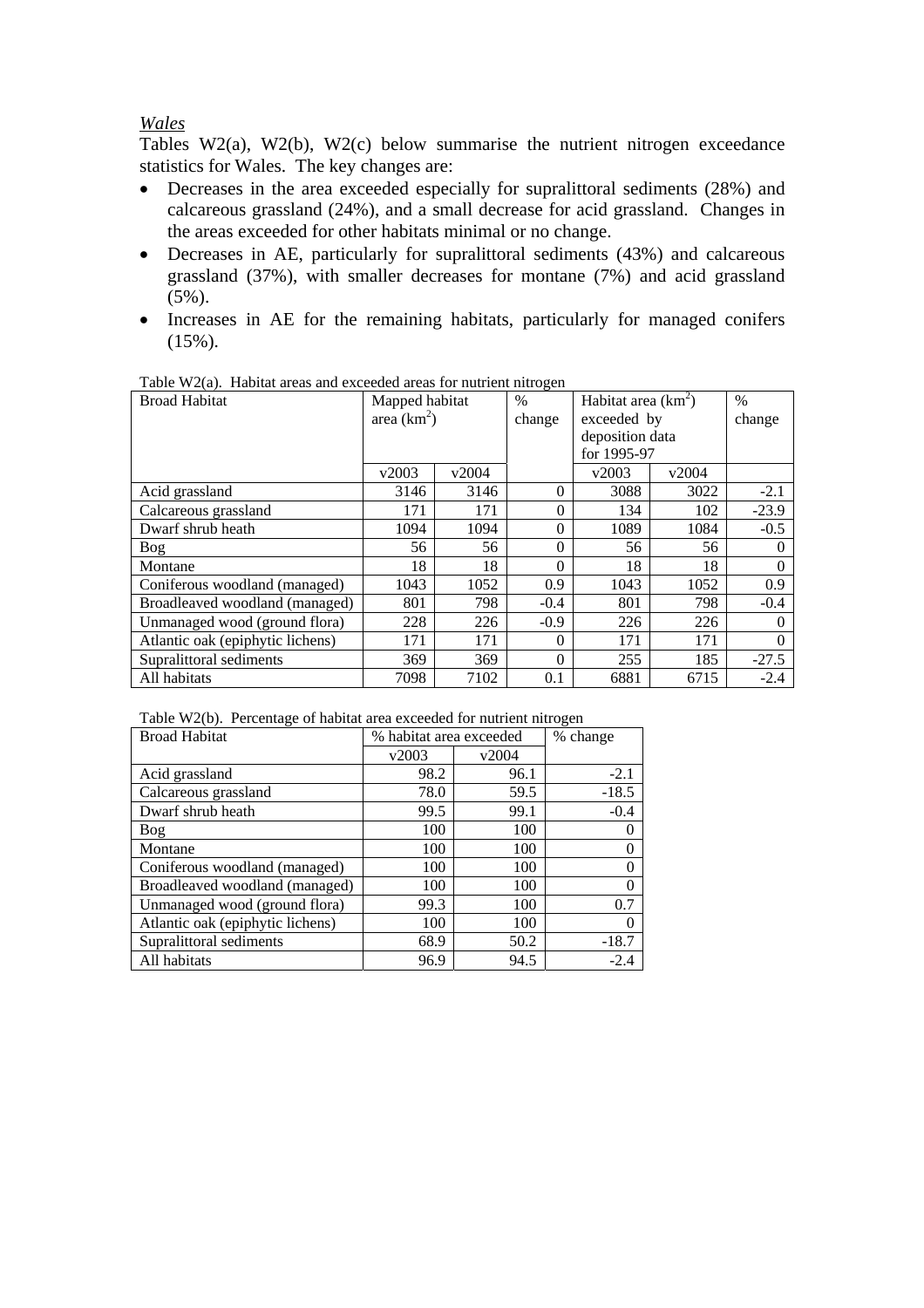| <b>Broad Habitat</b>             |        | $AE$ (keq year <sup>-1</sup> |         |
|----------------------------------|--------|------------------------------|---------|
|                                  | v2003  | v2004                        | change  |
| Acid grassland                   | 196509 | 187476                       | $-4.6$  |
| Calcareous grassland             | 5730   | 3596                         | $-37.2$ |
| Dwarf shrub heath                | 83359  | 84022                        | 0.8     |
| Bog                              | 5354   | 5496                         | 2.7     |
| Montane                          | 3006   | 2787                         | $-7.3$  |
| Coniferous woodland (managed)    | 169907 | 196092                       | 15.4    |
| Broadleaved woodland (managed)   | 130157 | 132278                       | 1.6     |
| Unmanaged wood (ground flora)    | 39859  | 41378                        | 3.8     |
| Atlantic oak (epiphytic lichens) | 28399  | 29628                        | 4.3     |
| Supralittoral sediments          | 6145   | 3494                         | $-43.1$ |
| All habitats                     | 668424 | 686245                       | 2.7     |

Table W2(c). Accumulated Exceedances (AE) for nutrient nitrogen

Legend to Tables W2(a), W2(b), W2(c):

v2003: results based on the areas of habitats mapped, critical loads and deposition data as in the February 2003 Addendum (Hall *et al.*, 2003)

v2004: results based on updated (February 2004) areas of habitats mapped and critical loads and the latest (March 2004) deposition data.

#### *Scotland*

Tables S2(a), S2(b), S2(c) below summarise the nutrient nitrogen exceedance statistics for Scotland. The key changes are:

- Decreases in the areas exceeded and AE for supralittoral sediments (42% reduction in exceeded area, 53% reduction in AE) and calcareous grassland (64% reduction in exceeded area, 98% reduction in AE), though it should be noted that the total area of calcareous grassland mapped in Scotland is small at  $24 \text{ km}^2$ .
- Increase in exceeded area (18%) and decrease in AE (2%) for bog.
- Small decrease in AE for managed broadleaved woodland (7%).
- Increases in the areas exceeded and AE for all remaining habitats, especially Atlantic oak (29% increase in exceeded area, 38% increase in AE), montane (17% increase in exceeded area, 41% increase in AE), dwarf shrub heath (14% increase in exceeded area, 15% increase in AE) and managed coniferous woodland (13% increase in exceeded area, 20% increase in AE).

| <b>Broad Habitat</b>             | Mapped habitat |       | $\%$     | Habitat area $(km^2)$ |       | $\frac{0}{0}$ |
|----------------------------------|----------------|-------|----------|-----------------------|-------|---------------|
|                                  | area $(km^2)$  |       | change   | exceeded by           |       | change        |
|                                  |                |       |          | deposition data       |       |               |
|                                  |                |       |          | for 1995-97           |       |               |
|                                  | v2003          | v2004 |          | v2003                 | v2004 |               |
| Acid grassland                   | 8283           | 8283  | $\Omega$ | 3735                  | 3921  | 5.0           |
| Calcareous grassland             | 24             | 24    | $\theta$ | 4.2                   | 1.5   | $-64.3$       |
| Dwarf shrub heath                | 20284          | 20284 | $\Omega$ | 4337                  | 4949  | 14.1          |
| <b>Bog</b>                       | 4005           | 4005  | $\Omega$ | 1042                  | 1226  | 17.7          |
| Montane                          | 3109           | 3109  | $\theta$ | 2560                  | 3005  | 17.4          |
| Coniferous woodland (managed)    | 4724           | 5111  | 8.2      | 4167                  | 4724  | 13.4          |
| Broadleaved woodland (managed)   | 1130           | 1096  | $-3.0$   | 964                   | 977   | 1.4           |
| Unmanaged wood (ground flora)    | 570            | 570   | $\Omega$ | 427                   | 457   | 7.0           |
| Atlantic oak (epiphytic lichens) | 501            | 501   | $\theta$ | 373                   | 482   | 29.2          |
| Supralittoral sediments          | 547            | 547   | $\theta$ | 105                   | 61    | $-41.9$       |
| All habitats                     | 43177          | 43530 | 0.8      | 17715                 | 19802 | 11.8          |

| Table S2(a). Habitat areas and exceeded areas for nutrient nitrogen |  |
|---------------------------------------------------------------------|--|
|                                                                     |  |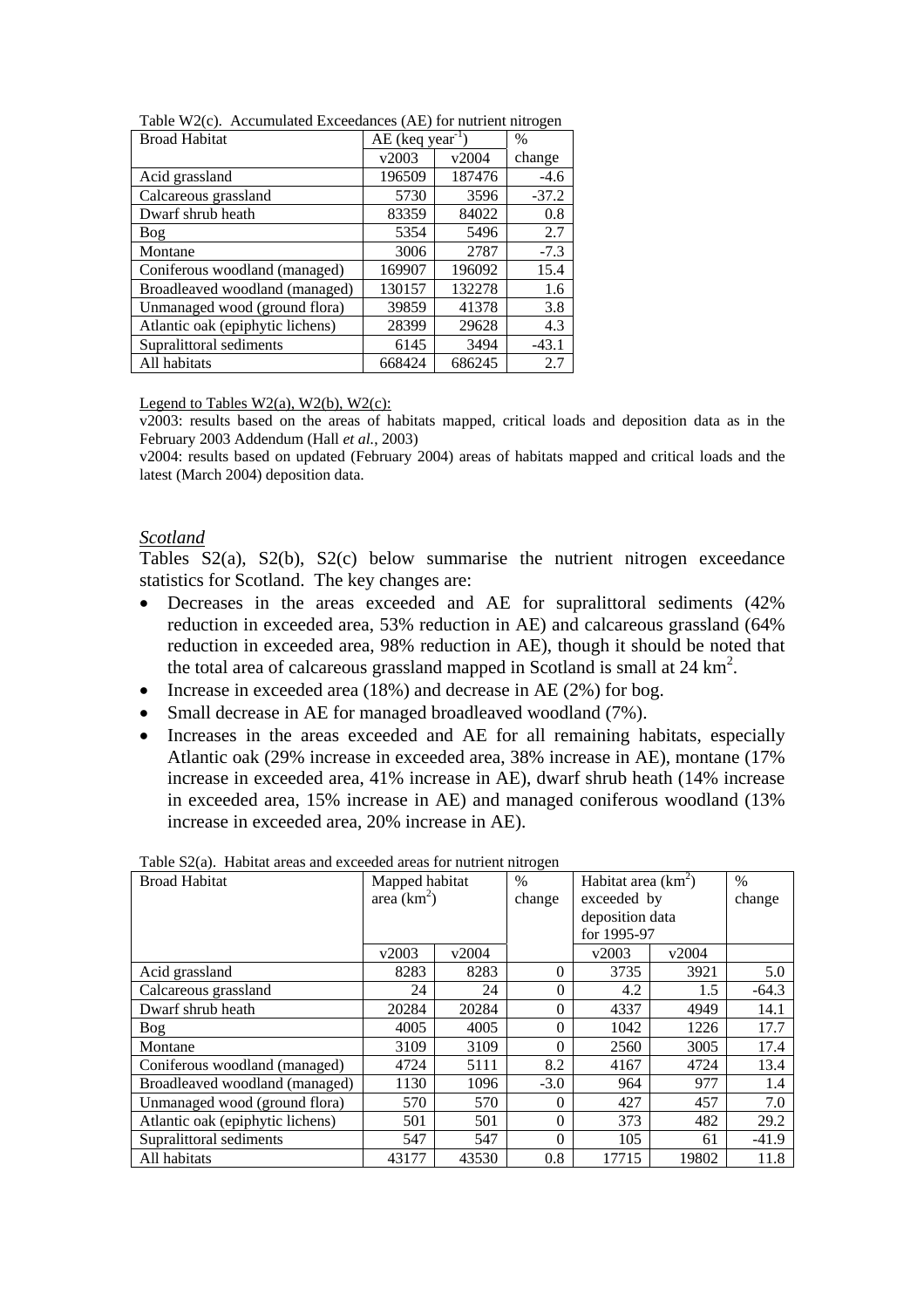| <b>Broad Habitat</b>             |       | % habitat area exceeded |         |  |
|----------------------------------|-------|-------------------------|---------|--|
|                                  | v2003 | v2004                   |         |  |
| Acid grassland                   | 45.1  | 47.3                    | 2.2     |  |
| Calcareous grassland             | 17.1  | 6.1                     | $-11.0$ |  |
| Dwarf shrub heath                | 21.4  | 24.4                    | 3.0     |  |
| Bog                              | 26.0  | 30.6                    | 4.6     |  |
| Montane                          | 82.4  | 96.6                    | 14.2    |  |
| Coniferous woodland (managed)    | 88.2  | 92.4                    | 4.2     |  |
| Broadleaved woodland (managed)   | 85.3  | 89.1                    | 3.8     |  |
| Unmanaged wood (ground flora)    | 75.0  | 80.1                    | 5.1     |  |
| Atlantic oak (epiphytic lichens) | 74.5  | 96.1                    | 21.6    |  |
| Supralittoral sediments          | 19.1  | 11.1                    | $-8.0$  |  |
| All habitats                     | 41.0  | 45.5                    | 4.5     |  |

Table S2(b). Percentage of habitat area exceeded for nutrient nitrogen

Table S2(c). Accumulated Exceedances (AE) for nutrient nitrogen

| <b>Broad Habitat</b>             | $AE$ (keq year <sup>-1</sup> ) |                | $\%$    |
|----------------------------------|--------------------------------|----------------|---------|
|                                  | v2003                          | v2004          | change  |
| Acid grassland                   | 104349                         | 112774         | 8.1     |
| Calcareous grassland             | 81                             | $\mathfrak{D}$ | $-97.5$ |
| Dwarf shrub heath                | 115825                         | 133612         | 15.4    |
| Bog                              | 50346                          | 49604          | $-1.5$  |
| Montane                          | 85588                          | 120820         | 41.2    |
| Coniferous woodland (managed)    | 356108                         | 428088         | 20.2    |
| Broadleaved woodland (managed)   | 97625                          | 90819          | $-7.0$  |
| Unmanaged wood (ground flora)    | 34944                          | 37500          | 7.3     |
| Atlantic oak (epiphytic lichens) | 16481                          | 22739          | 38.0    |
| Supralittoral sediments          | 2518                           | 1178           | $-53.2$ |
| All habitats                     | 863866                         | 997135         | 15.4    |

Legend to Tables  $S_2(a)$ ,  $S_2(b)$ ,  $S_2(c)$ :

v2003: results based on the areas of habitats mapped, critical loads and deposition data as in the February 2003 Addendum (Hall et al., 2003)

v2004: results based on updated (February 2004) areas of habitats mapped and critical loads and the latest (March 2004) deposition data.

#### *Northern Ireland*

Tables NI2(a), NI2(b), NI2(c) below summarise the nutrient nitrogen exceedance statistics for Scotland. The key changes are:

- Increases in the areas exceeded for all habitats mapped in NI, particularly for supralittoral sediments (33%), calcareous grassland (26%), acid grassland (20%), dwarf shrub heath (15%) and bog (11%). However, the total areas of supralittoral sediment and calcareous grassland mapped in NI are small.
- Increases in the AE for all habitats except unmanaged woodland (15% decrease) and managed conifer (7% decrease). Largest increases for supralittoral sediments (240%) and calcareous grassland (102%), followed by acid grassland (37%), dwarf shrub heath (32%) and bog (28%).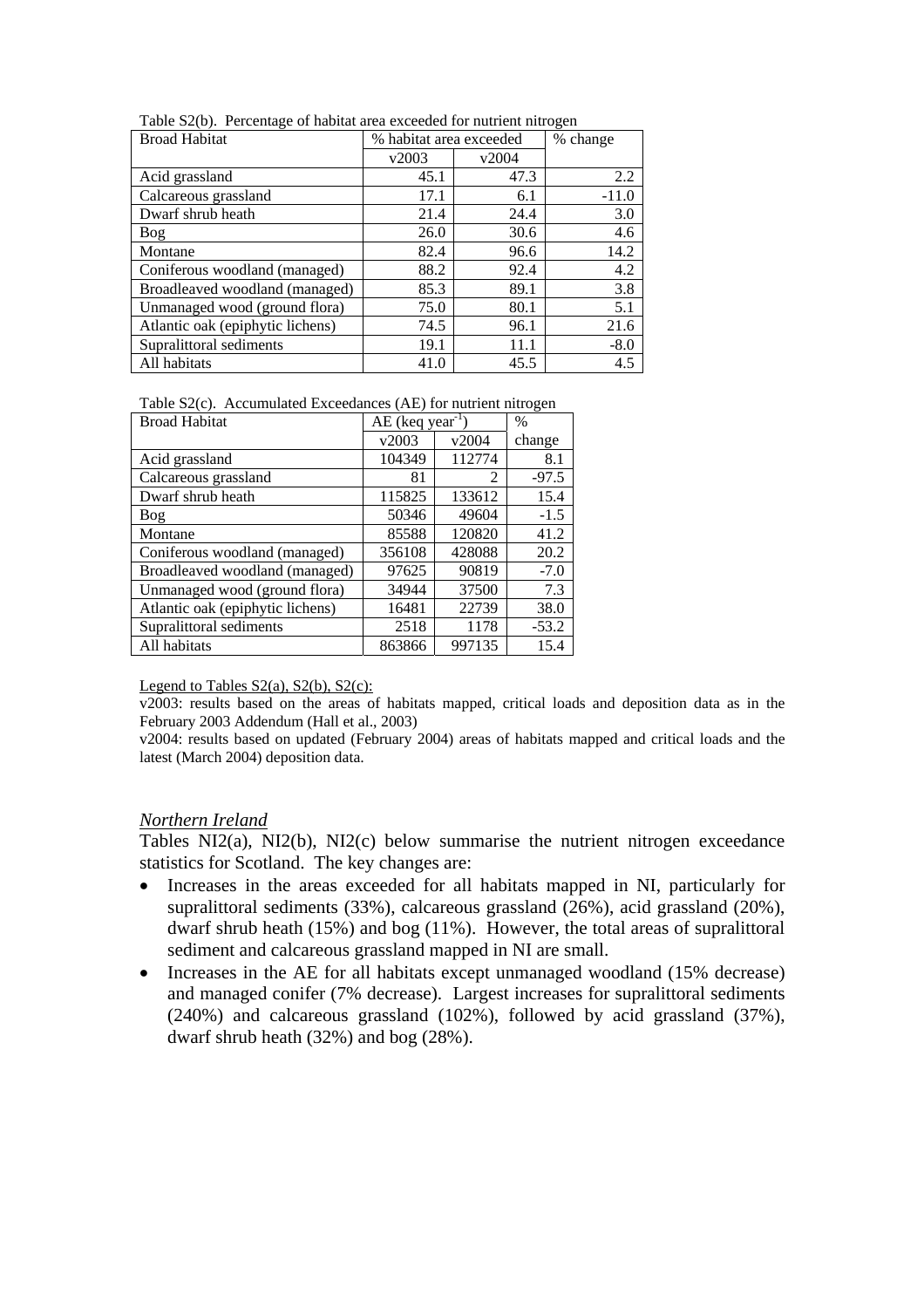| Table NI2(a). Habitat areas and exceeded areas for nutrient nitrogen |
|----------------------------------------------------------------------|
|----------------------------------------------------------------------|

| <b>Broad Habitat</b>             | Mapped habitat |          | $\%$     | Habitat area $(km^2)$ |                  | $\%$   |
|----------------------------------|----------------|----------|----------|-----------------------|------------------|--------|
|                                  | area $(km^2)$  |          | change   | exceeded by           |                  | change |
|                                  |                |          |          | deposition data       |                  |        |
|                                  |                |          |          | for 1995-97           |                  |        |
|                                  | v2003          | v2004    |          | v2003                 | v2004            |        |
| Acid grassland                   | 1192           | 1192     | $\theta$ | 827                   | 993              | 20.1   |
| Calcareous grassland             | 69             | 69       | $\theta$ | 9.5                   | 12               | 26.3   |
| Dwarf shrub heath                | 976            | 976      | $\theta$ | 760                   | 873              | 14.9   |
| Bog                              | 473            | 473      | $\theta$ | 421                   | 466              | 10.7   |
| Montane                          | $\Omega$       | $\Omega$ | $\Omega$ | 0                     | 0                |        |
| Coniferous woodland (managed)    | 508            | 504      | $-0.8$   | 500                   | 504              | 0.8    |
| Broadleaved woodland (managed)   | $\theta$       | $\theta$ | 0        | 0                     | $\left( \right)$ |        |
| Unmanaged wood (ground flora)    | 247            | 247      | $\Omega$ | 246                   | 247              | 0.4    |
| Atlantic oak (epiphytic lichens) |                | 0        | $\theta$ | 0                     |                  |        |
| Supralittoral sediments          | 29             | 29       | $\theta$ | 15                    | 20               | 33.3   |
| All habitats                     | 3495           | 3491     | $-0.1$   | 2779                  | 3116             | 12.1   |

Table NI2(b). Percentage of habitat area exceeded for nutrient nitrogen

| <b>Broad Habitat</b>             | % habitat area exceeded |       | % change |
|----------------------------------|-------------------------|-------|----------|
|                                  | v2003                   | v2004 |          |
| Acid grassland                   | 69.4                    | 83.3  | 13.9     |
| Calcareous grassland             | 13.7                    | 17.6  | 3.9      |
| Dwarf shrub heath                | 77.9                    | 89.5  | 11.6     |
| Bog                              | 89.1                    | 98.6  | 9.5      |
| Montane                          |                         | 0     |          |
| Coniferous woodland (managed)    | 98.5                    | 100   | 1.5      |
| Broadleaved woodland (managed)   | 0                       | 0     |          |
| Unmanaged wood (ground flora)    | 99.3                    | 100   | 0.7      |
| Atlantic oak (epiphytic lichens) | 0                       | 0     |          |
| Supralittoral sediments          | 51.2                    | 68.6  | 17.4     |
| All habitats                     | 79.5                    | 89.3  | 9.8      |

Table NI2(c). Accumulated Exceedances (AE) for nutrient nitrogen

| <b>Broad Habitat</b>             |                   | AE (keq year <sup>-1</sup> |         |
|----------------------------------|-------------------|----------------------------|---------|
|                                  | v2003             | v2004                      | change  |
| Acid grassland                   | 29985             | 40959                      | 36.6    |
| Calcareous grassland             | 165               | 334                        | 102.4   |
| Dwarf shrub heath                | 36143             | 47537                      | 31.5    |
| <b>Bog</b>                       | 23236             | 29856                      | 28.5    |
| Montane                          | 0                 | $\mathbf{\Omega}$          |         |
| Coniferous woodland (managed)    | 71739             | 67087                      | $-6.5$  |
| Broadleaved woodland (managed)   |                   | 0                          |         |
| Unmanaged wood (ground flora)    | 38670             | 32903                      | $-14.9$ |
| Atlantic oak (epiphytic lichens) | $\mathbf{\Omega}$ | $\mathbf{0}$               |         |
| Supralittoral sediments          | 201               | 684                        | 240.3   |
| All habitats                     | 200141            | 219360                     | 9.6     |

Legend to Tables NI2(a), NI2(b), NI2(c):

v2003: results based on the areas of habitats mapped, critical loads and deposition data as in the February 2003 Addendum (Hall et al., 2003)

v2004: results based on updated (February 2004) areas of habitats mapped and critical loads and the latest (March 2004) deposition data.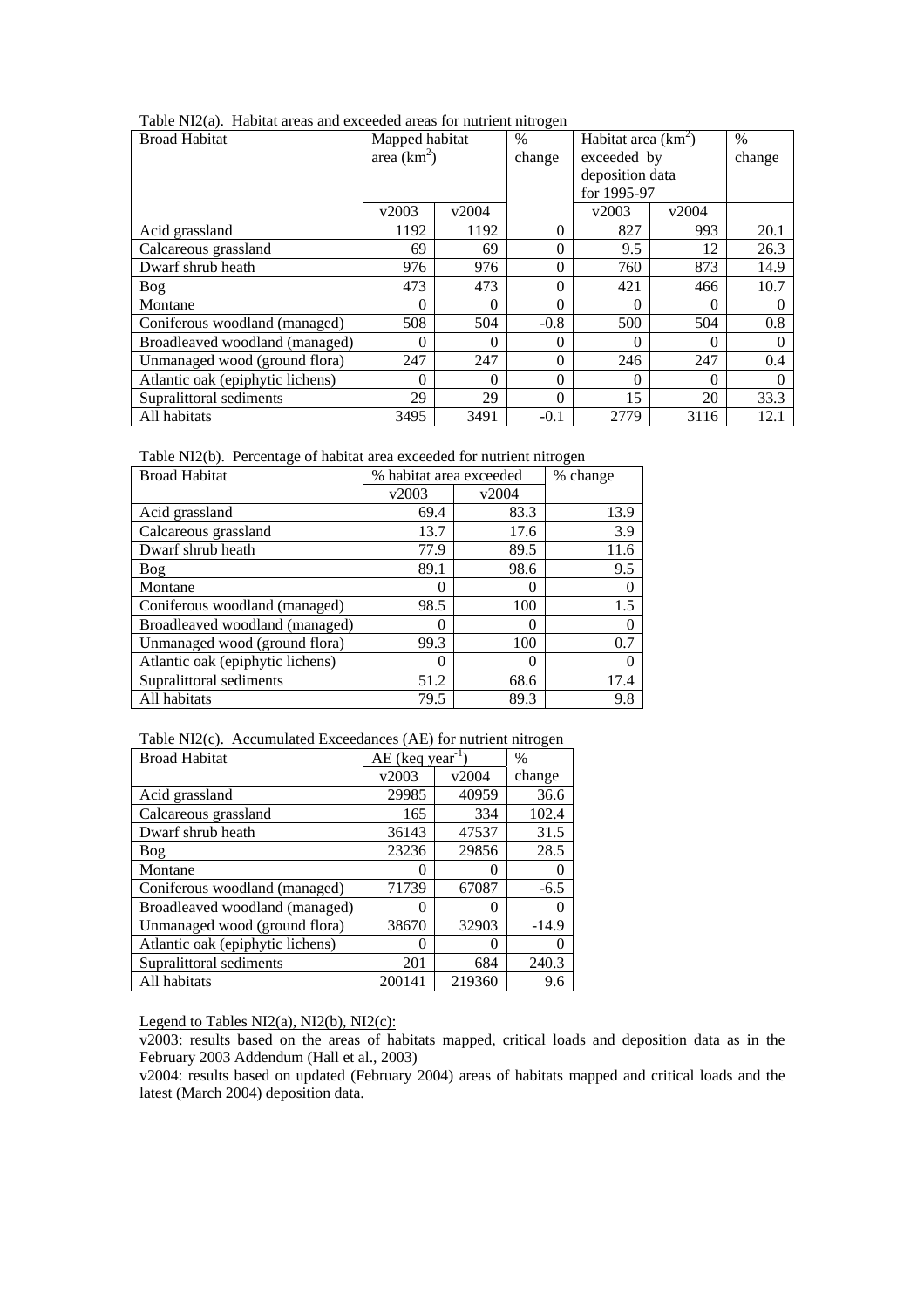# **7 Conclusions**

The main conclusions are presented below under separate headings (i) critical load updates.

(ii) exceedance results (based on updated February 2004 critical loads and the latest (March 2004) version of deposition data for 1995-97)

(iii) comparing the critical load exceedance statistics from the February 2003 Addendum with the results in (ii) above.

(i) Critical load updates:

- Updates to the acidity critical loads for peat soils have reduced the mean critical load for peat-dominated squares from 1.1 keq ha<sup>-1</sup> year<sup>-1</sup> to 0.8 keq ha<sup>-1</sup> year<sup>-1</sup>.
- Updates to the acidity critical loads for woodland habitats have decreased the mean critical load values by:
	- $\circ$  4.4% (from 2.03 keq ha<sup>-1</sup> year<sup>-1</sup> to 1.94 keq ha<sup>-1</sup> year<sup>-1</sup>) for managed coniferous woodland
	- o 1.1% (from 2.81 keq ha<sup>-1</sup> year<sup>-1</sup> to 2.78 keq ha<sup>-1</sup> year<sup>-1</sup>) for managed broadleaved woodland
	- $\circ$  0.7% (from 3.04 keq ha<sup>-1</sup> year<sup>-1</sup> to 3.02 keq ha<sup>-1</sup> year<sup>-1</sup>) for unmanaged woodland
- The largest reductions in acidity critical loads ( $CL_{max}S$  and  $CL_{max}N$ ) are for the bog, montane, acid grassland and dwarf shrub heath habitats, due to updates in the acidity critical loads for peat soils.
- The freshwater habitat area (catchment areas of selected standing waters and streams) has increased by  $5374 \text{km}^2$  as a result of increasing the number of sites in the data set from 1163 to 1722.
- The mean acidity critical loads for freshwaters have decreased by 10.4% for  $CL_{max}S$ , 6.5% for  $CL_{min}N$  and 12.4% for  $CL_{max}N$ . These reductions are due to (a) changes in the ANC threshold applied to some sites; (b) the increase in the number of sites in the data set.
- The critical loads for nutrient nitrogen for all habitats remain unchanged from those for February 2003.

(ii) Exceedance results, based on the updated February 2004 critical loads and the latest (March 2004) version of deposition data for 1995-97:

- 72.6% of UK habitats are exceeded for acidity and 66.5% for nutrient nitrogen.
- Wales has the highest percentage area of habitats exceeded both for acidity and nutrient nitrogen and Scotland has the lowest.
- The largest habitat area and exceeded habitat area for both acidity and nutrient nitrogen is either acid grassland or dwarf shrub heath in all countries except England, where it is managed broadleaved woodland.
- For acidity, the accumulated exceedance is greatest for acid grassland in all countries except England, where it is managed broadleaved woodland.
- For nutrient nitrogen, the accumulated exceedance is greatest for managed coniferous woodland in all countries except England, where it is managed broadleaved woodland.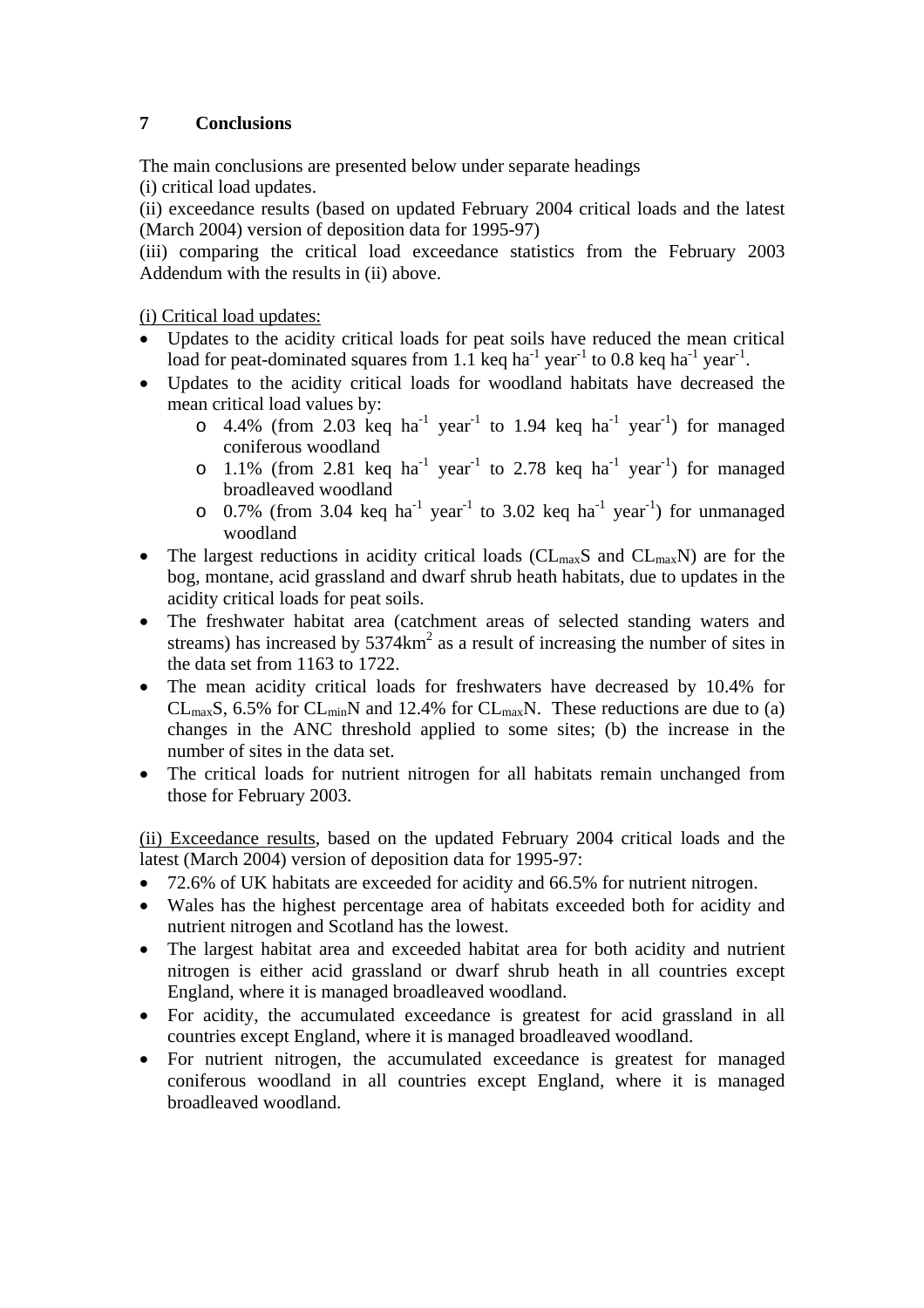(iii) Comparison of exceedance results: 2003 Addendum vs 2004 update

- For acidity, the area of habitats exceeded in the UK increased by 17.8%. Of this, 13.4% of the change is due to updates in critical loads and the remaining 4.5% due to updates in deposition maps for 1995-97. However, the values for individual habitats and/or countries may differ from these numbers. For example, the area of dwarf shrub heath exceeded has increased by 25.1%, with 17.8% of this increase due to updates in critical loads and 7.3% due to updates in deposition data.
- For nutrient nitrogen, the area of habitats exceeded in the UK increased by 4.7%. Of this, 0.5% of the change is due to updates in the critical load habitat maps only and the remaining 4.2% due to updates in deposition data. However, the values for individual habitats and/or countries may differ from these numbers. For example, the area of montane habitat exceeded has increased by 17.2% due to updates in deposition data alone.
- The methodologies to estimate and map deposition have recently been revised. The main change resulting from this revision is an increase in nitrogen deposition in some areas.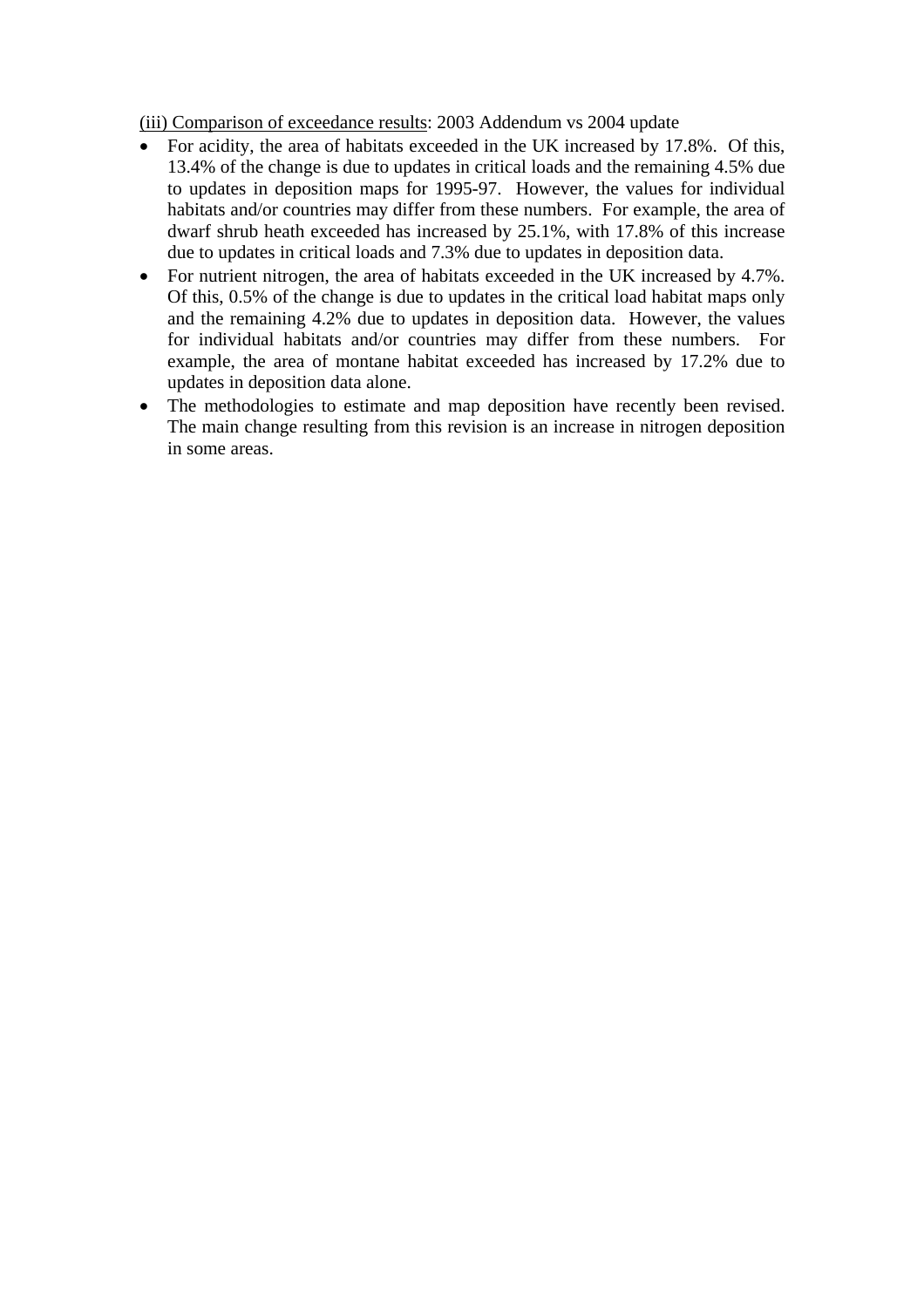## **References**

Hall, J., Ullyett, J., Heywood, L., Broughton, R. & Fawehinmi, J. 2003a. Addendum to Status of UK critical loads: Critical loads methods, data and maps. Preliminary assessment of critical load exceedance. May 2003. Report to Defra (Contract EPG 1/3/185). http://critloads.ceh.ac.uk

Hall, J., Ullyett, J., Heywood, L., Broughton, R., Fawehinmi, J. & 31 UK experts. 2003b. Status of UK critical loads: Critical loads methods, data and maps. February 2003. Report to Defra (Contract EPG 1/3/185). http://critloads.ceh.ac.uk

Hall, J., Ullyett, J., Heywood, L. & Broughton, R. & 12 UK experts. 2004. Status of UK critical loads: Critical loads methods, data and maps. February 2004. Report to Defra (Contract EPG 1/3/185). http://critloads.ceh.ac.uk

Hettelingh, J.-P., Posch, M., de Smet, P.A.M. & Downing, R.J. 1995. The use of critical loads in emission reduction agreements in Europe. Water, Air and Soil Pollution, 85, 2381-2388.

NEGTAP. 2001. Transbounbary Air Pollution: Acidification, Eutrophication and Ground-level Ozone in the UK. Report of the National Expert Group on Transboundary Air Pollution. UK Department of the Environment, Food and Rural Affairs.

Posch, M. & Hettelingh, J.-P. 1997. Remarks on critical load calculations. In: Posch, M., de Smet, P.A.M., Hettelingh, J.-P. & Downing, R.J. (Eds.), Calculation and Mapping of Critical Thresholds in Europe: Status Report 1997. Coordination Centre for Effects, National Institute of Public Health and the Environment (RIVM), Bilthoven, The Netherlands. pp 25-28. (http://arch.rivm.nl/cce)

Posch, M., de Smet, P.A.M. & Hettelingh, J.-P. 1999. Critical loads and their exceedances in Europe: an overview. In: Posch, M., de Smet, P.A.M., Hettelingh, J.- P. & Downing, R.J. (Eds.), Calculation and Mapping of Critical Thresholds in Europe: Status Report 1999. Coordination Centre for Effects, National Institute of Public Health and the Environment (RIVM), Bilthoven, The Netherlands. pp 3-11. (http://arch.rivm.nl/cce)

Posch, M., de Vries, W. & Hettelingh, J.-P. 1995. Critical loads of sulphur and nitrogen. In: Posch, M., de Smet, P.A.M., Hettelingh, J.-P. & Downing, R.J. (Eds.), Calculation and Mapping of Critical Thresholds in Europe: Status Report 1995. Coordination Centre for Effects, National Institute of Public Health and the Environment (RIVM), Bilthoven, The Netherlands. pp 31-41. (http://arch.rivm.nl/cce)

RGAR. 1997. Acid Deposition in the United Kingdom 1992-1994. Fourth Report of the Review Group on Acid Rain. HMSO, London.

Smith, R.I., Cape, J.N., Binnie, J., Murray, T.D., Young, M. & Fowler, D. 1997. Deposition of atmospheric pollutants to the LOIS area. The Science of the Total Environment, 194/195, 71-85.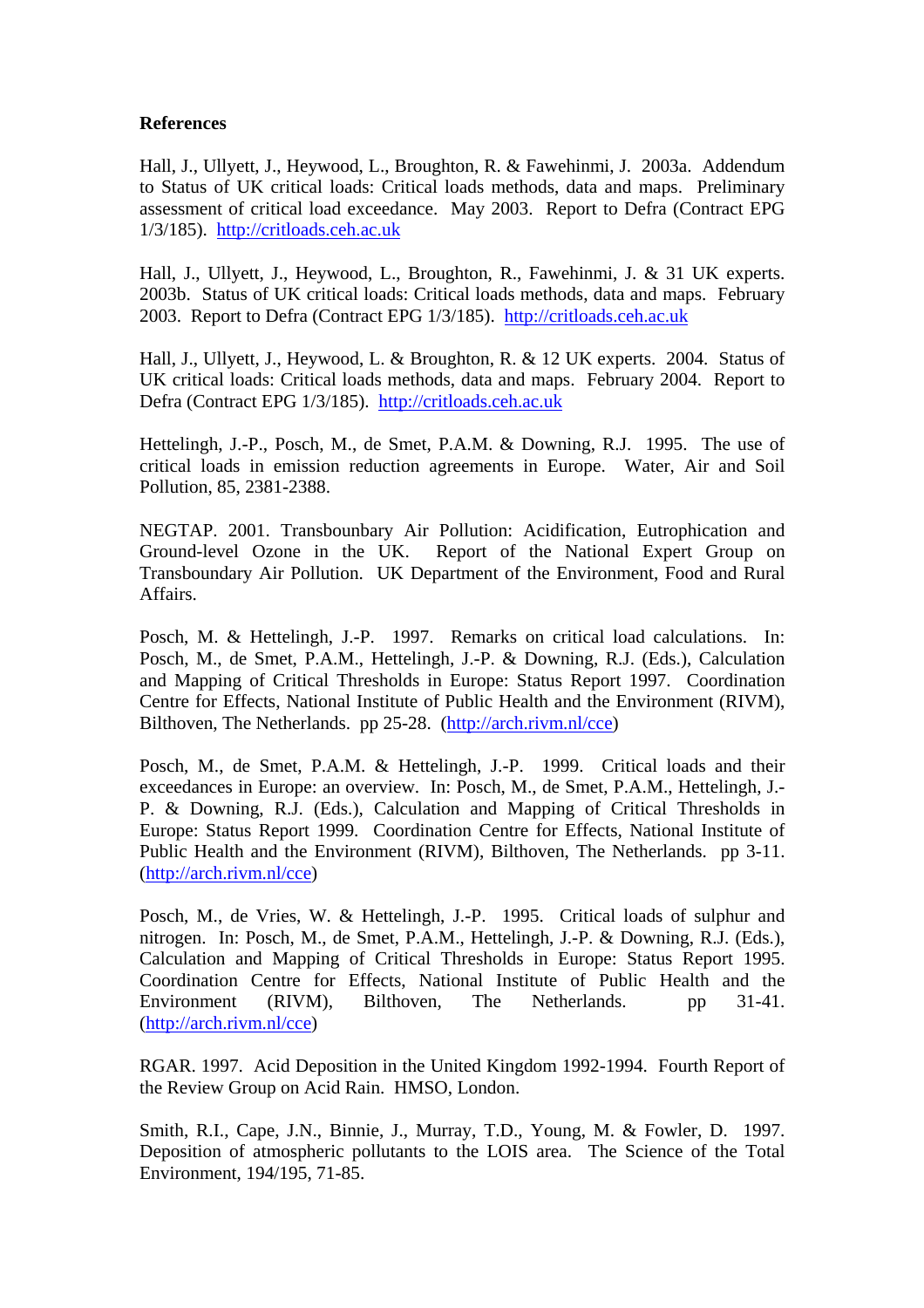Smith, R.I., Fowler, D., Sutton, M.A., Flechard, C. & Coyle, M. 2000. Regional estimation of pollutant gas dry deposition in the UK: model description, sensitivity analyses and outputs. Atmospheric Environment, 34, 3757-3777.

Smith, R.I. & Fowler, D. 2001. Uncertainty in estimation of wet deposition of sulphur. Water, Air & Soil Pollution: Focus, Volume 1 / 2001, 341-354.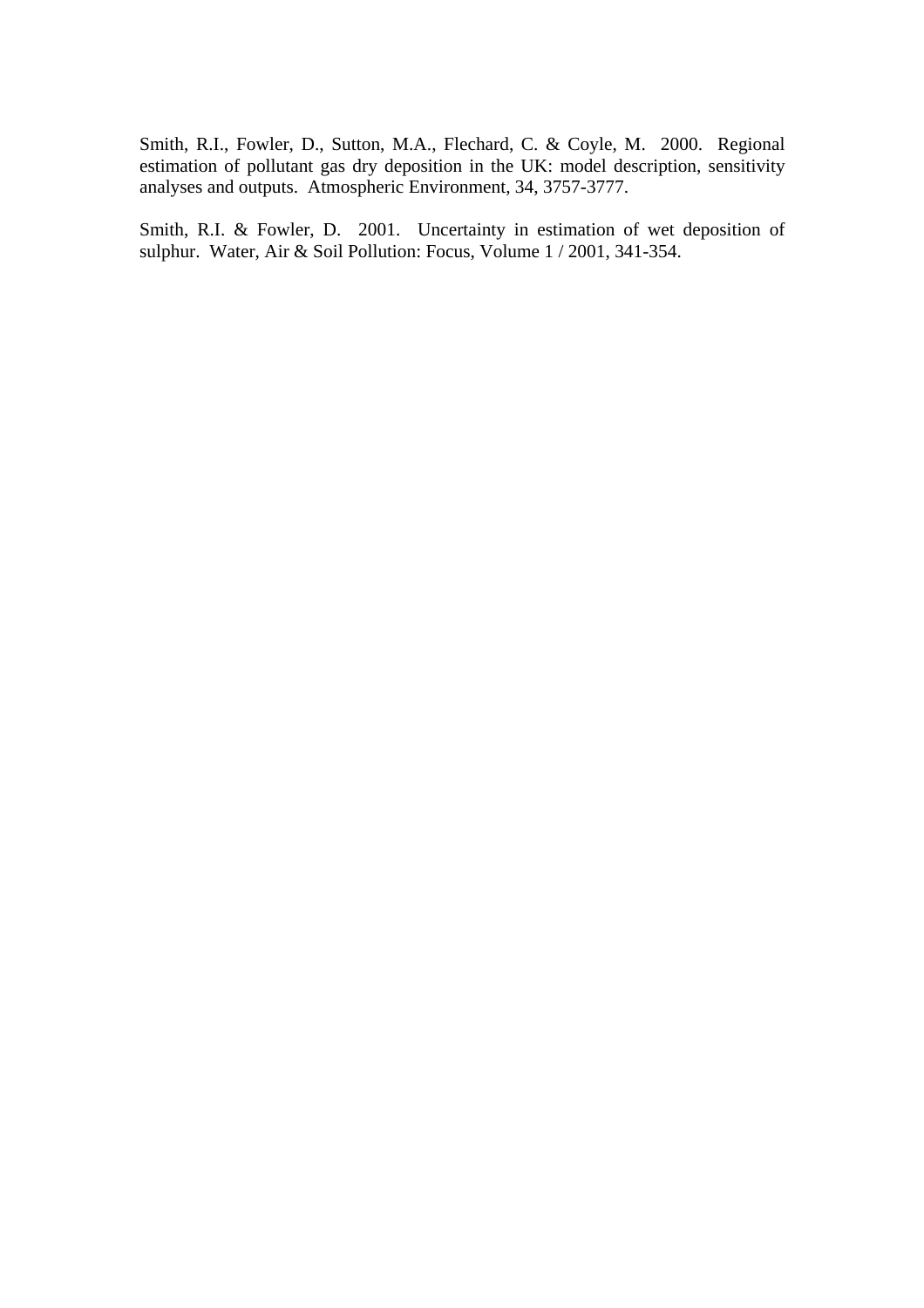# **Annex 1: Exceedance statistics based on deposition data for 1998-2000**

The tables in this annex provide the exceedance statistics based on February 2004 critical loads data and the latest (March 2004) version of 1998-2000 deposition data. Results are provided by country and habitat as well as totals for the UK.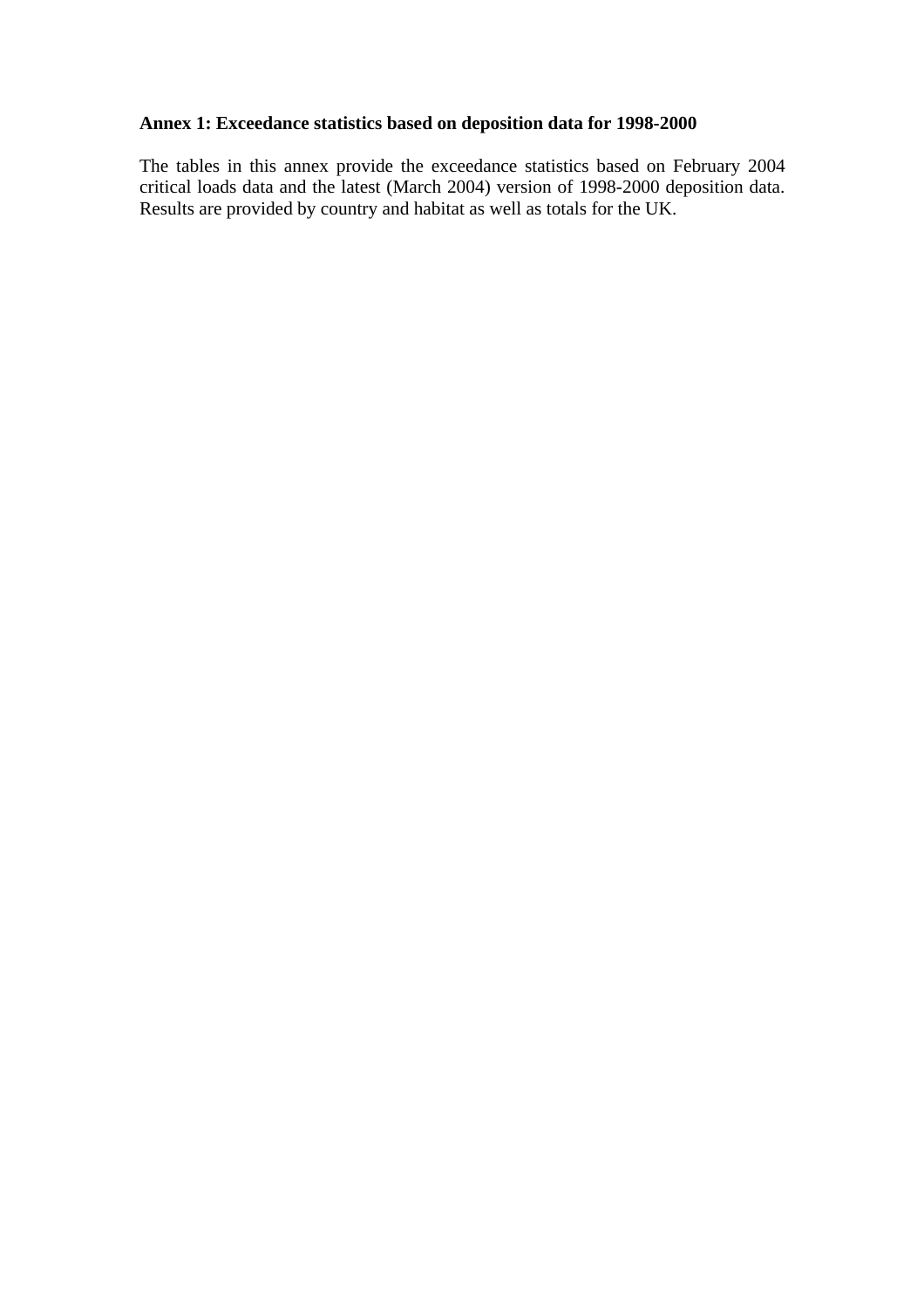# *Acidity exceedance statistics for 1998-2000*

## Table E-9800A. England

|                                | Habitat       | Exceeded      | Percentage<br>Area | Accumulated<br>Exceedance |
|--------------------------------|---------------|---------------|--------------------|---------------------------|
| <b>Broad Habitat</b>           | Area $(km^2)$ | Area $(km^2)$ | Exceeded           | $(keq year-1)$            |
| Acid grassland                 | 2669          | 2550          | 95.6               | 371500                    |
| Calcareous grassland           | 1714          | $\Omega$      | 0.0                |                           |
| Dwarf shrub heath              | 2462          | 2283          | 92.7               | 253369                    |
| <b>Bog</b>                     | 1006          | 997           | 99.1               | 163713                    |
| Montane                        | C             | 2             | 99.8               | 365                       |
| Coniferous woodland (managed)  | 1716          | 1502          | 87.5               | 237379                    |
| Broadleaved woodland (managed) | 5565          | 3915          | 70.3               | 552590                    |
| Unmanaged woods                | 2392          | 1497          | 62.6               | 171875                    |
| Freshwaters                    | 1042          | 505           | 48.5               | 84226                     |
| All habitats                   | 18568         | 13251         | 71.4               | 1835017                   |

## Table W-9800A. Wales

| <b>Broad Habitat</b>           | Habitat<br>Area<br>$(km^2)$ | Exceeded<br>Area $(km^2)$ | Percentage<br>Area<br>Exceeded | Accumulated<br>Exceedance<br>$(keq year-1)$ |
|--------------------------------|-----------------------------|---------------------------|--------------------------------|---------------------------------------------|
| Acid grassland                 | 3143                        | 3033                      | 96.5                           | 336173                                      |
| Calcareous grassland           | 45                          | 0                         | 0.0                            |                                             |
| Dwarf shrub heath              | 1078                        | 979                       | 90.8                           | 78690                                       |
| <b>Bog</b>                     | 56                          | 55                        | 97.7                           | 6442                                        |
| Montane                        | 18                          | 18                        | 100.0                          | 3583                                        |
| Coniferous woodland (managed)  | 1048                        | 1002                      | 95.7                           | 105071                                      |
| Broadleaved woodland (managed) | 790                         | 585                       | 74.0                           | 59146                                       |
| Unmanaged woods                | 395                         | 298                       | 75.5                           | 27957                                       |
| Freshwaters                    | 1225                        | 475                       | 38.8                           | 29669                                       |
| All habitats                   | 7798                        | 6445                      | 82.6                           | 646731                                      |

## Table S-9800A. Scotland

|                                | Habitat       | Exceeded      | Percentage<br>Area | Accumulated<br>Exceedance |
|--------------------------------|---------------|---------------|--------------------|---------------------------|
| <b>Broad Habitat</b>           | Area $(km^2)$ | Area $(km^2)$ | Exceeded           | $(keq year-1)$            |
| Acid grassland                 | 8336          | 6494          | 77.9               | 449784                    |
| Calcareous grassland           |               | 0             | 0.0                |                           |
| Dwarf shrub heath              | 20190         | 8148          | 40.4               | 281176                    |
| Bog                            | 3959          | 2895          | 73.1               | 96898                     |
| Montane                        | 3034          | 2769          | 91.3               | 168861                    |
| Coniferous woodland (managed)  | 5111          | 3079          | 60.3               | 202499                    |
| Broadleaved woodland (managed) | 1096          | 601           | 54.8               | 40628                     |
| Unmanaged woods                | 1016          | 408           | 40.2               | 24226                     |
| Freshwaters                    | 5338          | 819           | 15.3               | 51240                     |
| All habitats                   | 48087         | 25213         | 52.4               | 1315312                   |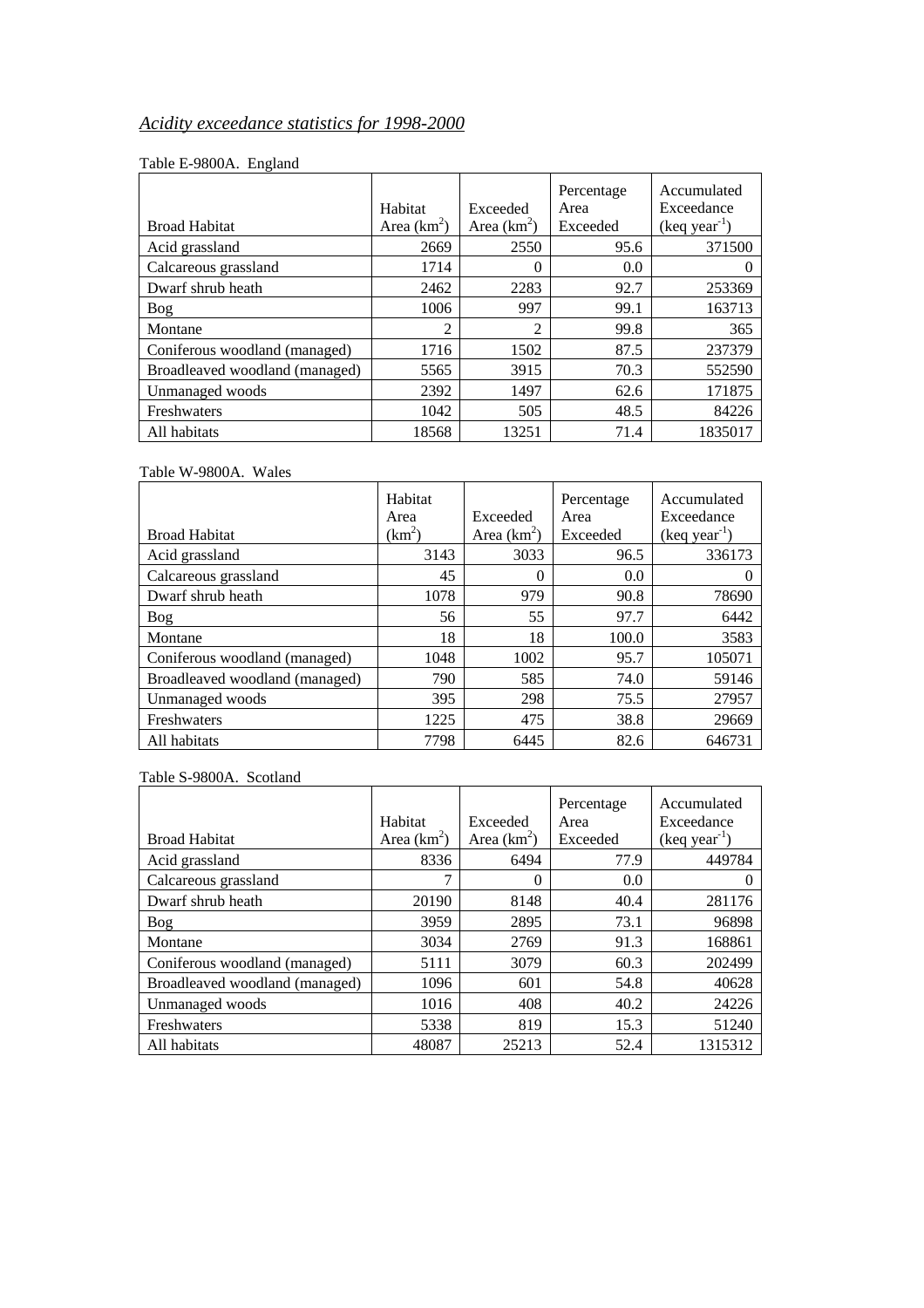# *Acidity exceedance statistics for 1998-2000*

| <b>Broad Habitat</b>           | Habitat<br>Area $(km^2)$ | Exceeded<br>Area $(km^2)$ | Percentage<br>Area<br>Exceeded | Accumulated<br>Exceedance<br>$(keq year-1)$ |
|--------------------------------|--------------------------|---------------------------|--------------------------------|---------------------------------------------|
| Acid grassland                 | 1187                     | 960                       | 80.9                           | 70247                                       |
| Calcareous grassland           | 42                       | 0                         | 0.0                            |                                             |
| Dwarf shrub heath              | 973                      | 703                       | 72.3                           | 37248                                       |
| Bog                            | 442                      | 400                       | 90.6                           | 27670                                       |
| Montane                        | 0                        | $\Omega$                  | 0.0                            |                                             |
| Coniferous woodland (managed)  | 503                      | 305                       | 60.6                           | 27105                                       |
| Broadleaved woodland (managed) | 0                        | $\Omega$                  | 0.0                            |                                             |
| Unmanaged woods                | 208                      | 106                       | 51.2                           | 12102                                       |
| Freshwaters                    | 186                      | 32                        | 17.2                           | 3136                                        |
| All ecosystems                 | 3541                     | 2506                      | 70.8                           | 177508                                      |

## Table NI-9800A. Northern Ireland

Table UK-9800A. United Kingdom

|                                | Habitat       | Exceeded      | Percentage<br>Area | Accumulated<br>Exceedance |
|--------------------------------|---------------|---------------|--------------------|---------------------------|
| <b>Broad Habitat</b>           | Area $(km^2)$ | Area $(km^2)$ | Exceeded           | $(keq year-1)$            |
| Acid grassland                 | 15334         | 13038         | 85.0               | 1227704                   |
| Calcareous grassland           | 1808          | 0             | 0.0                |                           |
| Dwarf shrub heath              | 24703         | 12113         | 49.0               | 650484                    |
| Bog                            | 5463          | 4346          | 79.6               | 294723                    |
| Montane                        | 3054          | 2789          | 91.3               | 172809                    |
| Coniferous woodland (managed)  | 8377          | 5888          | 70.3               | 572054                    |
| Broadleaved woodland (managed) | 7452          | 5100          | 68.4               | 652364                    |
| Unmanaged woods                | 4011          | 2311          | 57.6               | 236160                    |
| Freshwaters                    | 7791          | 1831          | 23.5               | 168271                    |
| All habitats                   | 77993         | 47416         | 60.8               | 3974569                   |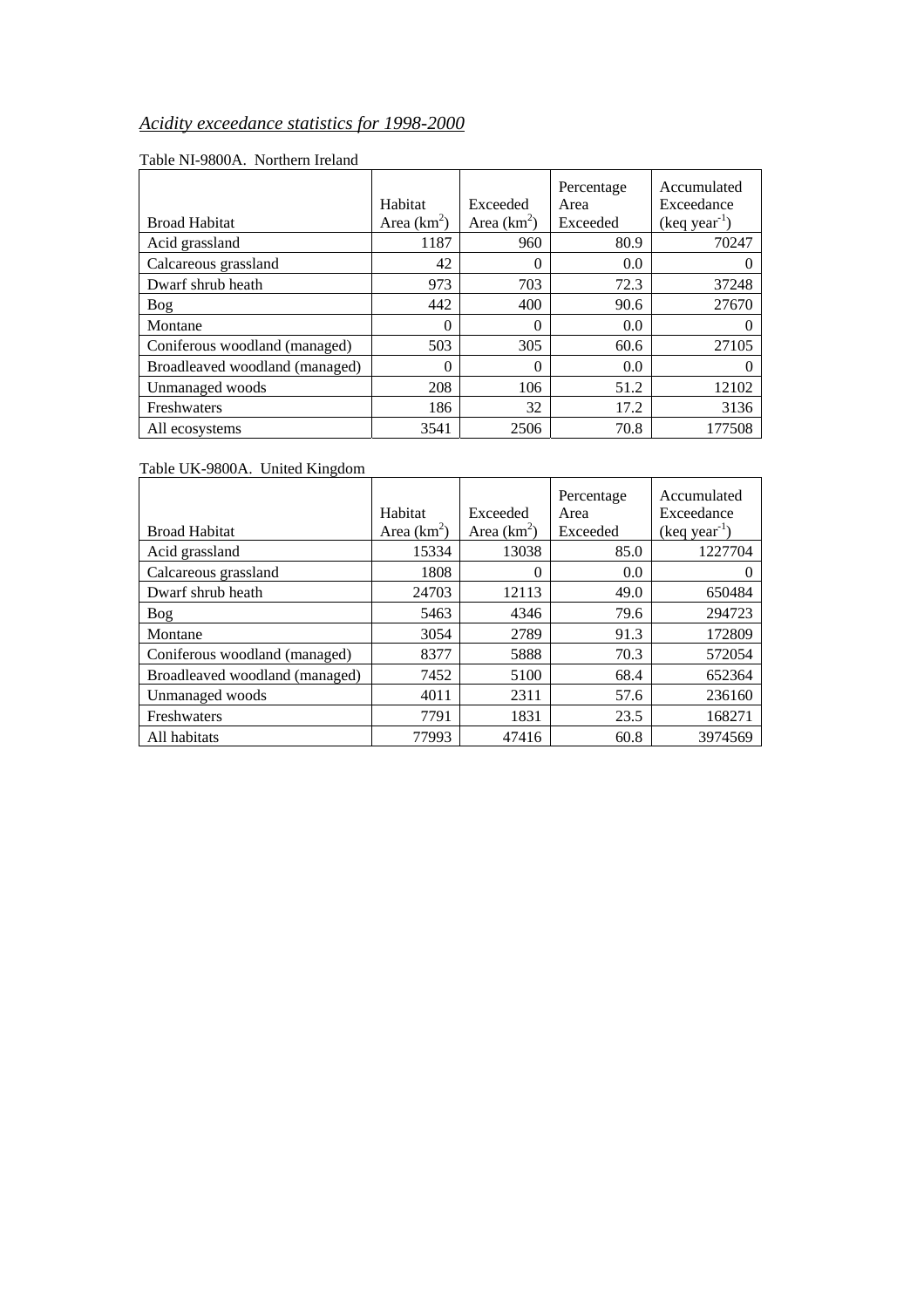# *Nutrient nitrogen exceedance statistics for 1998-2000*

|                                  | Habitat<br>Area | Exceeded<br>Area | Percentage<br>Area | Accumulated<br>Exceedance |
|----------------------------------|-----------------|------------------|--------------------|---------------------------|
| <b>Broad Habitat</b>             | $(km^2)$        | $(km^2)$         | Exceeded           | $(keq year-1)$            |
| Acid grassland                   | 2620            | 2485             | 94.8               | 140318                    |
| Calcareous grassland             | 3312            | 2429             | 73.3               | 74953                     |
| Dwarf shrub heath                | 2466            | 2306             | 93.5               | 127260                    |
| Bog                              | 1007            | 1007             | 100.0              | 94090                     |
| Montane                          | $\overline{2}$  | 2                | 100.0              | 237                       |
| Coniferous woodland (managed)    | 1719            | 1719             | 100.0              | 267488                    |
| Broadleaved woodland (managed)   | 5588            | 5588             | 100.0              | 1003306                   |
| Unmanaged woods (ground flora)   | 2252            | 2252             | 100.0              | 394797                    |
| Atlantic oak (epiphytic lichens) | 150             | 150              | 100.0              | 24835                     |
| Supralittoral sediment           | 1183            | 695              | 58.7               | 14365                     |
| All habitats                     | 20299           | 18631            | 91.8               | 2141650                   |

#### Table E-9800N. England

## Table W-9800N. Wales

|                                  | Habitat<br>Area | Exceeded<br>Area | Percentage<br>Area | Accumulated<br>Exceedance |
|----------------------------------|-----------------|------------------|--------------------|---------------------------|
| <b>Broad Habitat</b>             | $(km^2)$        | $(km^2)$         | Exceeded           | $(keq year-1)$            |
| Acid grassland                   | 3146            | 2545             | 80.9               | 92586                     |
| Calcareous grassland             | 171             | 43               | 24.8               | 1439                      |
| Dwarf shrub heath                | 1094            | 995              | 90.9               | 45436                     |
| Bog                              | 56              | 53               | 95.1               | 3224                      |
| Montane                          | 18              | 18               | 100.0              | 2258                      |
| Coniferous woodland (managed)    | 1052            | 1052             | 100.0              | 131422                    |
| Broadleaved woodland (managed)   | 798             | 798              | 100.0              | 93097                     |
| Unmanaged woods (ground flora)   | 226             | 226              | 100.0              | 30128                     |
| Atlantic oak (epiphytic lichens) | 171             | 171              | 100.0              | 20969                     |
| Supralittoral sediment           | 369             | 84               | 22.7               | 1155                      |
| All habitats                     | 7102            | 5985             | 84.3               | 421714                    |

#### Table S-9800N. Scotland

|                                  | Habitat<br>Area | Exceeded<br>Area   | Percentage<br>Area | Accumulated<br>Exceedance |
|----------------------------------|-----------------|--------------------|--------------------|---------------------------|
| <b>Broad Habitat</b>             | $(km^2)$        | (km <sup>2</sup> ) | Exceeded           | $(keq year-1)$            |
| Acid grassland                   | 8283            | 2663               | 32.2               | 54808                     |
| Calcareous grassland             | 24              | $\Omega$           | 0.0                |                           |
| Dwarf shrub heath                | 20284           | 3111               | 15.3               | 61692                     |
| Bog                              | 4005            | 825                | 20.6               | 29191                     |
| Montane                          | 3109            | 2976               | 95.7               | 95027                     |
| Coniferous woodland (managed)    | 5111            | 4343               | 85.0               | 288641                    |
| Broadleaved woodland (managed)   | 1096            | 903                | 82.4               | 68615                     |
| Unmanaged woods (ground flora)   | 570             | 422                | 74.1               | 28804                     |
| Atlantic oak (epiphytic lichens) | 501             | 438                | 87.5               | 15546                     |
| Supralittoral sediment           | 547             | 28                 | 5.0                | 281                       |
| All habitats                     | 43530           | 15709              | 36.1               | 642605                    |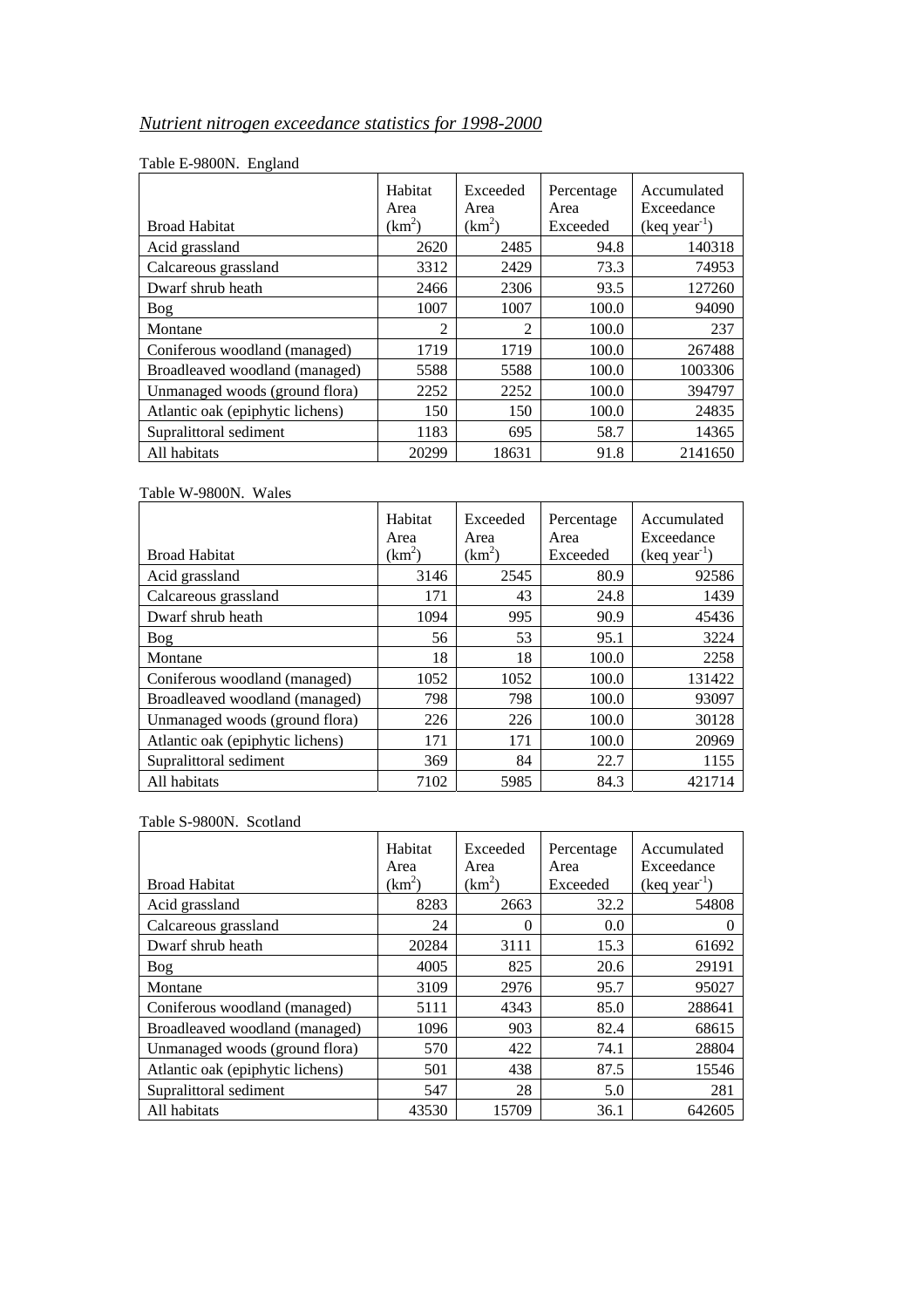# *Nutrient nitrogen exceedance statistics for 1998-2000*

| <b>Broad Habitat</b>             | Habitat<br>Area<br>$(km^2)$ | Exceeded<br>Area<br>$(km^2)$ | Percentage<br>Area<br>Exceeded | Accumulated<br>Exceedance<br>$(keq year-1)$ |
|----------------------------------|-----------------------------|------------------------------|--------------------------------|---------------------------------------------|
| Acid grassland                   | 1192                        | 685                          | 57.5                           | 18113                                       |
| Calcareous grassland             | 69                          | 8                            | 11.7                           | 236                                         |
| Dwarf shrub heath                | 976                         | 698                          | 71.5                           | 22458                                       |
| <b>Bog</b>                       | 473                         | 420                          | 88.7                           | 16999                                       |
| Montane                          | $\theta$                    | 0                            | 0.0                            |                                             |
| Coniferous woodland (managed)    | 504                         | 486                          | 96.5                           | 40829                                       |
| Broadleaved woodland (managed)   | $\theta$                    | 0                            | 0.0                            |                                             |
| Unmanaged woods (ground flora)   | 247                         | 241                          | 97.3                           | 27078                                       |
| Atlantic oak (epiphytic lichens) | $\Omega$                    | $\theta$                     | 0.0                            |                                             |
| Supralittoral sediment           | 29                          | 16                           | 55.4                           | 446                                         |
| All ecosystems                   | 3491                        | 2555                         | 73.2                           | 126160                                      |

#### Table NI-9800N. Northern Ireland

## Table UK-9800N. United Kingdom

|                                  | Habitat<br>Area | Exceeded<br>Area | Percentage<br>Area | Accumulated<br>Exceedance |
|----------------------------------|-----------------|------------------|--------------------|---------------------------|
| <b>Broad Habitat</b>             | $(km^2)$        | $(km^2)$         | Exceeded           | $(keq year-1)$            |
| Acid grassland                   | 15241           | 8378             | 55.0               | 305826                    |
| Calcareous grassland             | 3577            | 2480             | 69.3               | 76629                     |
| Dwarf shrub heath                | 24820           | 7109             | 28.6               | 256846                    |
| Bog                              | 5541            | 2305             | 41.6               | 143503                    |
| Montane                          | 3129            | 2996             | 95.8               | 97522                     |
| Coniferous woodland (managed)    | 8385            | 7600             | 90.6               | 728381                    |
| Broadleaved woodland (managed)   | 7482            | 7289             | 97.4               | 1165018                   |
| Unmanaged woods (ground flora)   | 3296            | 3142             | 95.3               | 480807                    |
| Atlantic oak (epiphytic lichens) | 822             | 759              | 92.4               | 61350                     |
| Supralittoral sediment           | 2128            | 822              | 38.6               | 16247                     |
| All habitats                     | 74422           | 42879            | 57.6               | 3332129                   |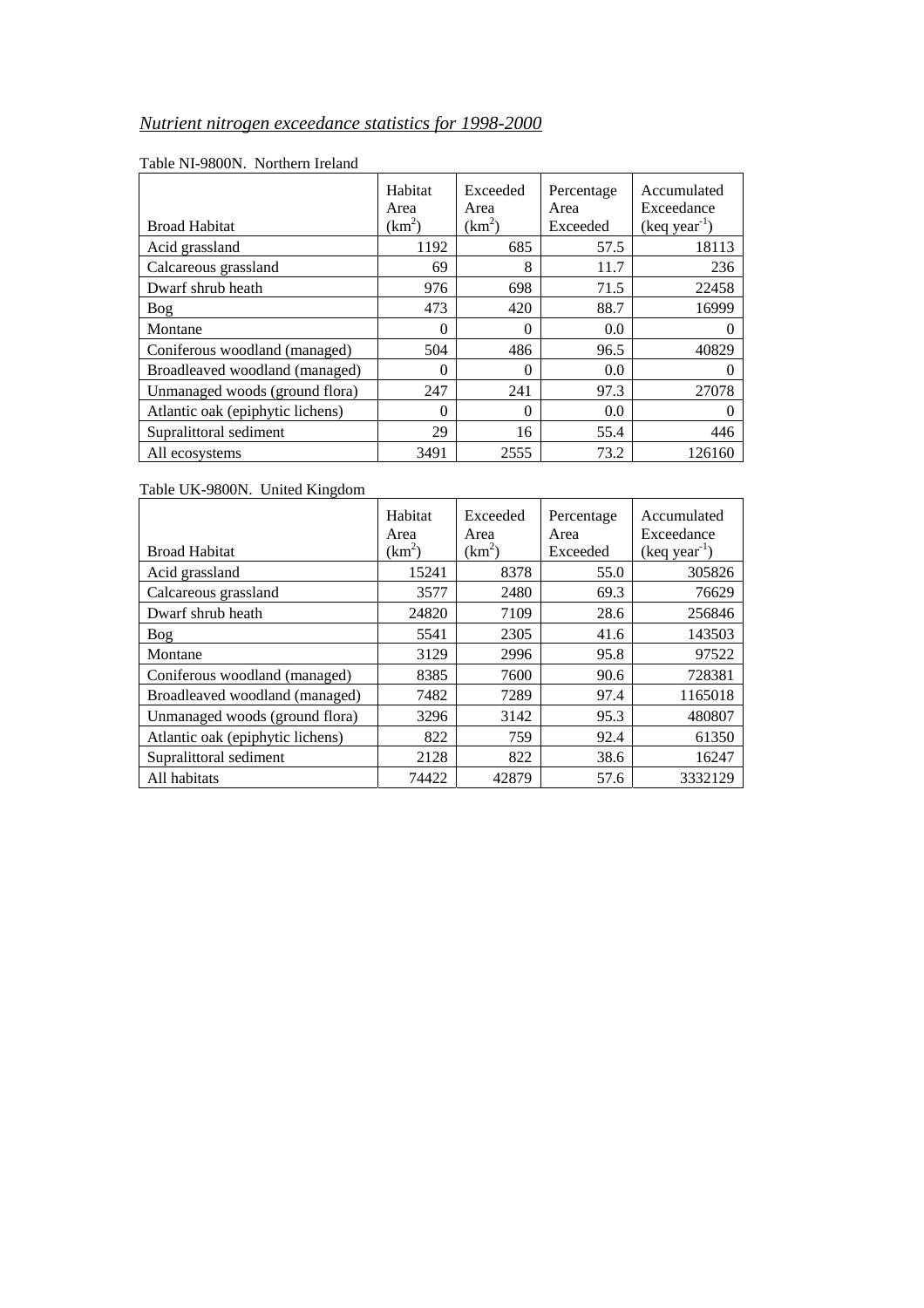# **Annex 2: Exceedance statistics based on deposition data for 1999-2001**

The tables in this annex provide the exceedance statistics based on February 2004 critical loads data and the latest (March 2004) version of 1999-2001 deposition data. Results are provided by country and habitat as well as totals for the UK.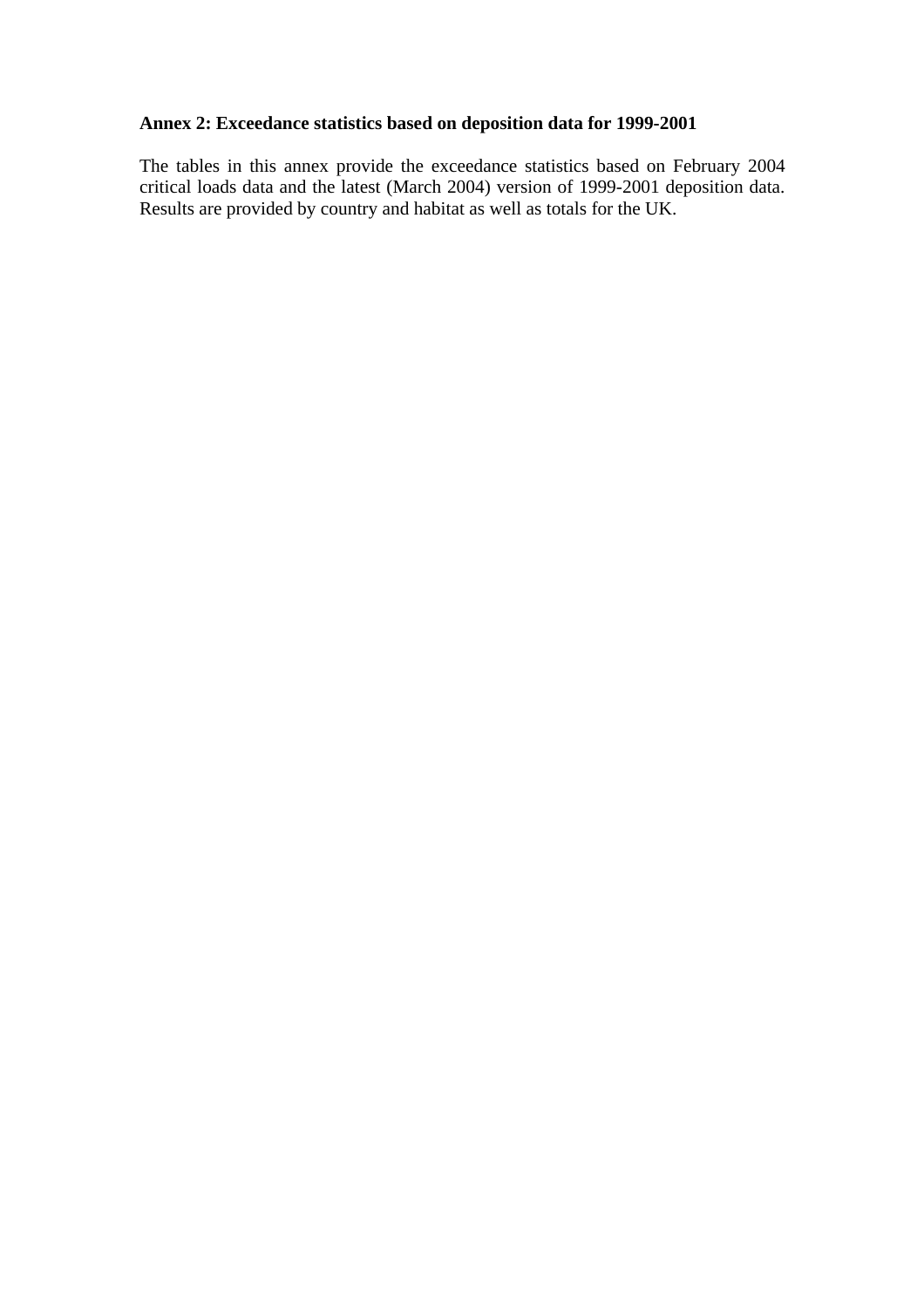# *Acidity exceedance statistics for 1999-2001*

#### Table E-9901A. England

| <b>Broad Habitat</b>           | Habitat<br>Area<br>$(km^2)$ | Exceeded<br>Area $(km^2)$ | Percentage<br>Area<br>Exceeded | Accumulated<br>Exceedance<br>$(keq year-1)$ |
|--------------------------------|-----------------------------|---------------------------|--------------------------------|---------------------------------------------|
| Acid grassland                 | 2669                        | 2551                      | 95.6                           | 356923                                      |
|                                |                             |                           |                                |                                             |
| Calcareous grassland           | 1714                        | $\theta$                  | 0.0                            |                                             |
| Dwarf shrub heath              | 2462                        | 2276                      | 92.4                           | 241404                                      |
| Bog                            | 1006                        | 997                       | 99.1                           | 157390                                      |
| Montane                        | $\overline{c}$              | $\overline{2}$            | 99.8                           | 339                                         |
| Coniferous woodland (managed)  | 1716                        | 1510                      | 88.0                           | 235987                                      |
| Broadleaved woodland (managed) | 5565                        | 3948                      | 70.9                           | 566858                                      |
| Unmanaged woods                | 2392                        | 1514                      | 63.3                           | 177561                                      |
| Freshwaters                    | 1042                        | 506                       | 48.6                           | 77800                                       |
| All habitats                   | 18568                       | 13304                     | 71.6                           | 1814262                                     |

## Table W-9901A. Wales

| <b>Broad Habitat</b>           | Habitat<br>Area<br>(km <sup>2</sup> ) | Exceeded<br>Area $(km^2)$ | Percentage<br>Area<br>Exceeded | Accumulated<br>Exceedance<br>$(keq year-1)$ |
|--------------------------------|---------------------------------------|---------------------------|--------------------------------|---------------------------------------------|
| Acid grassland                 | 3143                                  | 3036                      | 96.6                           | 325679                                      |
| Calcareous grassland           | 45                                    | $\theta$                  | 0.0                            | $\theta$                                    |
| Dwarf shrub heath              | 1078                                  | 968                       | 89.8                           | 73340                                       |
| <b>Bog</b>                     | 56                                    | 55                        | 97.7                           | 5918                                        |
| Montane                        | 18                                    | 18                        | 100.0                          | 3055                                        |
| Coniferous woodland (managed)  | 1048                                  | 1008                      | 96.2                           | 104821                                      |
| Broadleaved woodland (managed) | 790                                   | 593                       | 75.1                           | 61361                                       |
| Unmanaged woods                | 395                                   | 302                       | 76.5                           | 29334                                       |
| Freshwaters                    | 1225                                  | 455                       | 37.1                           | 25924                                       |
| All habitats                   | 7798                                  | 6435                      | 82.5                           | 629432                                      |

## Table S-9901A. Scotland

| <b>Broad Habitat</b>           | Habitat<br>Area<br>$(km^2)$ | Exceeded<br>Area $(km^2)$ | Percentage<br>Area<br>Exceeded | Accumulated<br>Exceedance<br>$(keq year-1)$ |
|--------------------------------|-----------------------------|---------------------------|--------------------------------|---------------------------------------------|
| Acid grassland                 | 8336                        | 6478                      | 77.7                           | 425416                                      |
| Calcareous grassland           | 7                           | $\theta$                  | 0.0                            |                                             |
| Dwarf shrub heath              | 20190                       | 7725                      | 38.3                           | 268746                                      |
| Bog                            | 3959                        | 2748                      | 69.4                           | 86783                                       |
| Montane                        | 3034                        | 2832                      | 93.3                           | 176523                                      |
| Coniferous woodland (managed)  | 5111                        | 3080                      | 60.3                           | 205793                                      |
| Broadleaved woodland (managed) | 1096                        | 610                       | 55.7                           | 41853                                       |
| Unmanaged woods                | 1016                        | 427                       | 42.0                           | 26208                                       |
| Freshwaters                    | 5338                        | 816                       | 15.3                           | 46502                                       |
| All habitats                   | 48087                       | 24716                     | 51.4                           | 1277824                                     |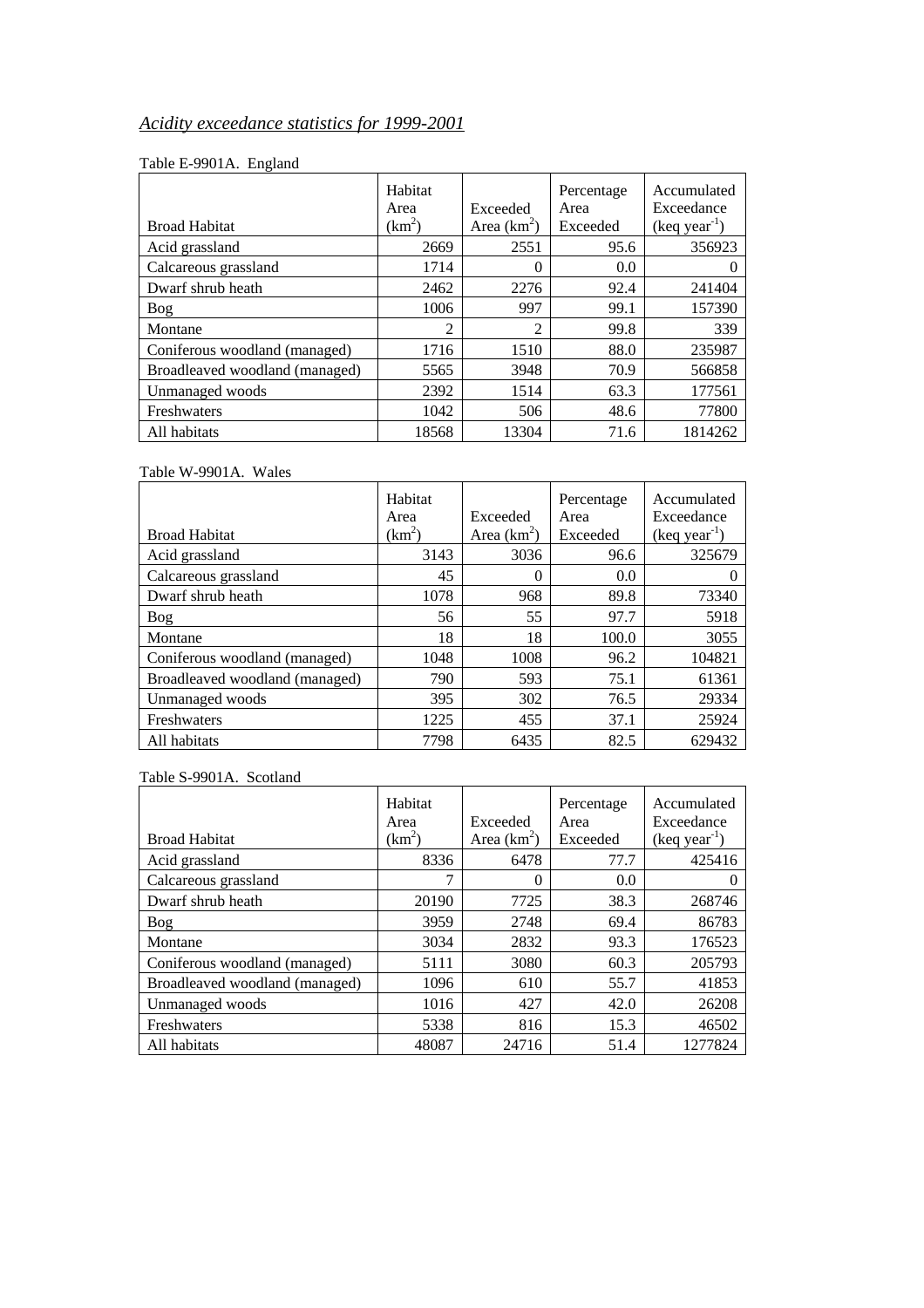# *Acidity exceedance statistics for 1999-2001*

|                                | Habitat<br>Area | Exceeded      | Percentage<br>Area | Accumulated<br>Exceedance |
|--------------------------------|-----------------|---------------|--------------------|---------------------------|
| <b>Broad Habitat</b>           | $(km^2)$        | Area $(km^2)$ | Exceeded           | $(keq year-1)$            |
| Acid grassland                 | 1187            | 955           | 80.5               | 68817                     |
| Calcareous grassland           | 42              |               | 0.0                |                           |
| Dwarf shrub heath              | 973             | 694           | 71.4               | 36668                     |
| Bog                            | 442             | 399           | 90.3               | 27514                     |
| Montane                        | $\theta$        | 0             | 0.0                |                           |
| Coniferous woodland (managed)  | 503             | 304           | 60.5               | 28006                     |
| Broadleaved woodland (managed) | 0               |               | 0.0                |                           |
| Unmanaged woods                | 208             | 106           | 51.2               | 12286                     |
| Freshwaters                    | 186             | 30            | 16.1               | 3216                      |
| All ecosystems                 | 3541            | 2488          | 70.3               | 176507                    |

#### Table NI-9901A. Northern Ireland

Table UK-9901A. United Kingdom

| <b>Broad Habitat</b>           | Habitat<br>Area<br>$(km^2)$ | Exceeded<br>Area $(km^2)$ | Percentage<br>Area<br>Exceeded | Accumulated<br>Exceedance<br>$(keq year-1)$ |
|--------------------------------|-----------------------------|---------------------------|--------------------------------|---------------------------------------------|
| Acid grassland                 | 15334                       | 13020                     | 84.9                           | 1176834                                     |
| Calcareous grassland           | 1808                        | 0                         | 0.0                            |                                             |
| Dwarf shrub heath              | 24703                       | 11664                     | 47.2                           | 620158                                      |
| <b>Bog</b>                     | 5463                        | 4199                      | 76.9                           | 277606                                      |
| Montane                        | 3054                        | 2852                      | 93.4                           | 179917                                      |
| Coniferous woodland (managed)  | 8377                        | 5903                      | 70.5                           | 574608                                      |
| Broadleaved woodland (managed) | 7452                        | 5151                      | 69.1                           | 670072                                      |
| Unmanaged woods                | 4011                        | 2349                      | 58.6                           | 245388                                      |
| Freshwaters                    | 7791                        | 1807                      | 23.2                           | 153442                                      |
| All habitats                   | 77993                       | 46945                     | 60.2                           | 3898025                                     |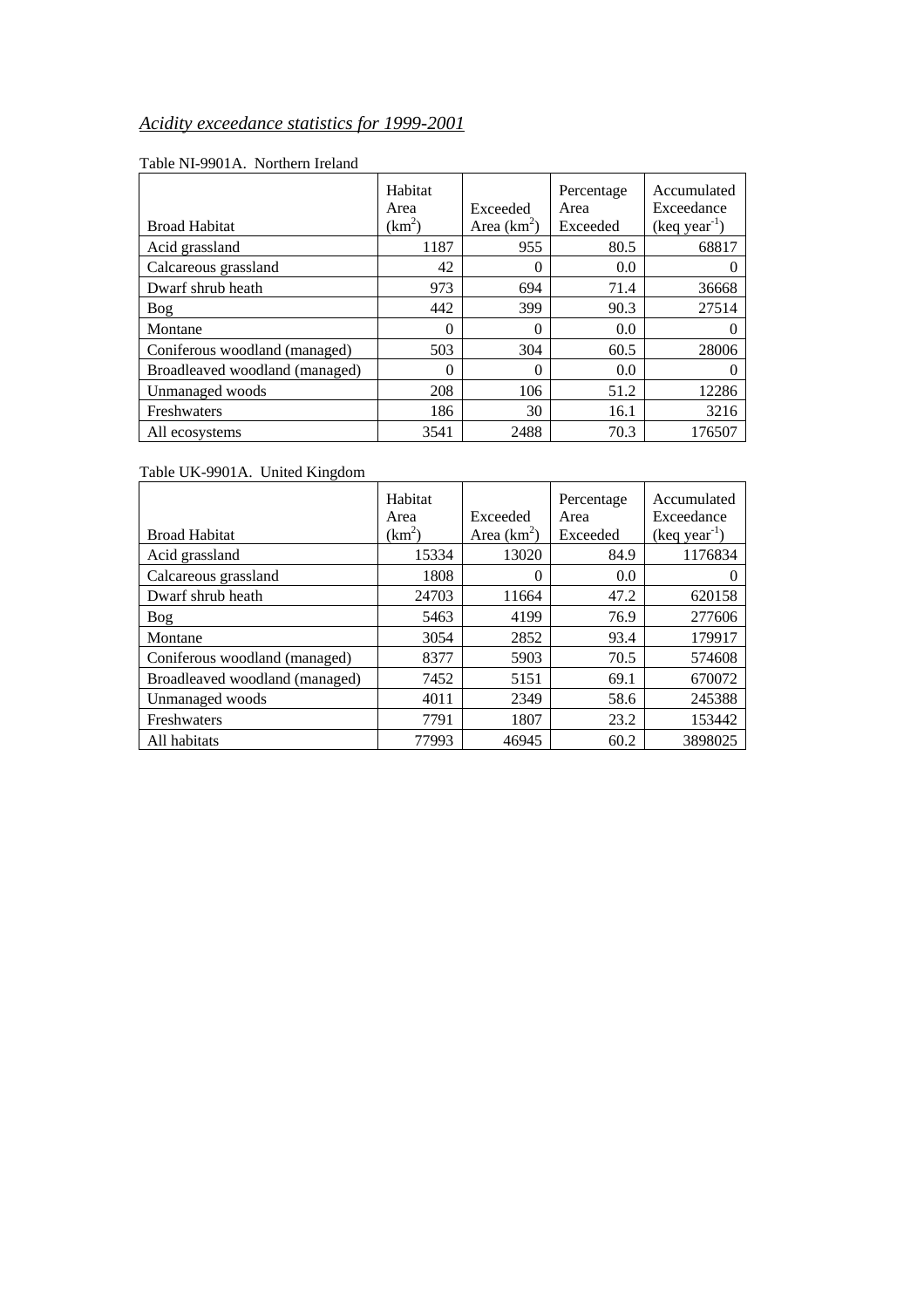# *Nutrient nitrogen exceedance statistics for 1999-2001*

| o                                | Habitat<br>Area | Exceeded<br>Area | Percentage<br>Area | Accumulated<br>Exceedance |
|----------------------------------|-----------------|------------------|--------------------|---------------------------|
| <b>Broad Habitat</b>             | $(km^2)$        | $(km^2)$         | Exceeded           | $(keq year-1)$            |
| Acid grassland                   | 2620            | 2498             | 95.3               | 145988                    |
| Calcareous grassland             | 3312            | 2464             | 74.4               | 80834                     |
| Dwarf shrub heath                | 2466            | 2311             | 93.7               | 133522                    |
| <b>Bog</b>                       | 1007            | 1007             | 100.0              | 97606                     |
| Montane                          | 2               | $\overline{c}$   | 100.0              | 238                       |
| Coniferous woodland (managed)    | 1719            | 1719             | 100.0              | 276542                    |
| Broadleaved woodland (managed)   | 5588            | 5588             | 100.0              | 1044727                   |
| Unmanaged woods (ground flora)   | 2252            | 2252             | 100.0              | 410472                    |
| Atlantic oak (epiphytic lichens) | 150             | 150              | 100.0              | 25936                     |
| Supralittoral sediment           | 1183            | 744              | 62.9               | 15171                     |
| All habitats                     | 20299           | 18734            | 92.3               | 2231035                   |

## Table E-9901N. England

#### Table W-9901N. Wales

|                                  | Habitat<br>Area | Exceeded<br>Area | Percentage<br>Area | Accumulated<br>Exceedance |
|----------------------------------|-----------------|------------------|--------------------|---------------------------|
| <b>Broad Habitat</b>             | $(km^2)$        | $(km^2)$         | Exceeded           | $(keq year-1)$            |
| Acid grassland                   | 3146            | 2437             | 77.5               | 96754                     |
| Calcareous grassland             | 171             | 60               | 35.3               | 1839                      |
| Dwarf shrub heath                | 1094            | 968              | 88.5               | 45011                     |
| Bog                              | 56              | 53               | 94.5               | 3076                      |
| Montane                          | 18              | 18               | 100.0              | 1958                      |
| Coniferous woodland (managed)    | 1052            | 1052             | 100.0              | 137229                    |
| Broadleaved woodland (managed)   | 798             | 798              | 100.0              | 98135                     |
| Unmanaged woods (ground flora)   | 226             | 226              | 100.0              | 31947                     |
| Atlantic oak (epiphytic lichens) | 171             | 171              | 100.0              | 22055                     |
| Supralittoral sediment           | 369             | 88               | 23.7               | 1556                      |
| All habitats                     | 7102            | 5871             | 82.7               | 439562                    |

## Table S-9901N. Scotland

|                                  | Habitat<br>Area | Exceeded<br>Area | Percentage<br>Area | Accumulated<br>Exceedance |
|----------------------------------|-----------------|------------------|--------------------|---------------------------|
| <b>Broad Habitat</b>             | $(km^2)$        | $(km^2)$         | Exceeded           | $(keq year-1)$            |
| Acid grassland                   | 8283            | 2708             | 32.7               | 55304                     |
| Calcareous grassland             | 24              | $\theta$         | 0.0                | $\Omega$                  |
| Dwarf shrub heath                | 20284           | 3470             | 17.1               | 70300                     |
| Bog                              | 4005            | 863              | 21.6               | 28811                     |
| Montane                          | 3109            | 3018             | 97.1               | 110396                    |
| Coniferous woodland (managed)    | 5111            | 4520             | 88.5               | 310718                    |
| Broadleaved woodland (managed)   | 1096            | 934              | 85.2               | 72751                     |
| Unmanaged woods (ground flora)   | 570             | 437              | 76.7               | 31413                     |
| Atlantic oak (epiphytic lichens) | 501             | 465              | 92.7               | 18430                     |
| Supralittoral sediment           | 547             | 24               | 4.4                | 290                       |
| All habitats                     | 43530           | 16439            | 37.8               | 698413                    |